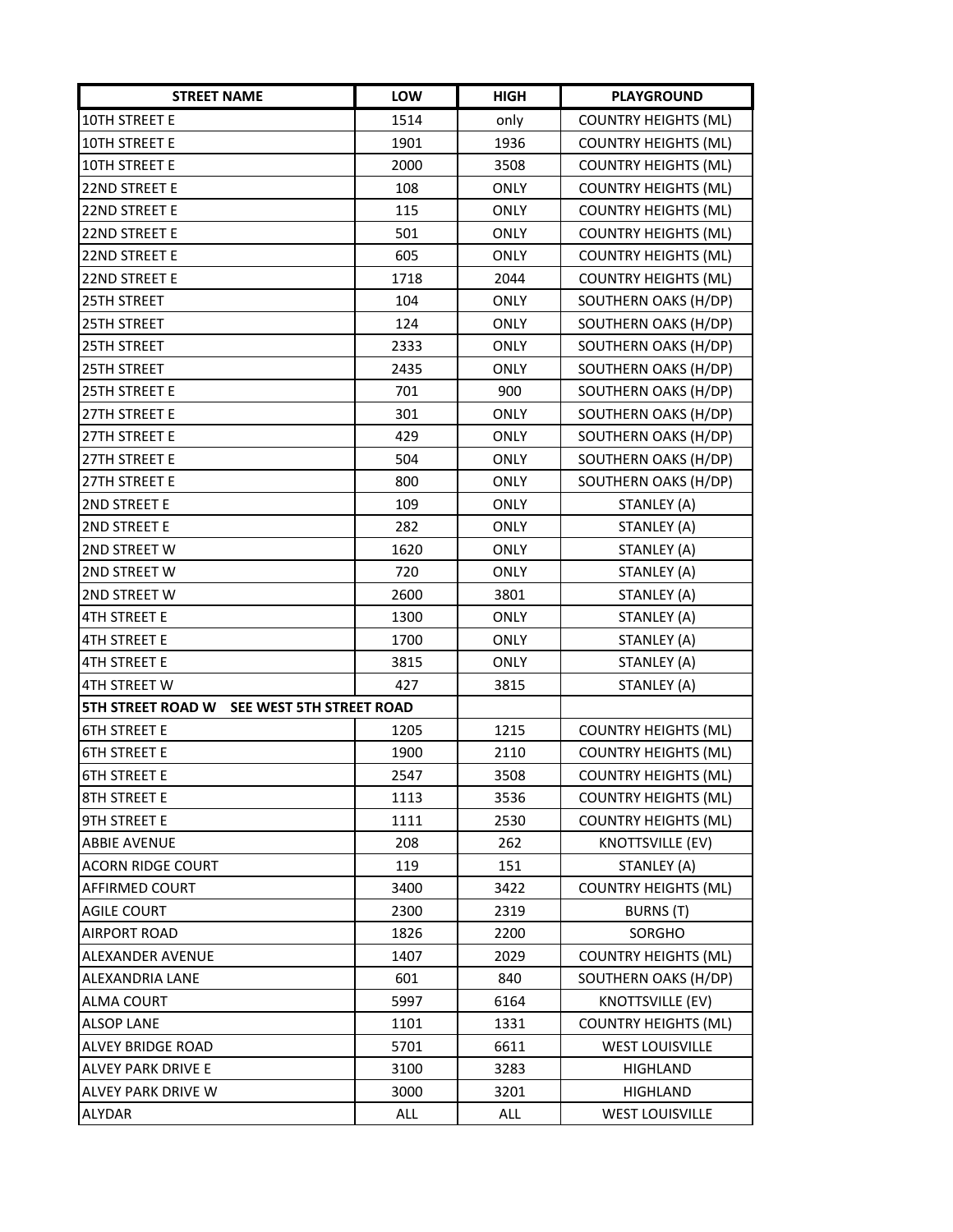| ALYSA LANDING               | 2400 | 2450        | HIGHLAND                    |
|-----------------------------|------|-------------|-----------------------------|
| <b>AMETHYST COURT</b>       | 2201 | 2231        | <b>COUNTRY HEIGHTS (ML)</b> |
| <b>AMHERST DRIVE</b>        | 614  | 719         | <b>BURNS</b>                |
| <b>ANTLER AVENUE</b>        | 1605 | 4430        | SOUTHERN OAKS (H/DP)        |
| APOLLO COURT                | 2528 | 2552        | BURNS (T)                   |
| <b>AQUEDUCT CIRCLE</b>      | 5400 | 5405        | <b>COUNTRY HEIGHTS (ML)</b> |
| <b>ARBOR TERRACE</b>        | 2500 | 2584        | HIGHLAND                    |
| <b>ARBORGATE DRIVE</b>      | 4600 | 4654        | SOUTHERN OAKS (H/DP)        |
| <b>ARISTIDES DRIVE</b>      | 3500 | 3625        | <b>COUNTRY HEIGHTS (ML)</b> |
| <b>ARIZONA COURT</b>        | 2911 | 2926        | STANLEY (A)                 |
| <b>ARLINGTON DRIVE</b>      | 2225 | 3732        | <b>BURNS (T)</b>            |
| <b>ARLINGTON PARK DRIVE</b> | 2005 | 5421        | <b>COUNTRY HEIGHTS (ML)</b> |
| <b>ASHBYBURG ROAD</b>       | 2767 | 4536        | SOUTHERN OAKS               |
| <b>ASHLAND AVENUE</b>       | 710  | 5374        | SORGHO                      |
| <b>ASHWOOD COURT</b>        | 2501 | 2511        | HIGHLAND                    |
| AT THE POST COURT           | 3122 | 3170        | <b>COUNTRY HEIGHTS (ML)</b> |
| <b>AUBREY ROAD</b>          | 8861 | 9501        | KNOTTSVILLE (EV)            |
| <b>AULL ROAD</b>            | 6041 | 6950        | KNOTTSVILLE (W)             |
| <b>AUTUMN CREEK</b>         | 6500 | 6651        | SORGHO                      |
| <b>AUTUMN CREEK COVE</b>    | 2000 | 2023        | SORGHO                      |
| <b>AUTUMN LAKE COVE</b>     | 3002 | 3031        | HIGHLAND                    |
| <b>AUTUMN RIDGE BEND</b>    | 4317 | 4387        | <b>COUNTRY HEIGHTS</b>      |
| AUTUMN VALLEY TRACE         | ALL  | ALL         | SOUTHERN OAKS               |
| <b>AVENUE OF THE PARKS</b>  | 2501 | 3186        | <b>HIGHLAND</b>             |
| AVONDALE ROAD               | 1118 | 1255        | SOUTHERN OAKS (H/DP)        |
| <b>AZRA COURT</b>           | 2307 | 2317        | <b>BURNS</b> (T)            |
| <b>B AND B COURT</b>        | 215  | 320         | <b>COUNTRY HEIGHTS (ML)</b> |
| <b>BACK DRIVE</b>           | 6160 | 6190        | <b>WEST LOUISVILLE</b>      |
| <b>BACK NINE COURT</b>      | ALL  | ALL         | <b>BURNS</b>                |
| <b>BAIRD ROAD</b>           | 1901 | <b>ONLY</b> | SOUHERN OAKS                |
| <b>BAIRD ROAD</b>           | 2858 | 2868        | <b>SOUTHERN OAKS</b>        |
| <b>BAIRD ROAD</b>           | 2941 | <b>ONLY</b> | SOUTHERN OAKS               |
| <b>BALLARD ROAD</b>         | 5214 | 5572        | <b>WEST LOUISVILLE</b>      |
| <b>BALMORAL COURT</b>       | 5431 | 5448        | <b>COUNTRY HEIGHTS (ML)</b> |
| <b>BARBOUR LANE</b>         | 105  | <b>ONLY</b> | STANLEY (A)                 |
| <b>BARBOUR LANE</b>         | 125  | <b>ONLY</b> | STANLEY (A)                 |
| <b>BARCLAY AVENUE</b>       | 1581 | 1684        | KNOTTSVILLE (EV)            |
| <b>BARCROFT AVENUE</b>      | 6602 | 6747        | KNOTTSVILLE (EV)            |
| <b>BARK COVE</b>            | 427  | 622         | <b>COUNTRY HEIGHTS (ML)</b> |
| <b>BARN HILL ROAD</b>       | 4950 | 5200        | WHITESVILLE                 |
| <b>BARNETT ROAD</b>         | 7741 | 8136        | STANLEY (WL)                |
| <b>BARRINGTON PLACE</b>     | 4500 | 4651        | STANLEY (A)                 |
| <b>BARRON DRIVE</b>         | 2033 | 2321        | BURNS (T)                   |
| <b>BARTLEY ROAD</b>         | 3400 | 3500        | <b>WEST LOUISVILLE</b>      |
| <b>BARTON AVENUE</b>        | 2115 | <b>ONLY</b> | <b>COUNTRY HEIGHTS (ML)</b> |
| <b>BAYBROOK STREET</b>      | 2625 | 3615        | SORGHO                      |
| <b>BEALS TRACE</b>          | 6550 | <b>ONLY</b> | <b>KNOTTSVILLE (EV)</b>     |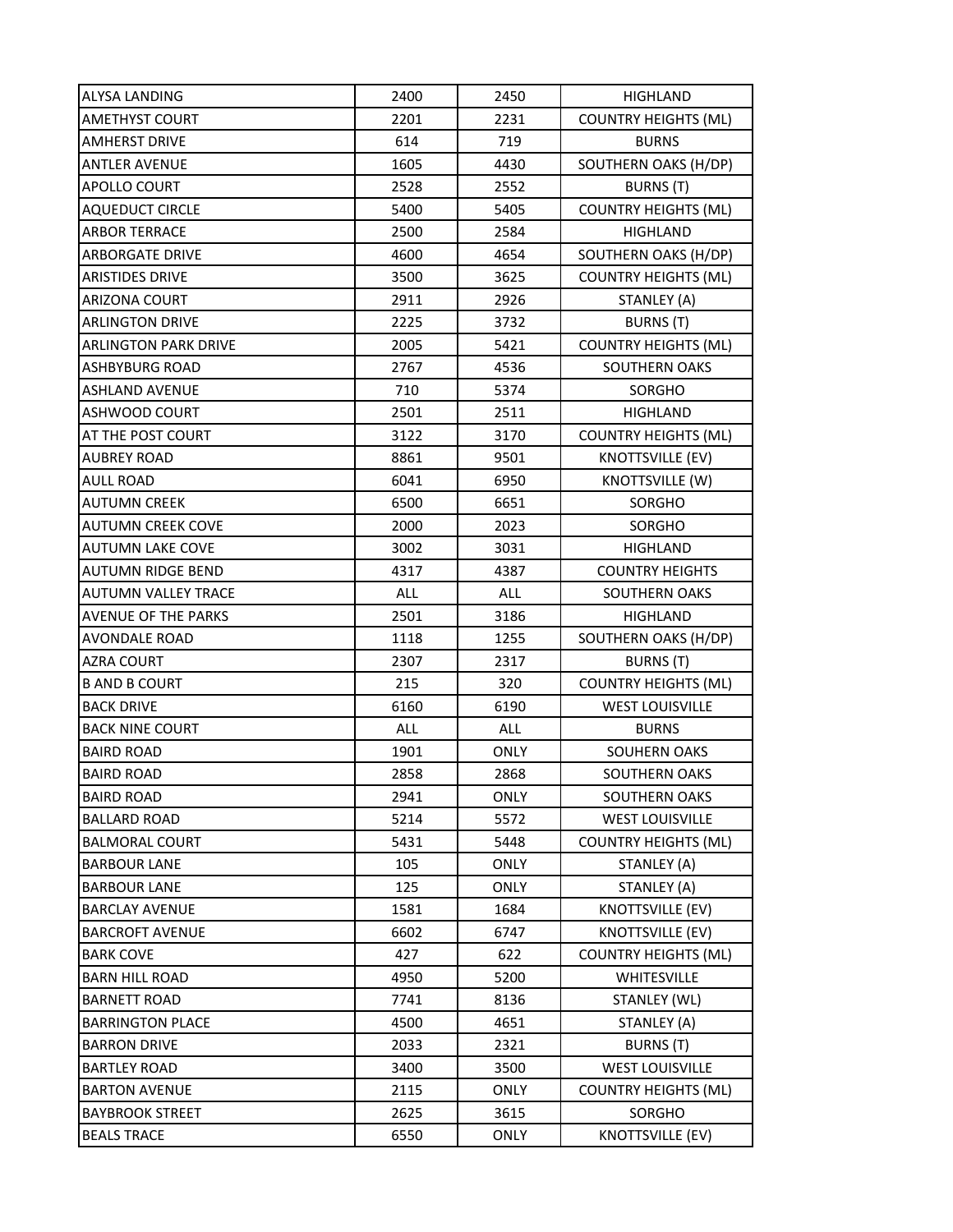| <b>BEALS TRACE</b>         | 6554         | <b>ONLY</b>      | <b>KNOTTSVILLE (EV)</b>     |
|----------------------------|--------------|------------------|-----------------------------|
| <b>BECKER DRIVE</b>        | 3510         | 4785             | <b>COUNTRY HEIGHTS</b>      |
| <b>BECKLYNN DRIVE</b>      | 2224         | 2319             | CO HEIGHTS (formerly H)     |
| <b>BECKS LANDING</b>       | $\mathbf{1}$ | $\boldsymbol{6}$ | SOUTHERN OAKS (H/DP)        |
| <b>BEDFORD COURT</b>       | 1640         | 1655             | <b>KNOTTSVILLE (EV)</b>     |
| <b>BEECH CREEK BROWDER</b> | 2001         | <b>ONLY</b>      | STANLEY (A)                 |
| <b>BEECH HILL LANE</b>     | 5300         | 5404             | STANLEY (A)                 |
| <b>BELL ROAD</b>           | 2100         | 3030             | <b>KNOTTSVILLE (EV)</b>     |
| <b>BELMAR DRIVE</b>        | 618          | 723              | <b>BURNS</b>                |
| <b>BELMONT COURT</b>       | 5400         | 5406             | <b>COUNTRY HEIGHTS (ML)</b> |
| <b>BELMONT DRIVE</b>       | 2126         | 2228             | <b>BURNS (T)</b>            |
| <b>BEN ALI COURT</b>       | 2304         | 2326             | BURNS (T)                   |
| <b>BEN FORD ROAD</b>       | 200          | 1316             | <b>SOUTHERN OAKS</b>        |
| <b>BEN HEAD ROAD</b>       | 4134         | 4755             | <b>COUNTRY HEIGHTS</b>      |
| <b>BENJAMIN LANDING</b>    | 2421         | 2516             | <b>BURNS</b>                |
| <b>BENNETT ROAD</b>        | 11245        | 12331            | SOUTHERN OAKS               |
| <b>BENT GRASS POINTE</b>   | 2204         | 2226             | <b>HIGHLAND</b>             |
| <b>BENTON AVENUE</b>       | 1325         | 1434             | BURNS (T)                   |
| <b>BENTTREE DRIVE</b>      | 3578         | <b>ONLY</b>      | STANLEY (A)                 |
| <b>BENTTREE DRIVE</b>      | 3700         | 4241             | STANLEY (A)                 |
| <b>BENTTREE DRIVE</b>      | 4912         | ONLY             | STANLEY (A)                 |
| <b>BERKSHIRE DRIVE</b>     | 2110         | 2240             | BURNS (T)                   |
| <b>BERNHEIM DRIVE</b>      | 4504         | 4831             | STANLEY (A)                 |
| <b>BERRY ROAD</b>          | 7966         | 9606             | <b>WEST LOUISVILLE</b>      |
| <b>BERTKE COURT</b>        | 2227         | 2241             | BURNS (T)                   |
| <b>BERWYN AVENUE</b>       | 725          | 5547             | SORGHO                      |
| <b>BETHEL AVENUE</b>       | 1800         | 2099             | KNOTTSVILLE (formerly CH)   |
| <b>BICKETT ROAD</b>        | 5605         | 5996             | <b>WEST LOUISVILLE</b>      |
| <b>BICKETT ROAD</b>        | 50           | <b>ONLY</b>      | WHITESVILLE                 |
| <b>BICKETT ROAD</b>        | 1181         | <b>ONLY</b>      | WHITESVILLE                 |
| <b>BIRKHEAD AVENUE</b>     | 418          | 625              | <b>COUNTRY HEIGHTS (ML)</b> |
| <b>BISCAYNE DRIVE</b>      | 2116         | 2228             | BURNS (T)                   |
| <b>BITTEL ROAD</b>         | 2024         | 3000             | <b>BURNS (T)</b>            |
| <b>BITTEL ROAD</b>         | 3001         | 3647             | SORGHO                      |
| <b>BLACK OAK DRIVE</b>     | 2200         | 2322             | <b>COUNTRY HEIGHTS (ML)</b> |
| <b>BLOSSOM COURT</b>       | ALL          | <b>ALL</b>       | SOUTHERN OAKS               |
| <b>BLOSSOM TREE COURT</b>  | 4600         | 4612             | <b>HIGHLAND</b>             |
| <b>BLUEBERRY LANE</b>      | 2804         | 2830             | SOUTHERN OAKS (H/DP)        |
| <b>BLUEGRASS COURT</b>     | 1700         | 1714             | <b>BURNS</b>                |
| <b>BLUFF AVENUE</b>        | 1608         | 2323             | <b>BURNS</b>                |
| <b>BLUFF AVENUE</b>        | 2325         | 2808             | <b>BURNS</b>                |
| <b>BLUFF AVENUE</b>        | 2316         | 2324             | <b>COUNTRY HEIGHTS (ML)</b> |
| <b>BOARMAN DRIVE</b>       | 2134         | 2255             | <b>BURNS</b>                |
| <b>BOBWHITE AVENUE</b>     | 3200         | 3313             | STANLEY (A)                 |
| <b>BOLD FORBES WAY</b>     | 3200         | 3572             | <b>COUNTRY HEIGHTS (ML)</b> |
| <b>BOLD RULER COURT</b>    | 3701         | 3716             | <b>COUNTRY HEIGHTS (ML)</b> |
| <b>BOLD VENTURE DRIVE</b>  | 3123         | 3136             | <b>COUNTRY HEIGHTS (ML)</b> |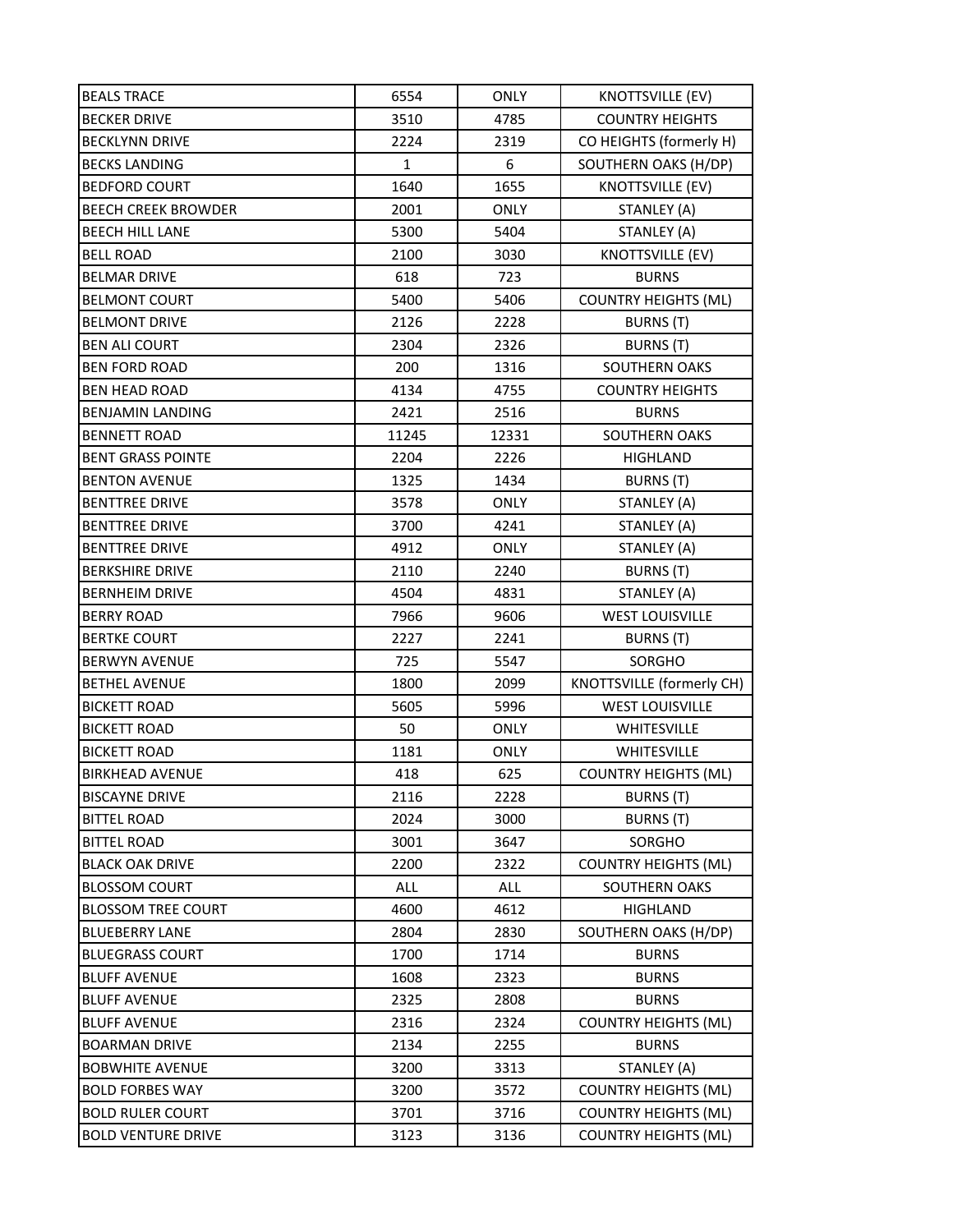| <b>BOLING ROAD</b>          | 191   | 743         | <b>COUNTRY HEIGHTS (ML)</b> |
|-----------------------------|-------|-------------|-----------------------------|
| <b>BOLIVER STREET</b>       | 212   | 2435        | <b>COUNTRY HEIGHTS (ML)</b> |
| <b>BOLLING HEIGHTS LANE</b> | 8900  | 9252        | KNOTTSVILLE (EV)            |
| <b>BON HARBOR COVE</b>      | 205   | 291         | STANLEY (A)                 |
| <b>BON HARBOR HILLS</b>     | 30    | 249         | STANLEY (A)                 |
| <b>BOONE STREET</b>         | 1000  | ONLY        | <b>WEST LOUISVILLE</b>      |
| <b>BOONE STREET</b>         | 10083 | 10115       | <b>WEST LOUISVILLE</b>      |
| <b>BOOTHFIELD ROAD</b>      | 4     | 291         | STANLEY (A)                 |
| <b>BOOTHFIELD ROAD</b>      | 515   | <b>ONLY</b> | STANLEY (A)                 |
| BORDEAUX LOOP N             | 3517  | 3742        | <b>COUNTRY HEIGHTS (ML)</b> |
| <b>BORDEAUX LOOP S</b>      | 3807  | 3955        | <b>COUNTRY HEIGHTS (ML)</b> |
| <b>BOSLEY ROAD</b>          | 1201  | 1519        | BURNS (T)                   |
| <b>BOSTON LAFOON ROAD</b>   | 674   | <b>ONLY</b> | WHITESVILLE                 |
| <b>BOSTON LAFOON ROAD</b>   | 5721  | 7350        | <b>WHITESVILLE</b>          |
| <b>BOSTON SPUR</b>          | 6329  | 6414        | <b>WHITESVILLE</b>          |
| <b>BOSWELL ROAD</b>         | 4918  | 5073        | <b>WEST LOUISVILLE</b>      |
| <b>BOTELER ROAD</b>         | 6871  | 8219        | <b>KNOTTSVILLE (CH)</b>     |
| <b>BOULDER LANE</b>         | 3735  | 3821        | <b>COUNTRY HEIGHTS</b>      |
| <b>BOWIE TRAIL</b>          | 1301  | 1500        | SOUTHERN OAKS (H/DP)        |
| <b>BOWLDS COURT</b>         | 3803  | 3862        | <b>BURNS (T)</b>            |
| <b>BOXWOOD DRIVE</b>        | 4600  | 4736        | <b>COUNTRY HEIGHTS (ML)</b> |
| <b>BRADFORD COURT</b>       | 2100  | 2150        | BURNS (T)                   |
| <b>BRAMPTON COURT</b>       | 2100  | 2121        | <b>BURNS (T)</b>            |
| <b>BRASHER ROAD</b>         | 5800  | 5849        | KNOTTSVILLE (W)             |
| <b>BRATCHER HILL ROAD</b>   | 3703  | 4795        | WHITESVILLE                 |
| <b>BRECKENRIDGE STREET</b>  | 802   | <b>ONLY</b> | SOUTHERN OAKS (H/DP)        |
| <b>BRECKENRIDGE STREET</b>  | 821   | <b>ONLY</b> | SOUTHERN OAKS (H/DP)        |
| <b>BRECKENRIDGE STREET</b>  | 1814  | 2707        | SOUTHERN OAKS (H/DP)        |
| <b>BRENT GRAY TRACE</b>     | 3005  | 3126        | <b>COUNTRY HEIGHTS (ML)</b> |
| <b>BRENTWOOD DRIVE</b>      | 1420  | 4124        | BURNS (T)                   |
| <b>BRIAR RIDGE TRACE</b>    | 6300  | 6500        | SORGHO                      |
| <b>BRIARCLIFF TRACE</b>     | 3601  | 3742        | SOUTHERN OAKS (H/DP)        |
| <b>BRIARWOODS COURT</b>     | 1341  | 1406        | SOUTHERN OAKS (H/DP)        |
| <b>BRIDGEPOINTE DRIVE</b>   | 3602  | 3662        | SOUTHERN OAKS (H/DP)        |
| <b>BRIDGEWATER COVE</b>     | ALL   | ALL         | <b>COUNTRY HEIGHTS</b>      |
| <b>BRIDGEWOOD</b>           | ALL   | ALL         | <b>COUNTRY HEIGHTS</b>      |
| <b>BRIDLE RIDGE CT</b>      | 4500  | 4591        | SOUTHERN OAKS (H/DP)        |
| <b>BRIDLE WAY</b>           | 3101  | 3228        | <b>COUNTRY HEIGHTS (ML)</b> |
| <b>BRIGHTON COURT</b>       | 1622  | 1663        | KNOTTSVILLE (EV)            |
| <b>BRISTOL COURT</b>        | 4706  | 4718        | STANLEY (A)                 |
| <b>BRITTANY PLACE</b>       | ALL   | ALL         | <b>BURNS</b>                |
| <b>BROADLEAF COURT</b>      | 3800  | 3831        | STANLEY (A)                 |
| <b>BROOK STREET</b>         | 5665  | 5761        | SORGHO                      |
| <b>BROOKHAVEN CT</b>        | 1866  | 1877        | SORGHO                      |
| <b>BROOKHAVEN DRIVE</b>     | 105   | <b>ONLY</b> | SOUTHERN OAKS               |
| <b>BROOKHILL DRIVE</b>      | 4100  | 4365        | <b>HIGHLAND</b>             |
| <b>BROOKS PARKWAY</b>       | 2820  | 2896        | HIGHLAND                    |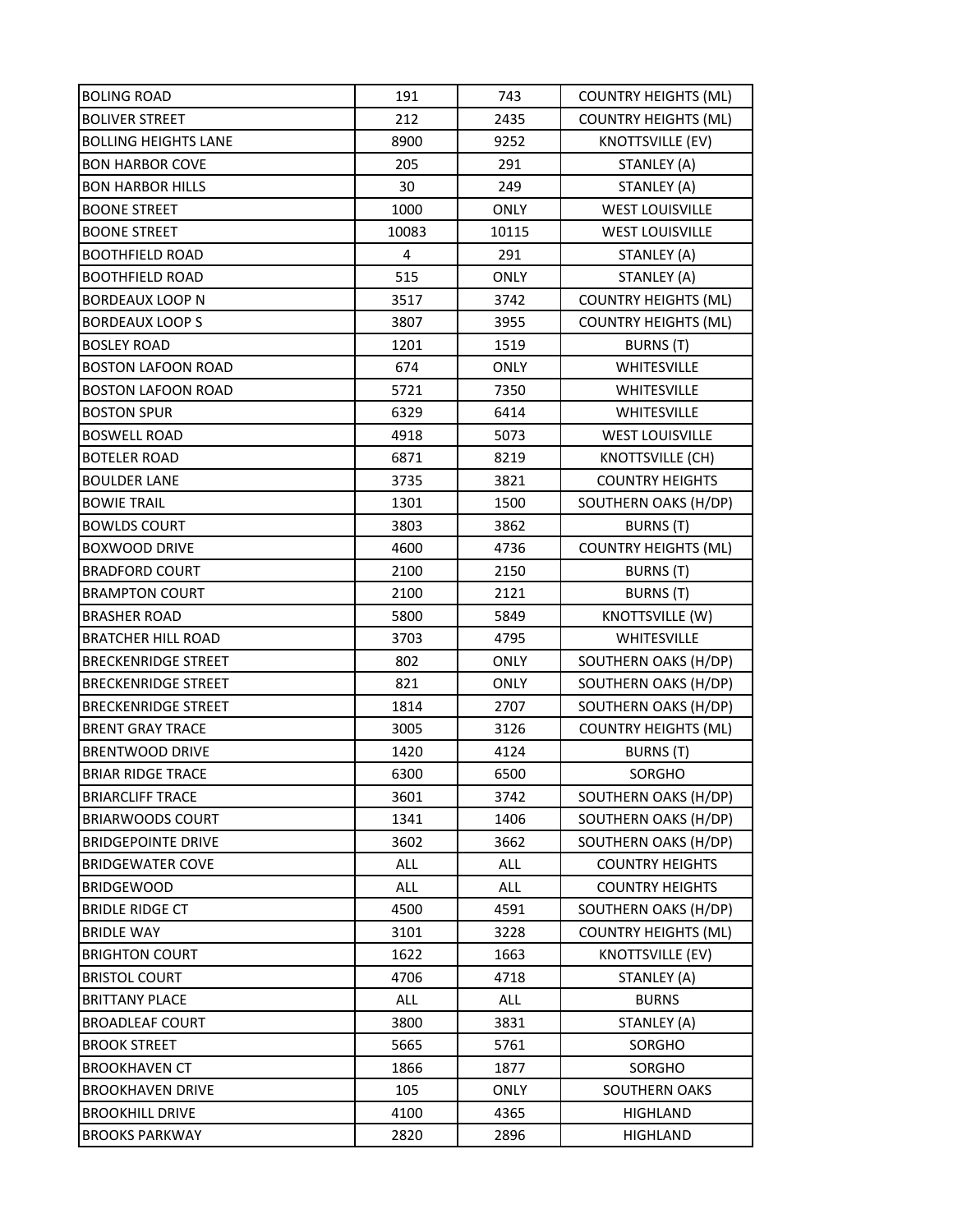| <b>BROOKSIDE COURT</b>          | 3950       | 3997        | <b>HIGHLAND</b>             |
|---------------------------------|------------|-------------|-----------------------------|
| <b>BROOKSTONE PLACE</b>         | ALL        | ALL         | SOUTHERN OAKS               |
| <b>BROOKWOOD DRIVE</b>          | 6509       | 6587        | SORGHO                      |
| <b>BROOMSAGE LANE</b>           | 2461       | <b>ONLY</b> | SORGHO                      |
| <b>BROWN COURT</b>              | 220        | 308         | <b>COUNTRY HEIGHTS (ML)</b> |
| BROWNSVALLEY REDHILL-MAXWELL RD | 135        | 2550        | SOUTHERN OAKS               |
| <b>BROWNWOOD DRIVE</b>          | 4752       | 4753        | <b>COUNTRY HEIGHTS (ML)</b> |
| <b>BRUTTON PARRISH</b>          | ALL        | <b>ALL</b>  | <b>BURNS</b>                |
| <b>BRYANT COURT</b>             | 3300       | 3336        | SOUTHERN OAKS (H/DP)        |
| <b>BUCHANAN COURT</b>           | 3400       | 3420        | <b>COUNTRY HEIGHTS (ML)</b> |
| <b>BUCK TRAIL</b>               | 4120       | <b>ONLY</b> | STANLEY (A)                 |
| <b>BUCK TRAIL</b>               | 4125       | <b>ONLY</b> | STANLEY (A)                 |
| <b>BUCKLAND SQUARE</b>          | <b>ALL</b> | ALL         | <b>BURNS</b>                |
| <b>BUFORD ROAD</b>              | 442        | 1041        | SOUTHERN OAKS               |
| <b>BULFINCH AVENUE</b>          | 2310       | 2352        | <b>BURNS</b>                |
| <b>BURDETTE CT</b>              | 1702       | <b>ONLY</b> | STANLEY (A)                 |
| <b>BURLEW BLVD</b>              | 1003       | 3130        | SOUTHERN OAKS (H/DP)        |
| <b>BURNS ROAD</b>               | 1025       | 8141        | SOUTHERN OAKS               |
| <b>BURSTONE COURT W</b>         | 4026       | <b>ONLY</b> | <b>COUNTRY HEIGHTS</b>      |
| <b>BURSTONE COURT W</b>         | 4600       | 4745        | <b>COUNTRY HEIGHTS</b>      |
| <b>BURTON ROAD</b>              | 1705       | 1910        | SOUTHERN OAKS               |
| <b>BURTON ROAD</b>              | 1911       | 2730        | SOUTHERN OAKS (H/DP)        |
| <b>BUTTON BUCK CT</b>           | 903        | 935         | STANLEY (A)                 |
| <b>BYERS AVENUE E</b>           | 202        | 1500        | SOUTHERN OAKS (H/DP)        |
| <b>BYRON COURT</b>              | 226        | 324         | <b>BURNS</b>                |
| <b>CADDIE COVE</b>              | ALL        | ALL         | <b>BURNS</b>                |
| CALHOUN ROAD                    | 2807       | <b>ONLY</b> | SORGHO                      |
| <b>CALHOUN STREET</b>           | 1829       | 1850        | BURNS (T)                   |
| <b>CALUMET TRACE</b>            | 3300       | 3600        | <b>COUNTRY HEIGHTS (ML)</b> |
| <b>CAMBRIDGE DRIVE</b>          | 1820       | 5004        | KNOTTSVILLE (formerly CH)   |
| <b>CAMDEN CIRCLE</b>            | 301        | 564         | STANLEY (A)                 |
| CAMPGROUND ROAD                 | 9650       | 10937       | <b>KNOTTSVILLE (EV)</b>     |
| <b>CANARY ROAD</b>              | 4803       | 4837        | SORGHO                      |
| CANNONADE LOOP N                | 3503       | 3591        | <b>COUNTRY HEIGHTS (ML)</b> |
| CANNONADE LOOP S                | 3501       | 3590        | <b>COUNTRY HEIGHTS (ML)</b> |
| CANONERO LOOP                   | 2245       | 2532        | BURNS (T)                   |
| CANTERBURY ROAD                 | 707        | 836         | SOUTHERN OAKS (H/DP)        |
| CARDINAL LANE                   | 218        | 275         | <b>COUNTRY HEIGHTS (ML)</b> |
| CARLSBAD LANE                   | 4730       | 4861        | <b>COUNTRY HEIGHTS (ML)</b> |
| CARLTON DRIVE                   | 105        | 745         | SOUTHERN OAKS               |
| CARMEL CT                       | 6143       | 6185        | <b>COUNTRY HEIGHTS (ML)</b> |
| CAROL STREAM                    | 608        | 825         | STANLEY (A)                 |
| <b>CARPENTER DRIVE</b>          | 2100       | 4041        | <b>BURNS</b>                |
| CARRIAGE DRIVE                  | 2118       | 2222        | BURNS (T)                   |
| <b>CARRYBACK COURT</b>          | 2508       | 2532        | BURNS (T)                   |
| CARTER ROAD                     | 3815       | 4900        | <b>BURNS</b>                |
| CARTER ROAD                     | 1350       | 3300        | <b>BURNS</b> (T)            |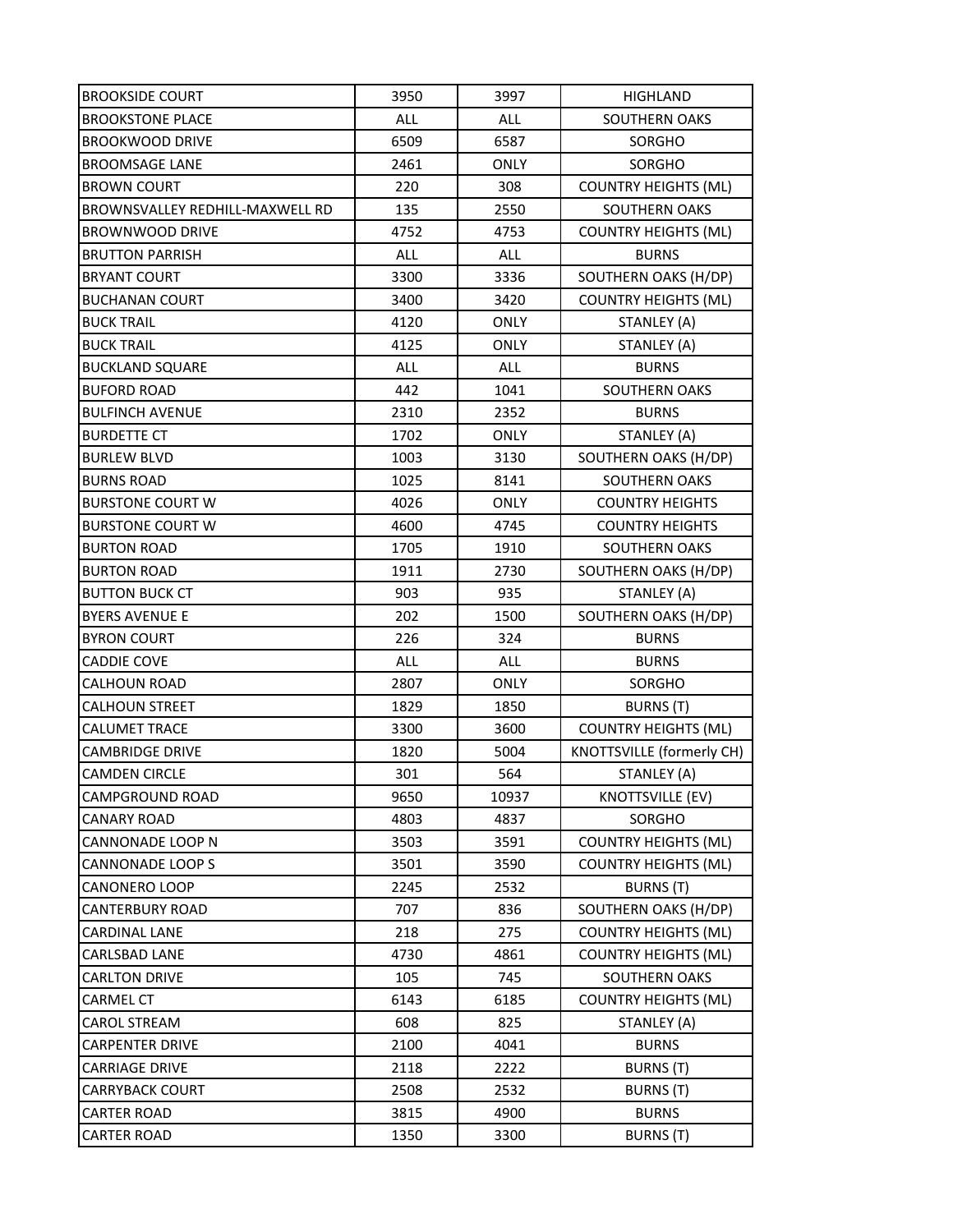| CARTER ROAD                  | 5601  | 6200        | <b>SOUTHERN OAKS</b>        |
|------------------------------|-------|-------------|-----------------------------|
| CARTER ROAD                  | 1111  | 1349        | SORGHO                      |
| CARTER ROAD                  | 35    | 933         | STANLEY (A)                 |
| <b>CARTER ROAD</b>           | 5000  | 5600        | <b>WEST LOUISVILLE</b>      |
| <b>CARY COURT</b>            | 1228  | 1235        | BURNS (T)                   |
| <b>CASCADES POINTE</b>       | 2400  | 2448        | <b>BURNS</b>                |
| CASTLEWOOD PLACE             | 1110  | 2732        | SOUTHERN OAKS (H/DP)        |
| CAVALCADE DRIVE              | 2400  | 2524        | BURNS (T)                   |
| CECIL ROAD                   | 8019  | 8429        | <b>WEST LOUISVILLE</b>      |
| <b>CEDAR LANE DRIVE</b>      | 5726  | 5746        | <b>COUNTRY HEIGHTS</b>      |
| <b>CELEBRATION CIRCLE</b>    | 1724  | 1925        | SOUTHERN OAKS (H/DP)        |
| <b>CHAFFE COURT</b>          | 2137  | 2149        | <b>BURNS</b>                |
| CHAMBERS STREET              | 3559  | 4796        | <b>COUNTRY HEIGHTS</b>      |
| <b>CHANDLER AVENUE</b>       | 1400  | 1499        | <b>KNOTTSVILLE (EV)</b>     |
| <b>CHANT COURT</b>           | 2530  | 2545        | BURNS (T)                   |
| <b>CHAPEL LANE</b>           | 1602  | 4037        | <b>BURNS (T)</b>            |
| <b>CHARLES SCOTT DRIVE</b>   | 800   | 920         | <b>COUNTRY HEIGHTS (ML)</b> |
| <b>CHATEAUGAY LOOP</b>       | 2303  | 2332        | BURNS (T)                   |
| <b>CHATHAM LANE</b>          | 2625  | 2844        | <b>COUNTRY HEIGHTS (ML)</b> |
| <b>CHELSEA DRIVE</b>         | 11905 | 11921       | <b>WEST LOUISVILLE</b>      |
| <b>CHELSEY PARK DRIVE</b>    | 1309  | 1341        | SORGHO                      |
| <b>CHERRY COURT</b>          | 6504  | 6516        | SOUTHERN OAKS (H/DP)        |
| CHERRY HILL COURT            | ALL   | ALL         | <b>BURNS</b>                |
| CHERRY HILL TRACE            | ALL   | ALL         | <b>BURNS</b>                |
| <b>CHERRY LANE</b>           | 6440  | 6511        | SOUTHERN OAKS (H/DP)        |
| <b>CHERRYWOOD POINTE</b>     | 3107  | 3141        | <b>COUNTRY HEIGHTS</b>      |
| <b>CHESTNUT BEND</b>         | 2700  | 2719        | CO HEIGHTS (formerly H)     |
| CHESTNUT GROVE ROAD N        | 203   | 910         | <b>KNOTTSVILLE (EV)</b>     |
| <b>CHESTNUT GROVE ROAD S</b> | 115   | 1397        | <b>KNOTTSVILLE (EV)</b>     |
| <b>CHESTNUT STREET</b>       | 10000 | 10199       | WHITESVILLE                 |
| CHICKASAW DRIVE              | 3109  | 3626        | BURNS (T)                   |
| CHIP SHOT COVE               | ALL   | <b>ALL</b>  | <b>BURNS</b>                |
| <b>CHRISTIE PLACE</b>        | 3200  | 3611        | BURNS (T)                   |
| CHRISTOPHER GREENUP DR       | 700   | 917         | <b>COUNTRY HEIGHTS (ML)</b> |
| <b>CHUCK GRAY COURT</b>      | 604   | 830         | SOUTHERN OAKS               |
| <b>CHURCH LANE</b>           | 114   | <b>ONLY</b> | <b>KNOTTSVILLE (EV)</b>     |
| CHURCH LANE                  | 130   | <b>ONLY</b> | <b>KNOTTSVILLE (EV)</b>     |
| <b>CHURCH STREET</b>         | 11    | 382         | STANLEY (WL)                |
| CINDERELLA DRIVE             | 111   | 324         | <b>COUNTRY HEIGHTS (ML)</b> |
| <b>CIRCLE DRIVE</b>          | 2509  | 6450        | SOUTHERN OAKS (H/DP)        |
| <b>CITATION AVENUE</b>       | 2215  | 2548        | BURNS (T)                   |
| <b>CLAIBORNE RUN</b>         | 2728  | 2764        | <b>COUNTRY HEIGHTS (ML)</b> |
| <b>CLAIRBORNE COVE</b>       | 3500  | 3521        | <b>COUNTRY HEIGHTS (ML)</b> |
| <b>CLARK ROAD</b>            | 7973  | 8152        | <b>WEST LOUISVILLE</b>      |
| <b>CLARKE DRIVE</b>          | 2308  | 2415        | BURNS (T)                   |
| <b>CLEVELAND ROAD</b>        | 7440  | 7644        | <b>WEST LOUISVILLE</b>      |
| <b>CLUB GROUND DRIVE</b>     | 1     | 5           | SOUTHERN OAKS (H/DP)        |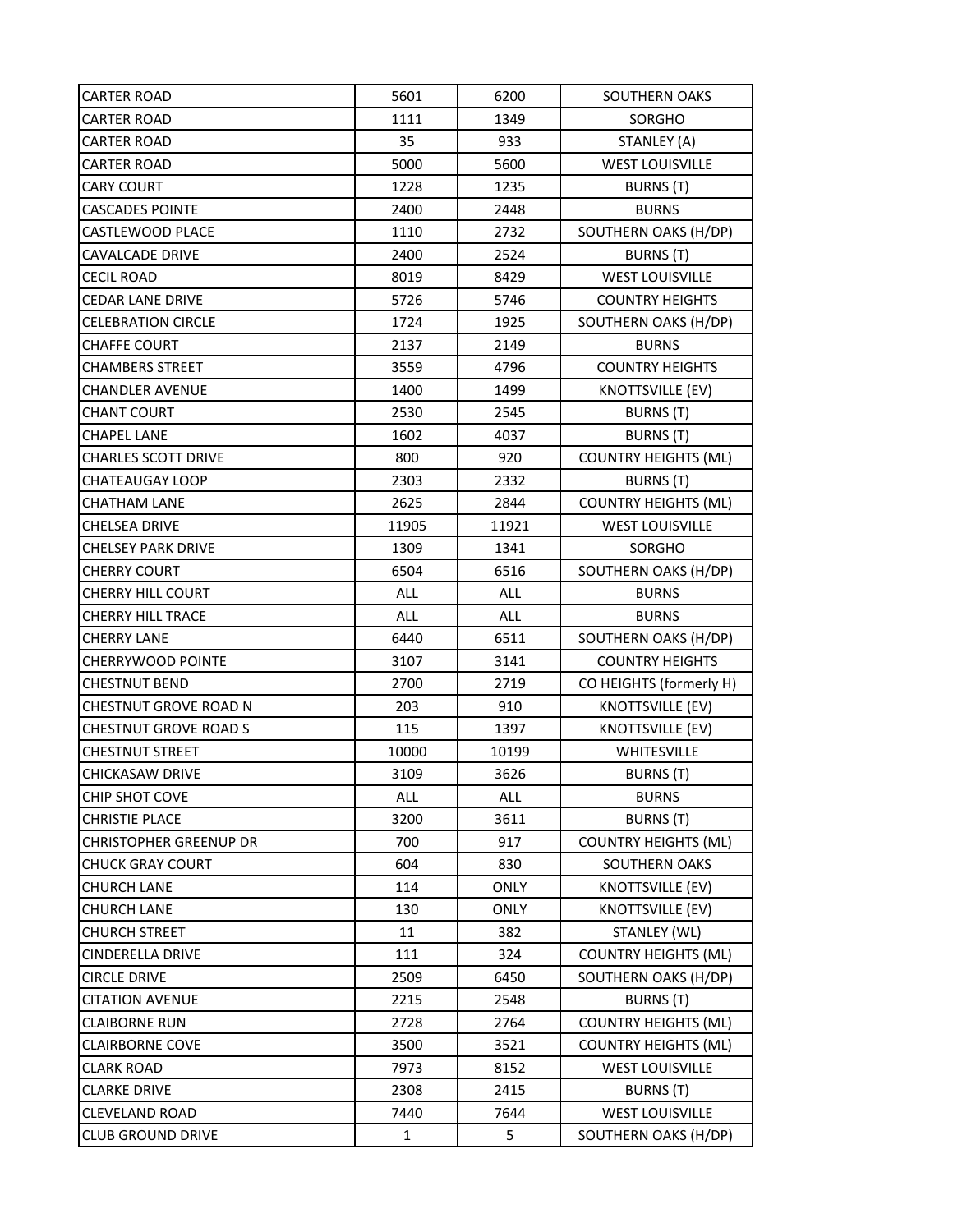| <b>COAST GUARD LANE</b>      | 150   | 324         | <b>COUNTRY HEIGHTS (ML)</b> |
|------------------------------|-------|-------------|-----------------------------|
| <b>COBBLESTONE COURT</b>     | 3700  | 3707        | <b>COUNTRY HEIGHTS</b>      |
| <b>COLEMAN CHENAULT LANE</b> | 244   | 290         | SOUTHERN OAKS               |
| <b>COLEMAN ROAD</b>          | 11600 | 11960       | SOUTHERN OAKS               |
| <b>COLLEGE DRIVE</b>         | 1545  | 1745        | BURNS (T)                   |
| <b>COLLIER ROAD</b>          | 100   | 255         | WHITESVILLE                 |
| <b>COLLIER ROAD</b>          | 9802  | 9995        | WHITESVILLE                 |
| <b>COLLINS DRIVE</b>         | 2126  | 2255        | <b>BURNS</b>                |
| <b>COLORADO DRIVE</b>        | 700   | 724         | STANLEY (A)                 |
| <b>COMANCHE PLACE</b>        | 3302  | 3618        | BURNS (T)                   |
| <b>COMMERCE DRIVE</b>        | 501   | <b>ONLY</b> | <b>COUNTRY HEIGHTS (ML)</b> |
| <b>COMMERCE DRIVE</b>        | 601   | <b>ONLY</b> | <b>COUNTRY HEIGHTS (ML)</b> |
| <b>COMMONWEALTH COURT</b>    | 3114  | 3156        | <b>COUNTRY HEIGHTS (ML)</b> |
| <b>CONCORD TERRACE</b>       | 1119  | 2622        | SOUTHERN OAKS (H/DP)        |
| <b>CONDOR PLACE</b>          | 4500  | 4556        | CO HEIGHTS (formerly H)     |
| <b>COOL SPRINGS COVE</b>     | 4400  | 4500        | CO HEIGHTS (formerly H)     |
| <b>COPPER CREEK DRIVE</b>    | 1500  | 1650        | SOUTHERN OAKS (H/DP)        |
| <b>COUNT FLEET LOOP</b>      | 2401  | 2742        | <b>BURNS (T)</b>            |
| <b>COUNT TURF DRIVE</b>      | 2203  | 2300        | BURNS (T)                   |
| <b>COUNTRYSIDE DRIVE</b>     | 3827  | 4625        | <b>COUNTRY HEIGHTS</b>      |
| <b>COURT DIJON COURT</b>     | 4001  | 4008        | <b>COUNTRY HEIGHTS (ML)</b> |
| <b>COVE POINTE</b>           | 4501  | 4567        | <b>BURNS</b>                |
| <b>COVENT GARDEN COURT</b>   | 2408  | 3800        | <b>COUNTRY HEIGHTS (ML)</b> |
| <b>COVENTRY LANE</b>         | 1300  | 1517        | <b>BURNS</b>                |
| <b>COVINGTON RIDGE DRIVE</b> | 215   | 353         | STANLEY (A)                 |
| <b>CRAIG ROAD</b>            | 9900  | 10119       | <b>WEST LOUISVILLE</b>      |
| <b>CRANE POND ROAD</b>       | 920   | 5000        | <b>SOUTHERN OAKS</b>        |
| <b>CREEK BRANCH COVE</b>     | 3000  | 3072        | HIGHLAND                    |
| <b>CREEK HARBOR COURT</b>    | 807   | 832         | STANLEY (A)                 |
| <b>CREEK HAVEN LOOP</b>      | 1501  | 1650        | SOUTHERN OAKS (H/DP)        |
| <b>CREEKSIDE COURT</b>       | 4001  | 4096        | STANLEY (A)                 |
| <b>CRESCENT HILL COURT</b>   | 2314  | 2332        | CO HEIGHTS (formerly H)     |
| <b>CRESCENT HILL DRIVE</b>   | 2202  | 4639        | CO HEIGHTS (formerly H)     |
| <b>CRESTWOOD DRIVE</b>       | 2112  | 2171        | BURNS (T)                   |
| <b>CRISP ROAD</b>            | 8004  | 9830        | WHITESVILLE                 |
| <b>CROOKED CREEK ROAD</b>    | 7100  | 7920        | <b>WEST LOUISVILLE</b>      |
| <b>CROSS CREEK TRAIL</b>     | 3801  | 3983        | <b>HIGHLAND</b>             |
| <b>CROSSING POINTE</b>       | 2200  | 2230        | <b>HIGHLAND</b>             |
| <b>CUMMINGS ROAD</b>         | 4101  | <b>ONLY</b> | <b>WEST LOUISVILLE</b>      |
| <b>CUMMINGS ROAD</b>         | 8001  | 10201       | <b>WEST LOUISVILLE</b>      |
| CURDSVILLE-DELAWARE ROAD     | 3041  | 9030        | <b>WEST LOUISVILLE</b>      |
| DADE COVE                    | 3106  | 3131        | <b>COUNTRY HEIGHTS (ML)</b> |
| DANBERRY STREET              | 603   | 844         | SORGHO                      |
| DANIELS LANE                 | 417   | 2316        | <b>COUNTRY HEIGHTS (ML)</b> |
| <b>DANT ROAD</b>             | 9134  | 9220        | <b>WEST LOUISVILLE</b>      |
| DARBY DAN COURT              | 2601  | 2621        | <b>COUNTRY HEIGHTS (ML)</b> |
| DARK STAR COURT              | 3300  | 3315        | <b>COUNTRY HEIGHTS (ML)</b> |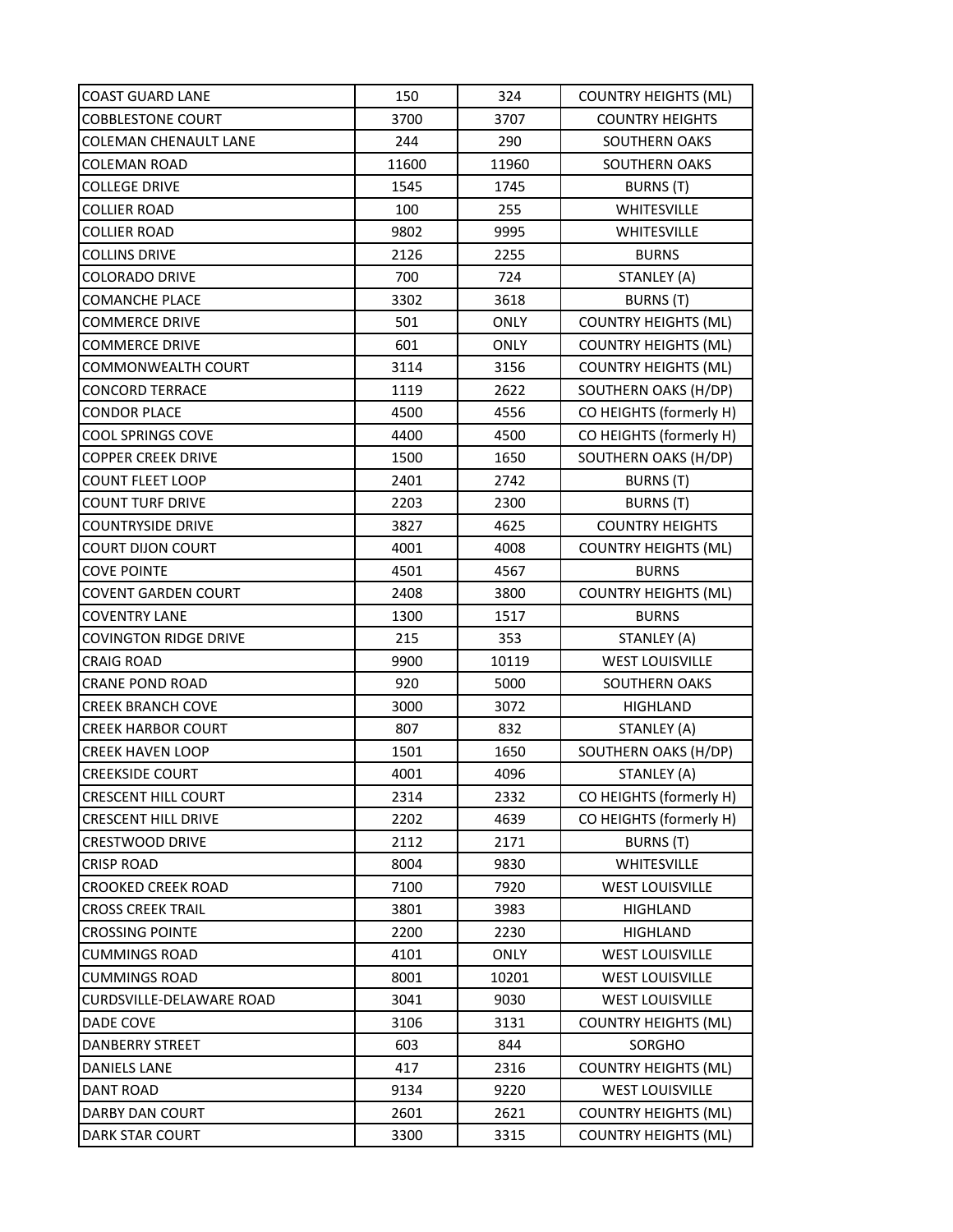| <b>DEAN COURT</b>          | 216        | 316         | <b>COUNTRY HEIGHTS (ML)</b> |
|----------------------------|------------|-------------|-----------------------------|
| <b>DECIDEDLY COURT</b>     | 3364       | 3650        | <b>COUNTRY HEIGHTS (ML)</b> |
| DEE ACRES DRIVE            | 5311       | 5561        | <b>COUNTRY HEIGHTS</b>      |
| DEEPWOOD COURT             | 1315       | 1331        | <b>BURNS</b>                |
| <b>DEER HAVEN DR</b>       | 700        | 958         | STANLEY (A)                 |
| <b>DEER HAVEN TRAIL</b>    | 700        | 958         | STANLEY (A)                 |
| <b>DEER TRAIL</b>          | 703        | 3530        | STANLEY (A)                 |
| <b>DEER TRAIL COURT</b>    | 702        | 713         | STANLEY (A)                 |
| <b>DEER TRAIL COURT</b>    | 3104       | ONLY        | STANLEY (A)                 |
| <b>DEER TRAIL COURT</b>    | 3210       | <b>ONLY</b> | STANLEY (A)                 |
| DEER TRAIL DRIVE           | 3126       | <b>ONLY</b> | STANLEY (A)                 |
| <b>DEER TRAIL DRIVE</b>    | 3819       | <b>ONLY</b> | STANLEY (A)                 |
| DEER VALLEY BLVD           | <b>ALL</b> | <b>ALL</b>  | <b>SOUTHERN OAKS</b>        |
| DELAWARE FERRY LANE        | 9907       | 9976        | <b>WEST LOUISVILLE</b>      |
| <b>DELL COURT</b>          | 3824       | 3832        | BURNS (T)                   |
| DELLWOOD VALLEY LANE       | 2641       | 2695        | <b>SOUTHERN OAKS</b>        |
| DERBY CHASE DRIVE          | 3000       | 3199        | HIGHLAND                    |
| <b>DESERTER CREEK ROAD</b> | 6010       | 9100        | <b>WHITESVILLE</b>          |
| <b>DEVONSHIRE DRIVE</b>    | 702        | 834         | SOUTHERN OAKS (H/DP)        |
| DIAMOND DRIVE              | 4900       | 5142        | <b>COUNTRY HEIGHTS (ML)</b> |
| <b>DIANE AVENUE</b>        | 5404       | 6084        | <b>WEST LOUISVILLE</b>      |
| DICK STREET                | 6071       | 6074        | <b>WEST LOUISVILLE</b>      |
| <b>DICKEY DRIVE</b>        | 2100       | 2220        | BURNS (T)                   |
| <b>DIETERLE DRIVE</b>      | 600        | 699         | SOUTHERN OAKS (H/DP)        |
| DIETERLE DRIVE N           | 300        | 599         | SOUTHERN OAKS (H/DP)        |
| DIETERLE DRIVE S           | 300        | 599         | SOUTHERN OAKS (H/DP)        |
| DITTO ROAD                 | 5416       | 6670        | <b>WHITESVILLE</b>          |
| <b>DIXIANA COURT</b>       | 6          | 50          | SOUTHERN OAKS (H/DP)        |
| DIXIANA COURT              | 2900       | 2950        | SOUTHERN OAKS (H/DP)        |
| DIXIANA DRIVE              | 701        | 950         | SOUTHERN OAKS (H/DP)        |
| <b>DIXIE COURT</b>         | 410        | 500         | <b>COUNTRY HEIGHTS (ML)</b> |
| DOE RIDGE COURT            | 4100       | 4119        | STANLEY (A)                 |
| DOE RUN                    | 4506       | 4735        | SOUTHERN OAKS (H/DP)        |
| DOGWOOD DRIVE              | ALL        | ALL         | <b>BURNS</b>                |
| DONALD AVENUE              | 7190       | 7300        | <b>WEST LOUISVILLE</b>      |
| <b>DONAU COURT</b>         | 2301       | 2317        | BURNS (T)                   |
| DONERAIL DRIVE             | 2607       | 2731        | <b>BURNS (T)</b>            |
| DORSEY LANE                | 11860      | 12198       | <b>KNOTTSVILLE (EV)</b>     |
| <b>DOVE COURT</b>          | 743        | 774         | SORGHO                      |
| DOVE LOOP N/S              | 170        | 3630        | STANLEY (A)                 |
| DOWNING DRIVE              | 2400       | 2517        | <b>BURNS</b>                |
| <b>DRURY ROAD</b>          | 12160      | 12901       | KNOTTSVILLE (W)             |
| DURINDA STREET             | 10432      | 10617       | WHITESVILLE                 |
| <b>EAGLE COURT</b>         | 3414       | 3426        | STANLEY (A)                 |
| <b>EAGLE CREST DR</b>      | 4215       | 4300        | <b>COUNTRY HEIGHTS (ML)</b> |
| <b>EAGLE RIDGE CT</b>      | 4201       | 4240        | <b>COUNTRY HEIGHTS (ML)</b> |
| <b>EARLS LANE</b>          | 3301       | 3790        | SORGHO                      |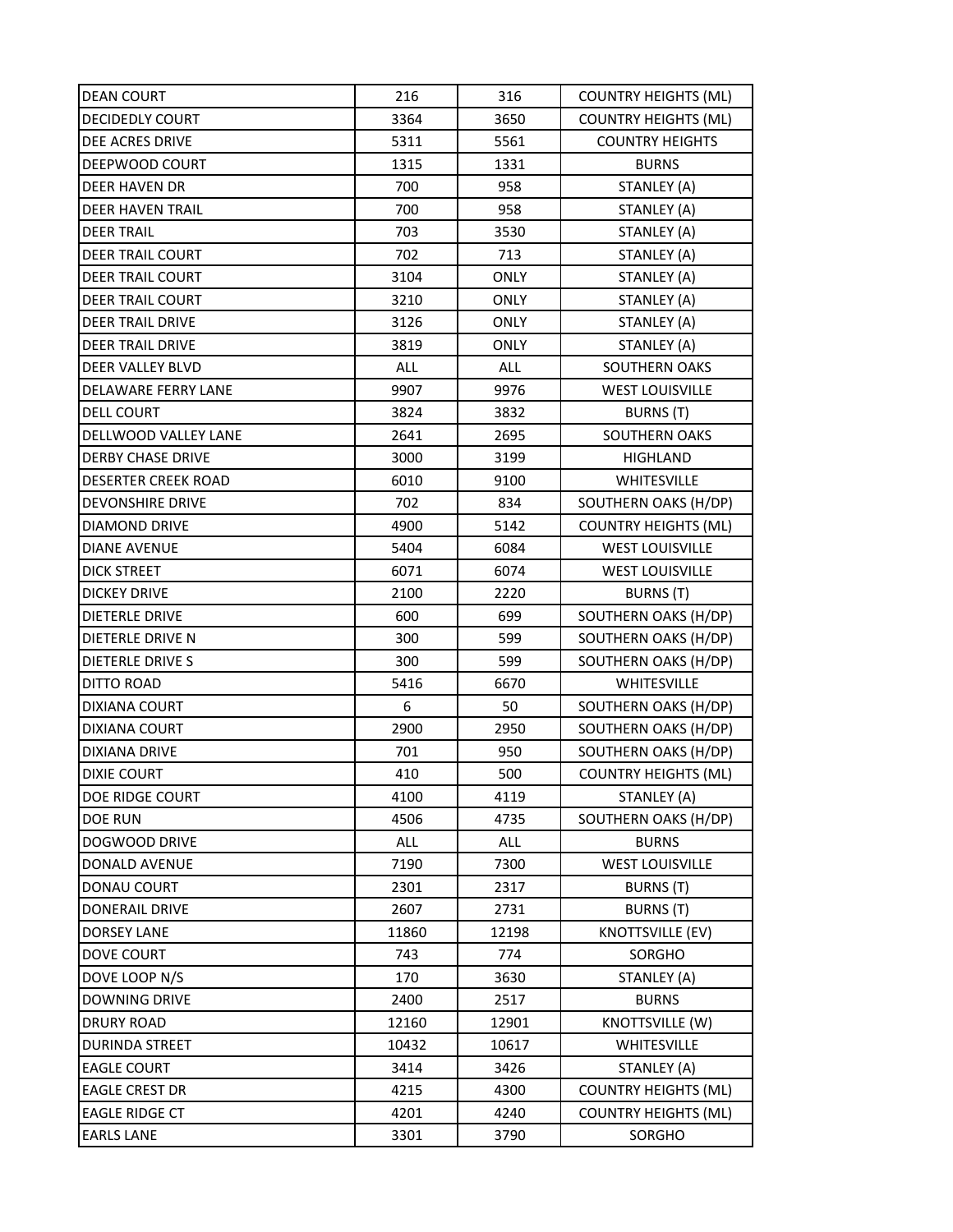| <b>EASTGATE DRIVE</b>   | 4300  | 4337        | <b>COUNTRY HEIGHTS</b>           |
|-------------------------|-------|-------------|----------------------------------|
| <b>EASTLAND DRIVE</b>   | 2200  | 2645        | <b>COUNTRY HEIGHTS (ML)</b>      |
| <b>EASTWOOD DRIVE</b>   | 403   | 954         | <b>COUNTRY HEIGHTS (ML)</b>      |
| <b>EBACH STREET</b>     | 2301  | <b>ONLY</b> | STANLEY (A)                      |
| ED FOSTER ROAD          | 5044  | 5051        | <b>COUNTRY HEIGHTS</b>           |
| <b>EDENBERRY COURT</b>  | 3800  | 3841        | <b>COUNTRY HEIGHTS (ML)</b>      |
| <b>EDGE ROAD</b>        | 10632 | 10785       | WHITESVILLE                      |
| EDGEWOOD COURT          | 4217  | 4324        | SOUTHERN OAKS (H/DP)             |
| <b>EDNA CT</b>          | 3620  | 3645        | <b>BURNS</b> (T)                 |
| <b>ELDER DRIVE</b>      | 2405  | 2513        | <b>BURNS</b>                     |
| <b>ELIZABETH CT</b>     | ALL   | <b>ALL</b>  | <b>BURNS</b>                     |
| ELLIS SMEATHERS ROAD    | 124   | 280         | <b>KNOTTSVILLE (EV)</b>          |
| ELWOOD COURT            | 2600  | 2616        | BURNS (T)                        |
| <b>EMERALD COURT</b>    | 2202  | 2244        | <b>COUNTRY HEIGHTS (ML)</b>      |
| <b>ENDEAVOR COURT</b>   | 2076  | <b>ONLY</b> | <b>BURNS</b>                     |
| <b>ENGLEWOOD DRIVE</b>  | 4411  | 4652        | SORGHO                           |
| <b>ESSEX DRIVE</b>      | 5110  | 5336        | SORGHO                           |
| <b>EUCLID COURT</b>     | 5291  | 5299        | SORGHO                           |
| <b>EVERGREEN DRIVE</b>  | 3906  | 3954        | STANLEY (A)                      |
| <b>EWING ROAD</b>       | 114   | <b>ONLY</b> | STANLEY (A)                      |
| <b>EWING ROAD</b>       | 120   | <b>ONLY</b> | STANLEY (A)                      |
| <b>EWING ROAD</b>       | 131   | ONLY        | STANLEY (A)                      |
| <b>EWING ROAD</b>       | 224   | <b>ONLY</b> | STANLEY (A)                      |
| <b>EWING ROAD</b>       | 300   | <b>ONLY</b> | STANLEY (A)                      |
| <b>EWING ROAD</b>       | 400   | ONLY        | STANLEY (A)                      |
| <b>EWING ROAD</b>       | 407   | <b>ONLY</b> | STANLEY (A)                      |
| <b>EWING ROAD</b>       | 444   | 1191        | STANLEY (A)                      |
| <b>FAIR HAVEN</b>       | ALL   | <b>ALL</b>  | <b>COUNTRY HEIGHTS</b>           |
| <b>FAIRBAIRN CT</b>     | 4048  | <b>ONLY</b> | <b>COUNTRY HEIGHTS</b>           |
| <b>FAIRBAIRN CT</b>     | 4400  | 4413        | <b>COUNTRY HEIGHTS</b>           |
| <b>FAIRFAX COURT</b>    | 4103  | 4109        | SOUTHERN OAKS (H/DP)             |
| <b>FAIRFAX DRIVE</b>    | 620   | 725         | <b>BURNS</b>                     |
| <b>FAIRMONT COURT</b>   | 6100  | 6158        | <b>COUNTRY HEIGHTS (ML)</b>      |
| <b>FAIRVIEW DRIVE</b>   | 3330  | 3509        | <b>COUNTRY HEIGHTS (H)</b>       |
| <b>FAIRVIEW DRIVE</b>   | 1704  | 3199        | <b>HIGHLAND</b>                  |
| <b>FAIRVIEW SPUR</b>    | 2430  | 2632        | CO HEIGHTS (formerly H)          |
| <b>FALCON CREST DR</b>  | 2300  | 2364        | <b>COUNTRY HEIGHTS (ML)</b>      |
| <b>FALCON CT</b>        | 2301  | 2371        | <b>COUNTRY HEIGHTS (ML)</b>      |
| <b>FARMINGTON COURT</b> | 4101  | 4126        | <b>HIGHLAND</b>                  |
| <b>FARMVIEW DRIVE</b>   | 1700  | 4821        | <b>BURNS</b>                     |
| <b>FARRELL CRESENT</b>  | 2812  | 2881        | SOUTHERN OAKS (H/DP)             |
| <b>FAWN DRIVE</b>       | 1607  | 4504        | SOUTHERN OAKS (H/DP)             |
| <b>FAYETTE DRIVE</b>    | 1719  | 1836        | K-ville (former CH/ML) <ev></ev> |
| <b>FENMORE STREET</b>   | 3506  | 3524        | SORGHO                           |
| <b>FENWICK ROAD</b>     | 9303  | 9595        | <b>WEST LOUISVILLE</b>           |
| FERN HILL DRIVE         | 100   | 290         | STANLEY (A)                      |
| <b>FIELDS ROAD</b>      | 3513  | 4695        | <b>COUNTRY HEIGHTS</b>           |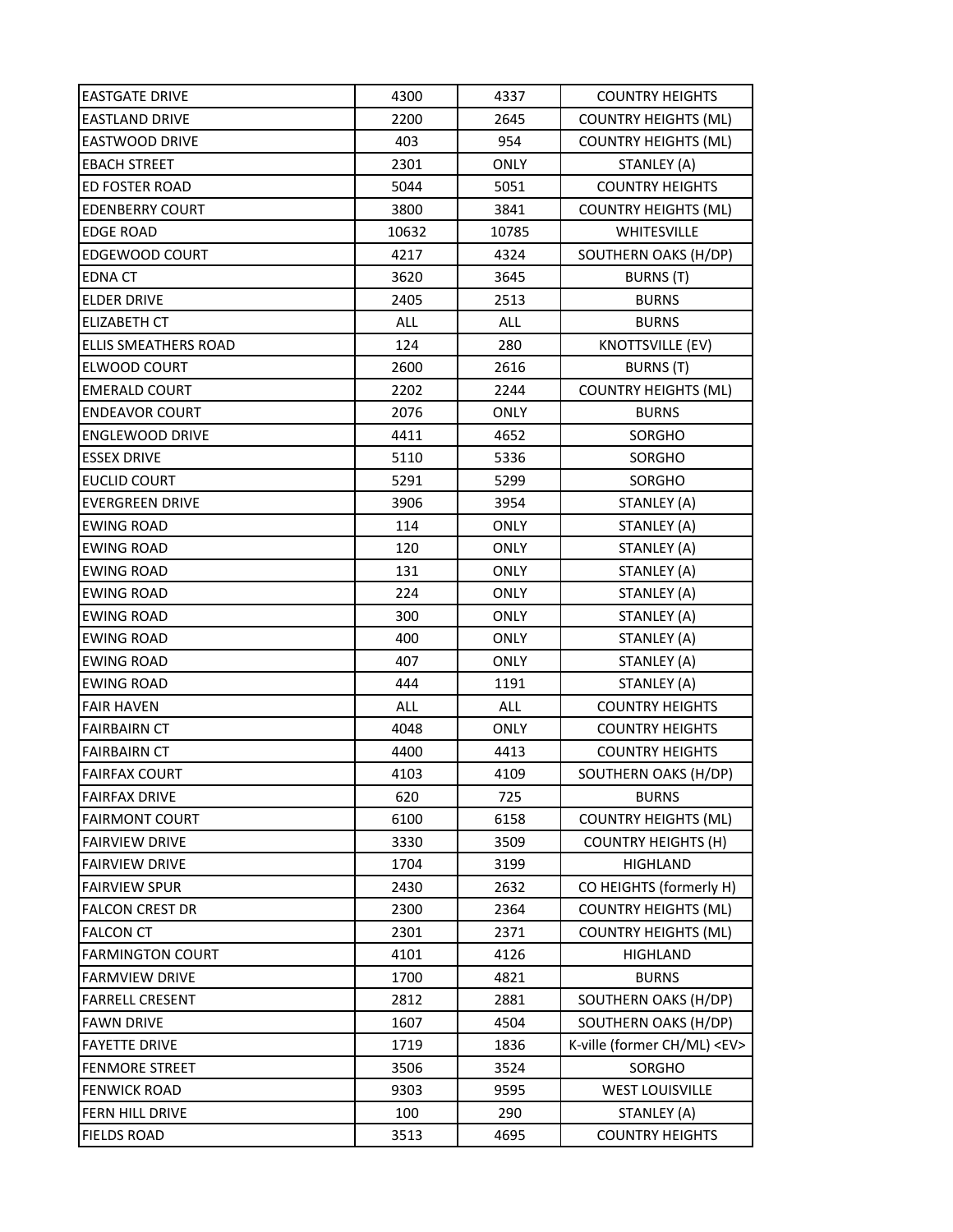| <b>FIELDS ROAD S</b>       | 11020 | 12001       | <b>SOUTHERN OAKS</b>             |
|----------------------------|-------|-------------|----------------------------------|
| <b>FIELDSTONE COURT</b>    | ALL   | ALL         | SOUTHERN OAKS                    |
| <b>FIELDSTONE PLACE</b>    | ALL   | <b>ALL</b>  | <b>SOUTHERN OAKS</b>             |
| <b>FIRST STREET</b>        | 6001  | 6185        | <b>WEST LOUISVILLE</b>           |
| <b>FISHER ROAD</b>         | 3114  | 4425        | <b>WEST LOUISVILLE</b>           |
| <b>FITTS ROAD</b>          | 7141  | 8718        | SOUTHERN OAKS                    |
| <b>FLANAGAN ROAD</b>       | 500   | 999         | STANLEY (WL)                     |
| <b>FLAT LICK ROAD</b>      | 5212  | 5516        | <b>WEST LOUISVILLE</b>           |
| <b>FLORAL ROAD</b>         | 10470 | 12550       | KNOTTSVILLE (W)                  |
| <b>FLORENCE COURT</b>      | 805   | 844         | SOUTHERN OAKS (H/DP)             |
| <b>FLOWERETTE COURT</b>    | 2230  | 2293        | <b>SOUTHERN OAKS</b>             |
| <b>FOGLE DRIVE</b>         | 3808  | 4147        | <b>BURNS</b>                     |
| <b>FOGLE ROAD</b>          | 655   | 1870        | STANLEY (WL)                     |
| <b>FOORS LANE</b>          | 1607  | 4741        | SOUTHERN OAKS (H/DP)             |
| <b>FORD AVENUE</b>         | 324   | 736         | BURNS (T)                        |
| <b>FORD AVENUE</b>         | 1404  | 2521        | <b>BURNS (T)</b>                 |
| <b>FOREST EDGE COVE</b>    | ALL   | <b>ALL</b>  | HIGHLAND                         |
| <b>FOREST LANE</b>         | 175   | 580         | WHITESVILLE                      |
| <b>FORREST DRIVE</b>       | 4709  | 4722        | <b>COUNTRY HEIGHTS (ML)</b>      |
| <b>FORREST LANE</b>        | 1437  | 1644        | BURNS (T)                        |
| <b>FORWARD PASS</b>        | 3600  | 3655        | <b>COUNTRY HEIGHTS (ML)</b>      |
| <b>FOSTER ROAD</b>         | 6335  | 6888        | KNOTTSVILLE (CH)                 |
| <b>FOUNTAIN VIEW COURT</b> | 4520  | 4580        | <b>HIGHLAND</b>                  |
| <b>FOUNTAIN VIEW TRACE</b> | 4520  | 4588        | HIGHLAND                         |
| <b>FOX RUN LANE</b>        | 4109  | 4162        | SOUTHERN OAKS (H/DP)             |
| <b>FOXTAIL PLACE</b>       | 4018  | 4124        | <b>HIGHLAND</b>                  |
| <b>FRANKLIN DRIVE</b>      | 1708  | 1738        | K-ville (former CH/ML) <ev></ev> |
| <b>FRANKLIN STREET</b>     | 10404 | 10589       | WHITESVILLE                      |
| <b>FREDERICA STREET</b>    | 808   | <b>ONLY</b> | <b>BURNS</b>                     |
| <b>FREDERICA STREET</b>    | 1408  | 2931        | <b>BURNS</b>                     |
| <b>FREDERICA STREET</b>    | 3700  | 4216        | <b>BURNS</b>                     |
| <b>FREDERICA STREET</b>    | 4217  | 4584        | <b>BURNS</b>                     |
| <b>FREDERICA STREET</b>    | 4586  | 5636        | <b>BURNS</b>                     |
| FREDERICA STREET           | 9210  | ONLY        | <b>BURNS</b>                     |
| <b>FREDERICA STREET</b>    | 4585  | ONLY        | SOUTHERN OAKS                    |
| <b>FREE SILVER ROAD</b>    | 2333  | 5188        | KNOTTSVILLE (EV)                 |
| FRENCH ISLAND ROAD         | 6401  | 7498        | STANLEY (WL)                     |
| <b>FRIENDSHIP DRIVE</b>    | 2400  | 2409        | <b>HIGHLAND</b>                  |
| <b>FULKERSON DRIVE</b>     | 2200  | 2298        | <b>BURNS</b>                     |
| <b>FULLENWIDER ROAD</b>    | 11707 | 12930       | <b>KNOTTSVILLE (EV)</b>          |
| <b>FULTON DRIVE</b>        | 414   | 715         | SOUTHERN OAKS                    |
| <b>FUQUA COURT</b>         | 1400  | 1416        | <b>COUNTRY HEIGHTS (ML)</b>      |
| <b>GAINSWAY COURT</b>      | 3402  | 3413        | <b>COUNTRY HEIGHTS (ML)</b>      |
| <b>GALLAHADION COURT</b>   | 2501  | 2529        | <b>BURNS (T)</b>                 |
| <b>GALLANT FOX COURT</b>   | 3600  | 3615        | <b>COUNTRY HEIGHTS (ML)</b>      |
| <b>GARDEN DRIVE</b>        | 2603  | 2837        | SOUTHERN OAKS (H/DP)             |
| <b>GARDEN TERRACE</b>      | 3638  | 3876        | <b>BURNS</b> (T)                 |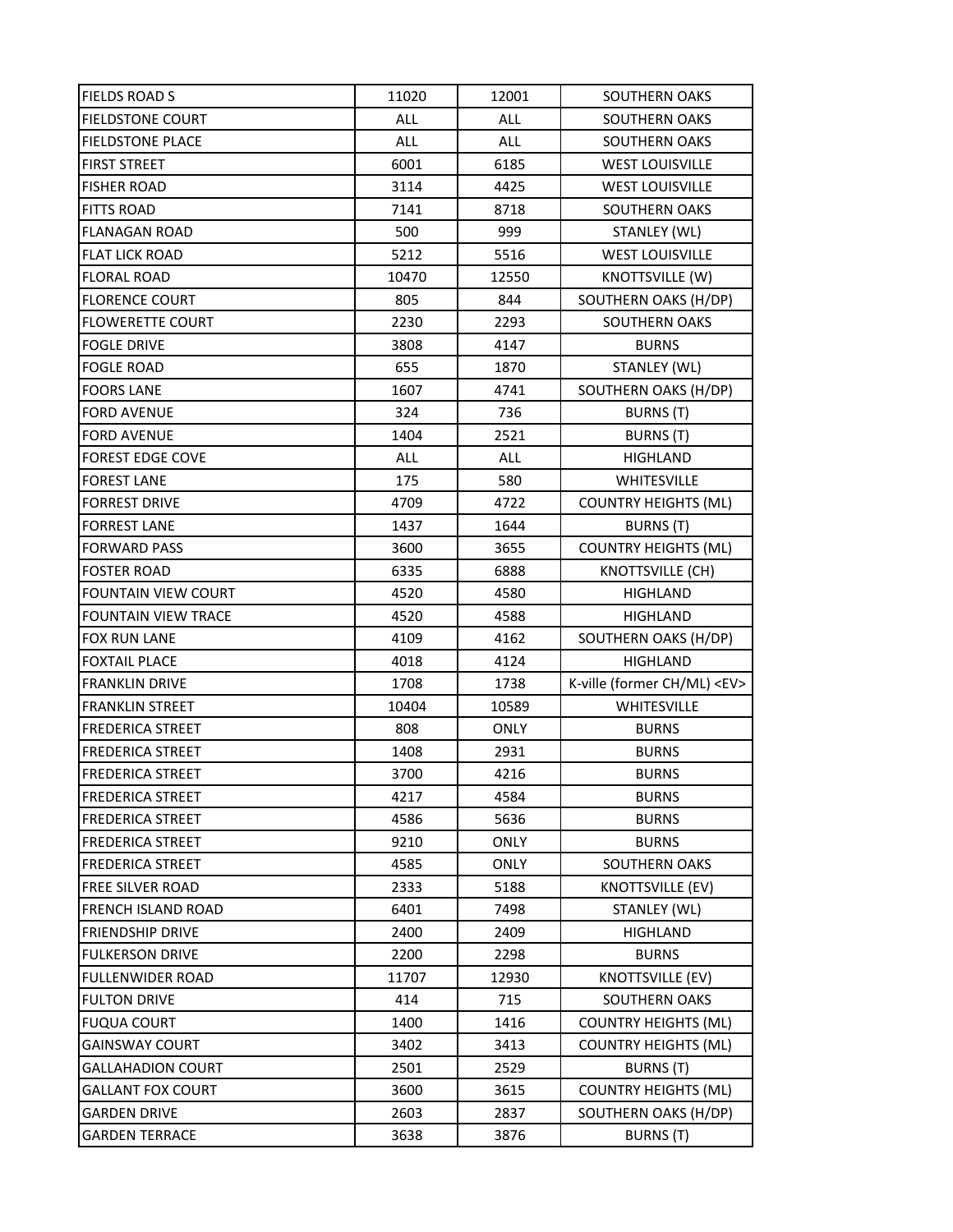| GARDENDALE AVENUE            | 1211  | 1348        | SORGHO                           |
|------------------------------|-------|-------------|----------------------------------|
| <b>GARNET COURT</b>          | 5104  | 5134        | <b>COUNTRY HEIGHTS (ML)</b>      |
| <b>GATE WAY</b>              | 4301  | 4415        | <b>COUNTRY HEIGHTS</b>           |
| <b>GEMINI DRIVE</b>          | 3911  | 4051        | <b>BURNS</b>                     |
| <b>GEORGE MADISON DRIVE</b>  | 801   | 919         | <b>COUNTRY HEIGHTS (ML)</b>      |
| <b>GEORGIA LANE</b>          | 2310  | 2445        | CO HEIGHTS (formerly H)          |
| <b>GERALD DRIVE</b>          | 5402  | 5451        | <b>WEST LOUISVILLE</b>           |
| <b>GIBSON MILL ROAD</b>      | 10541 | <b>ONLY</b> | <b>SOUTHERN OAKS</b>             |
| <b>GILBERT LANE</b>          | 1118  | 1426        | SOUTHERN OAKS (H/DP)             |
| <b>GIRL SCOUT ROAD</b>       | 3100  | 3660        | <b>SOUTHERN OAKS</b>             |
| <b>GIRVIN COURT</b>          | 1209  | 1222        | SORGHO                           |
| <b>GLENCREST DRIVE</b>       | 2800  | 2912        | <b>COUNTRY HEIGHTS (ML)</b>      |
| <b>GLENN COURT</b>           | 500   | 921         | <b>COUNTRY HEIGHTS (ML)</b>      |
| <b>GLENN COURT E</b>         | 617   | 921         | <b>COUNTRY HEIGHTS (ML)</b>      |
| <b>GOBLER FORD ROAD</b>      | 1204  | 1824        | <b>KNOTTSVILLE (EV)</b>          |
| <b>GOETZ DRIVE</b>           | 1018  | 5060        | <b>BURNS</b>                     |
| <b>GOLDEN DRIVE</b>          | 5552  | ONLY        | <b>BURNS</b>                     |
| <b>GOLDEN MAPLE COURT</b>    | 4103  | 4138        | HIGHLAND                         |
| <b>GOLDENROD LANE</b>        | ALL   | <b>ALL</b>  | SORGHO                           |
| <b>GOLDFINCH DRIVE</b>       | 102   | 164         | STANLEY (A)                      |
| <b>GOLFVIEW CIRCLE</b>       | 400   | 525         | SOUTHERN OAKS (H/DP)             |
| <b>GOODWIN ROAD</b>          | 3799  | 3993        | SOUTHERN OAKS                    |
| <b>GOOSE LAKE COVE</b>       | 4102  | 4119        | <b>HIGHLAND</b>                  |
| <b>GORE ROAD</b>             | 10630 | 11438       | <b>SOUTHERN OAKS</b>             |
| <b>GRADY COURT</b>           | 5712  | 5738        | <b>COUNTRY HEIGHTS</b>           |
| <b>GRAHAM LANE</b>           | 4813  | 5840        | K-ville (former CH/ML) <ev></ev> |
| <b>GRAHAM LANE E</b>         | 1904  | 2157        | <b>COUNTRY HEIGHTS (ML)</b>      |
| <b>GRANDVIEW DRIVE</b>       | 618   | <b>ONLY</b> | <b>KNOTTSVILLE</b>               |
| <b>GRANDVIEW DRIVE</b>       | 4813  | 5131        | K-ville (former CH/ML) <ev></ev> |
| <b>GRANDVIEW ROAD</b>        | 11044 | <b>ONLY</b> | <b>KNOTTSVILLE</b>               |
| <b>GRANDVIEW ROAD</b>        | 11535 | 12450       | <b>KNOTTSVILLE (EV)</b>          |
| <b>GRAVES LANE</b>           | 1379  | 1885        | <b>KNOTTSVILLE (EV)</b>          |
| <b>GRAYSTONE DRIVE</b>       | 406   | 537         | STANLEY (A)                      |
| <b>GREEN RIVER DRIVE</b>     | 2700  | 2701        | HIGHLAND                         |
| <b>GREEN STREET</b>          | 10706 | 10798       | WHITESVILLE                      |
| <b>GREEN VALLEY ROAD</b>     | 3807  | <b>ONLY</b> | <b>COUNTRY HEIGHTS</b>           |
| <b>GREENACRE DRIVE</b>       | 4406  | 4485        | SOUTHERN OAKS (H/DP)             |
| <b>GREENBACK ROAD</b>        | 2409  | 4923        | SOUTHERN OAKS                    |
| <b>GREENBRIAR ROAD</b>       | 600   | 4231        | <b>SOUTHERN OAKS</b>             |
| <b>GREENBRIAR STREET</b>     | 605   | 840         | SORGHO                           |
| <b>GREENFIELD LANE</b>       | 3807  | 4031        | BURNS (T)                        |
| <b>GREENWOOD COURT</b>       | 1411  | 1442        | SORGHO                           |
| <b>GRIFFITH ROAD</b>         | 7325  | <b>ONLY</b> | STANLEY (S)                      |
| <b>GRIFFITH ROAD</b>         | 7419  | <b>ONLY</b> | STANLEY (S)                      |
| <b>GRIFFITH STATION ROAD</b> | 3800  | 5641        | STANLEY (A)                      |
| <b>GRIFFITH STATION ROAD</b> | 5946  | 7449        | STANLEY (WL)                     |
| <b>GRIMES AVENUE</b>         | 2103  | 2588        | <b>COUNTRY HEIGHTS (ML)</b>      |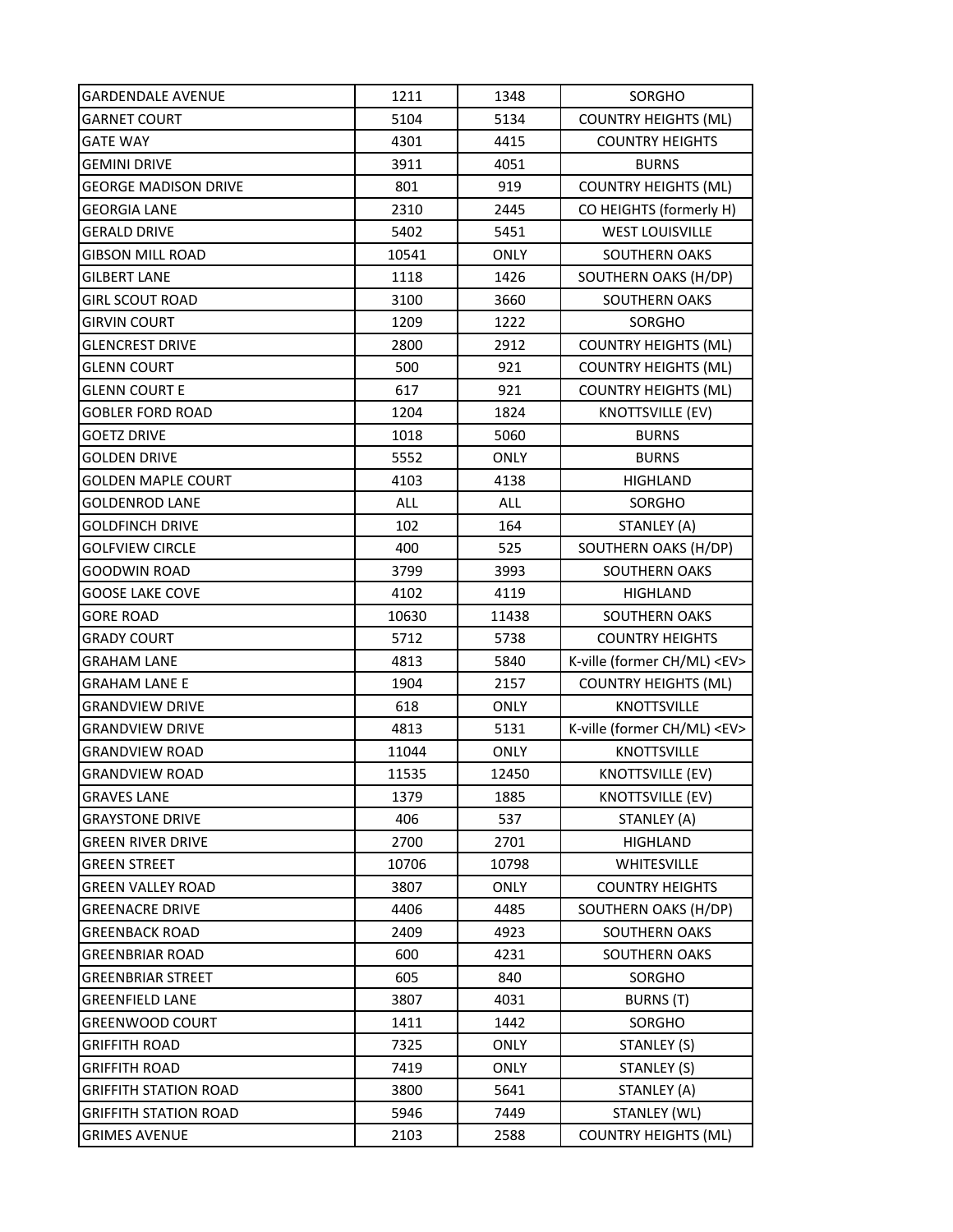| <b>GRIST COURT</b>             | 3300  | 3337        | <b>COUNTRY HEIGHTS</b>      |
|--------------------------------|-------|-------------|-----------------------------|
| <b>GULF STREAM COURT</b>       | 5400  | 5409        | <b>COUNTRY HEIGHTS (ML)</b> |
| <b>GUNSTON PLACE</b>           | 1814  | 1937        | SOUTHERN OAKS (H/DP)        |
| HACIENDA LANE                  | 1700  | 1940        | SOUTHERN OAKS (H/DP)        |
| <b>HACKBERRY COURT</b>         | 2501  | 2524        | HIGHLAND                    |
| <b>HAGAN LANE</b>              | 3120  | 3270        | HIGHLAND                    |
| <b>HAGAN LANE N</b>            | 665   | 1000        | STANLEY (WL)                |
| <b>HAGAN LANE S</b>            | 1174  | 1610        | STANLEY (WL)                |
| <b>HALEY LANE</b>              | 757   | 769         | SORGHO                      |
| <b>HALL SCHOOL ROAD</b>        | 10040 | 11505       | <b>WEST LOUISVILLE</b>      |
| <b>HAMILTON FERRY ROAD</b>     | 8051  | 8950        | <b>WEST LOUISVILLE</b>      |
| <b>HAMILTON ROAD</b>           | 10791 | 10867       | KNOTTSVILLE (W)             |
| <b>HAMPTON COURT</b>           | 1601  | 1615        | <b>KNOTTSVILLE (EV)</b>     |
| <b>HAMPTON ROAD</b>            | 3031  | <b>ONLY</b> | <b>COUNTRY HEIGHTS</b>      |
| <b>HANDY COURT</b>             | 733   | 741         | SORGHO                      |
| <b>HARBOR HILLS TRACE</b>      | 4100  | 4630        | STANLEY (A)                 |
| HARBOR RIDGE DRIVE             | ALL   | <b>ALL</b>  | STANLEY (A)                 |
| <b>HARBOR ROAD</b>             | 2290  | 3021        | STANLEY (A)                 |
| <b>HARMONS FERRY ROAD E</b>    | 185   | 3909        | SOUTHERN OAKS               |
| <b>HARMONS FERRY ROAD W</b>    | 146   | 1831        | SOUTHERN OAKS               |
| <b>HARMONY DRIVE</b>           | 6466  | 6647        | SOUTHERN OAKS (H/DP)        |
| <b>HARNESS LOOP</b>            | 3100  | 3161        | <b>COUNTRY HEIGHTS (ML)</b> |
| <b>HARRIET LANE</b>            | 2315  | 5234        | CO HEIGHTS (formerly H)     |
| <b>HARVEST HILL COURT</b>      | 1700  | 1717        | <b>BURNS</b>                |
| HARVEST HILL COURT             | 3400  | 3411        | <b>COUNTRY HEIGHTS (ML)</b> |
| <b>HAVENHILL COURT</b>         | 3400  | 3411        | <b>COUNTRY HEIGHTS (ML)</b> |
| <b>HAVILAND DRIVE</b>          | 2405  | 2513        | <b>BURNS</b>                |
| <b>HAWTHORNE DRIVE</b>         | 3501  | 4332        | <b>BURNS</b>                |
| <b>HAYCRAFT ROAD</b>           | 4640  | 5650        | SORGHO                      |
| HAYDEN BRIDGE ROAD             | 2010  | 2836        | SORGHO                      |
| <b>HAYDEN BRIDGE ROAD</b>      | 2837  | 6500        | <b>WEST LOUISVILLE</b>      |
| <b>HAYDEN LANE</b>             | 7714  | 7910        | <b>WEST LOUISVILLE</b>      |
| <b>HAYDEN PARK DRIVE</b>       | 4134  | 4255        | <b>COUNTRY HEIGHTS (ML)</b> |
| <b>HAYDEN ROAD</b>             | 2335  | 4169        | <b>COUNTRY HEIGHTS (ML)</b> |
| <b>HAYNES STATION ROAD</b>     | 7631  | 8707        | WHITESVILLE                 |
| <b>HAYWOOD COURT</b>           | 3700  | 3753        | HIGHLAND                    |
| HEARTLAND CROSSING BLVD        | 2710  | 3100        | <b>HIGHLAND</b>             |
| <b>HEARTLAND GREENS POINTE</b> | 2500  | 2686        | <b>HIGHLAND</b>             |
| <b>HEARTLAND PARK</b>          | 2310  | 2400        | <b>HIGHLAND</b>             |
| <b>HEARTWOOD COURT</b>         | 200   | 250         | STANLEY (A)                 |
| <b>HELGA COURT</b>             | 1249  | 1310        | SORGHO                      |
| <b>HENNING DRIVE</b>           | 6354  | 6363        | SOUTHERN OAKS (H/DP)        |
| <b>HERBERT ROAD</b>            | 2526  | 9843        | WHITESVILLE                 |
| <b>HERITAGE COVE</b>           | 1400  | 1438        | SOUTHERN OAKS (H/DP)        |
| <b>HERITAGE PARK DR</b>        | 2306  | 2390        | BURNS (T)                   |
| <b>HIAHLEAH COURT</b>          | 5400  | 5408        | <b>COUNTRY HEIGHTS (ML)</b> |
| <b>HICKORY COURT</b>           | 3516  | 3535        | <b>COUNTRY HEIGHTS</b>      |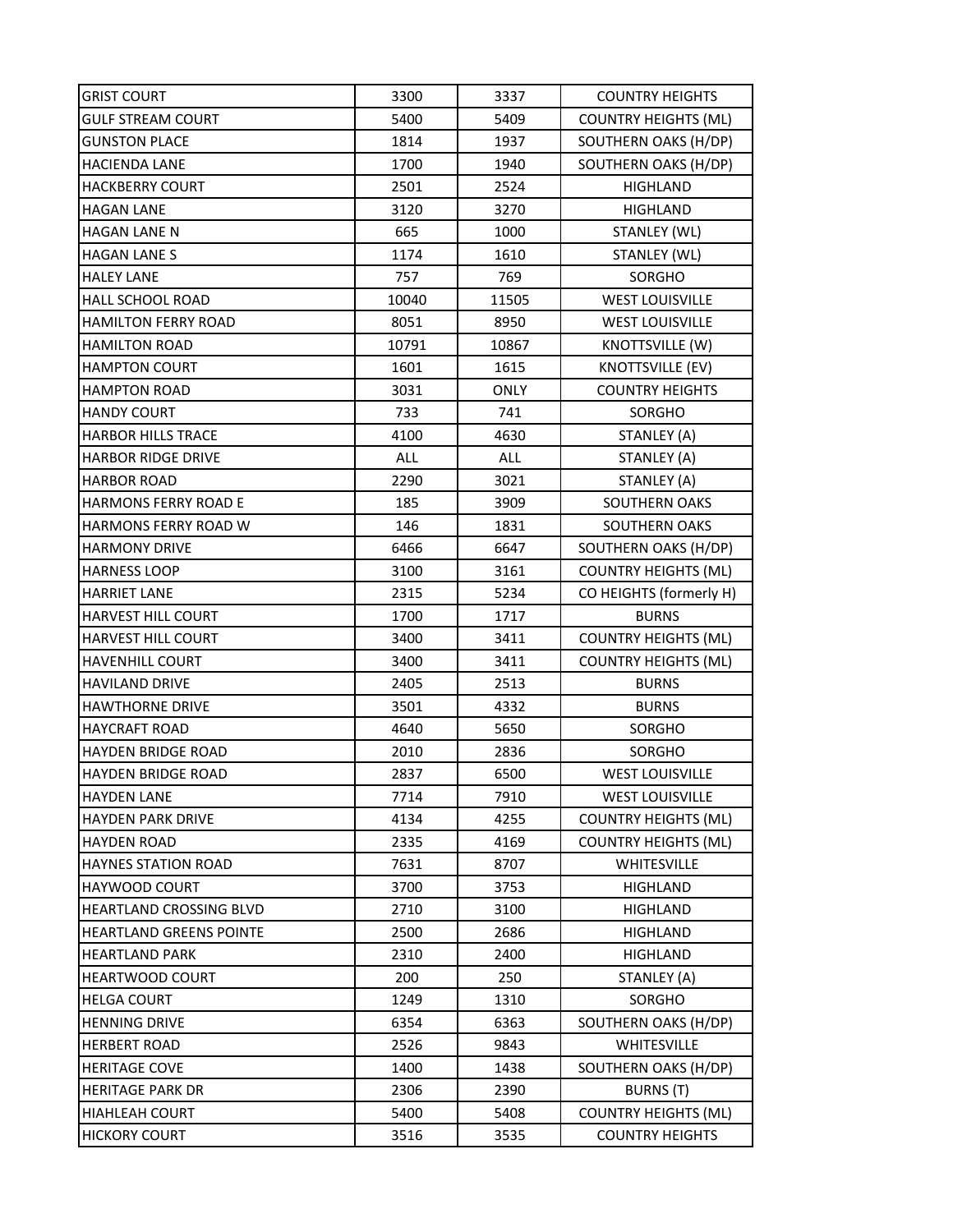| <b>HICKORY LANE</b>          | 1100       | 1535        | SOUTHERN OAKS (H/DP)        |
|------------------------------|------------|-------------|-----------------------------|
| <b>HIDDEN LAKE POINT</b>     | 3026       | 3038        | HIGHLAND                    |
| <b>HIDEAWAY COURT</b>        | 8900       | 8993        | <b>KNOTTSVILLE (EV)</b>     |
| <b>HIGDON ROAD</b>           | 636        | 824         | SOUTHERN OAKS (H/DP)        |
| <b>HIGH PASS POINTE</b>      | 2700       | 3100        | HIGHLAND                    |
| <b>HIGH STREET STREET</b>    | 57         | 136         | KNOTTSVILLE (EV)            |
| HIGHLAND GARDEN PT           | 2400       | 2476        | HIGHLAND                    |
| <b>HIGHLAND POINTE DRIVE</b> | 3020       | 3300        | HIGHLAND                    |
| <b>HIGHPOINTE COVE</b>       | 2501       | 2526        | HIGHLAND                    |
| <b>HILL BRIDGE ROAD</b>      | 180        | 1300        | <b>SOUTHERN OAKS</b>        |
| HILL BRIDGE ROAD             | 1301       | 2200        | SOUTHERN OAKS (H/DP)        |
| <b>HILL GAIL COURT</b>       | 3100       | 3121        | <b>COUNTRY HEIGHTS (ML)</b> |
| HILL POINTE CROSSING         | 80         | 81          | STANLEY (A)                 |
| <b>HILLBROOKE PARKWAY</b>    | 2400       | 2750        | HIGHLAND                    |
| <b>HILLCREST DRIVE</b>       | 3805       | 3847        | <b>COUNTRY HEIGHTS (ML)</b> |
| HILLCREST OAKS DRIVE         | 4424       | 4442        | HIGHLAND                    |
| HILLSIDE DRIVE, Owensboro    | 2716       | 2835        | <b>COUNTRY HEIGHTS</b>      |
| HILLSIDE DRIVE, Utica        | <b>ALL</b> | ALL         | SOUTHERN OAKS (H/DP)        |
| <b>HILLTOP DRIVE</b>         | 1          | 16          | <b>COUNTRY HEIGHTS</b>      |
| <b>HILLVALLEY CIRCLE</b>     | 1800       | 1821        | <b>HIGHLAND</b>             |
| <b>HILLVIEW DRIVE</b>        | 5240       | 5290        | SOUTHERN OAKS (H/DP)        |
| <b>HOBBS ROAD</b>            | 7139       | 9122        | <b>WEST LOUISVILLE</b>      |
| <b>HOCKER STREET</b>         | 646        | <b>ONLY</b> | <b>WEST LOUISVILLE</b>      |
| <b>HOLLAND DRIVE</b>         | 2507       | 2660        | <b>COUNTRY HEIGHTS</b>      |
| <b>HOLLENDALE DRIVE</b>      | 1704       | 1717        | <b>BURNS</b>                |
| <b>HOLLY AVENUE</b>          | 1013       | 1327        | SORGHO                      |
| <b>HOLLY BROOK COVE</b>      | 2200       | 2296        | SORGHO                      |
| <b>HOLMES DRIVE</b>          | 165        | 342         | <b>BURNS</b>                |
| <b>HOME STRETCH DRIVE</b>    | 3219       | <b>ONLY</b> | <b>COUNTRY HEIGHTS (ML)</b> |
| <b>HOMESTEAD POINTE</b>      | ALL        | <b>ALL</b>  | <b>BURNS</b> (T)            |
| <b>HONEYSUCKLE LANE</b>      | 3520       | 4939        | <b>COUNTRY HEIGHTS</b>      |
| <b>HOOP JR COURT</b>         | 2231       | 2266        | BURNS (T)                   |
| <b>HOOVER COURT</b>          | 4124       | 4133        | <b>BURNS</b>                |
| <b>HORRELL ROAD</b>          | 5797       | 7735        | <b>WEST LOUISVILLE</b>      |
| <b>HORSESHOE TRACE</b>       | 4001       | 4125        | <b>HIGHLAND</b>             |
| <b>HOWARD LANE</b>           | 3693       | 3795        | SOUTHERN OAKS (H/DP)        |
| <b>HUBERT COURT</b>          | 209        | 308         | <b>COUNTRY HEIGHTS (ML)</b> |
| <b>HUFF LANE</b>             | 3500       | 3599        | <b>COUNTRY HEIGHTS</b>      |
| <b>HUGHES AVENUE</b>         | 1710       | 2028        | <b>COUNTRY HEIGHTS (ML)</b> |
| <b>HULSEY LOOP</b>           | 9830       | 9907        | <b>WEST LOUISVILLE</b>      |
| HUMMINGBIRD LOOP E           | 101        | 177         | STANLEY (A)                 |
| HUMMINGBIRD LOOP N           | 3205       | 3306        | STANLEY (A)                 |
| <b>HUMMINGBIRD LOOPS</b>     | 3200       | 3640        | STANLEY (A)                 |
| <b>HUNT AVENUE</b>           | 2405       | 2448        | <b>BURNS</b>                |
| <b>HUNTER POINTE</b>         | 4201       | 4226        | SOUTHERN OAKS (H/DP)        |
| HUNTERS CHASE COURT          | ALL        | ALL         | CO HEIGHTS (formerly H)     |
| <b>HUNTERS RIDGE</b>         | 4600       | 4800        | CO HEIGHTS (formerly H)     |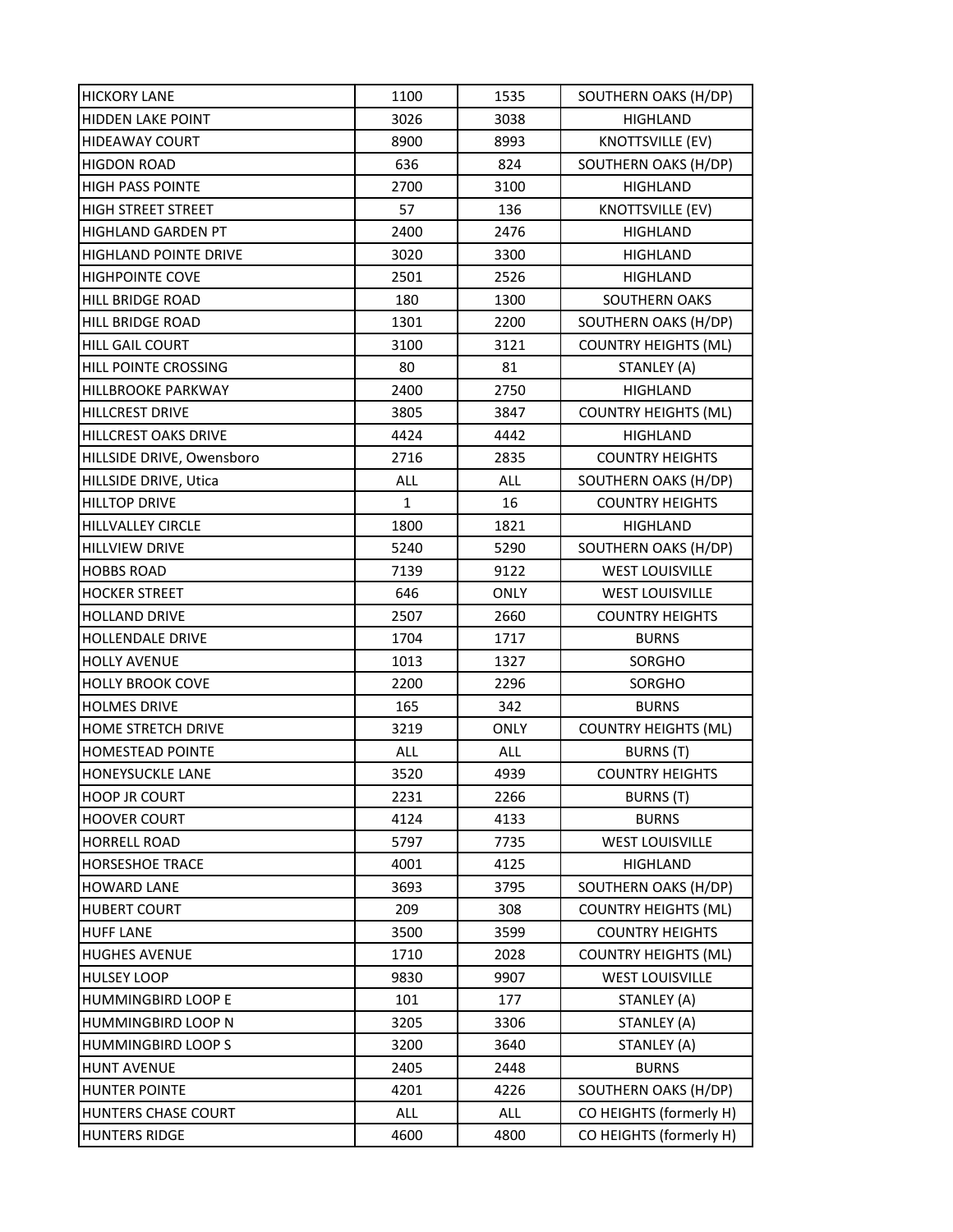| <b>HUNTERS TRACE</b>       | 4401       | 4543        | <b>COUNTRY HEIGHTS</b>      |
|----------------------------|------------|-------------|-----------------------------|
| <b>HUNTING CREEK COURT</b> | 1457       | 1463        | SOUTHERN OAKS (H/DP)        |
| <b>HUNTING CREEK DRIVE</b> | 1402       | 4168        | SOUTHERN OAKS (H/DP)        |
| <b>HUNTINGTON PLACE</b>    | 3103       | 3115        | <b>COUNTRY HEIGHTS</b>      |
| <b>HUNTINGTON PLACE</b>    | 3215       | <b>ONLY</b> | <b>COUNTRY HEIGHTS</b>      |
| HURRICANE ISLAND ROAD      | 2900       | 3499        | STANLEY (A)                 |
| <b>HUTCH LANE</b>          | 1200       | 2211        | SORGHO                      |
| <b>ICELAND ROAD</b>        | 7415       | 9494        | <b>KNOTTSVILLE (EV)</b>     |
| <b>ICELAND SPUR</b>        | 4660       | 8425        | KNOTTSVILLE (EV)            |
| <b>IDAHO LANE</b>          | 607        | 815         | STANLEY (A)                 |
| <b>IDLE HOUR COURT</b>     | 2720       | <b>ONLY</b> | <b>COUNTRY HEIGHTS (ML)</b> |
| <b>IDLE HOUR COURT</b>     | 3501       | 3621        | <b>COUNTRY HEIGHTS (ML)</b> |
| <b>IMPERIAL PLACE</b>      | 3106       | 3624        | <b>BURNS (T)</b>            |
| <b>INDIAN CREEK LOOP</b>   | 4500       | 4567        | <b>COUNTRY HEIGHTS</b>      |
| <b>INDIAN HILL ROAD</b>    | 10104      | 12639       | KNOTTSVILLE (W)             |
| <b>INDUSTRIAL DRIVE</b>    | 221        | 1000        | STANLEY (A)                 |
| <b>IRELAND DRIVE</b>       | 4300       | 4450        | <b>COUNTRY HEIGHTS</b>      |
| <b>IRENE AVENUE</b>        | 167        | 305         | <b>KNOTTSVILLE (EV)</b>     |
| <b>IRON CIRCLE</b>         | 4606       | 4630        | <b>COUNTRY HEIGHTS</b>      |
| <b>IRON LEIGE COURT</b>    | 2203       | 2212        | BURNS (T)                   |
| <b>ISAAC SHELBY DRIVE</b>  | 700        | 917         | <b>COUNTRY HEIGHTS (ML)</b> |
| <b>JACK BOSELY ROAD</b>    | 340        | 810         | STANLEY (WL)                |
| <b>JACK HINTON ROAD</b>    | 4825       | 6411        | <b>COUNTRY HEIGHTS</b>      |
| <b>JACK HINTON ROAD</b>    | 6412       | 9283        | KNOTTSVILLE (W)             |
| <b>JACKSON ROAD N</b>      | 9920       | 11101       | SOUTHERN OAKS               |
| <b>JACKSON ROAD S</b>      | 11380      | 11986       | SOUTHERN OAKS               |
| <b>JAMES DAVID COURT</b>   | 1823       | 1919        | BURNS (T)                   |
| <b>JAMES GARRARD DRIVE</b> | 706        | 971         | <b>COUNTRY HEIGHTS (ML)</b> |
| <b>JAMIE LANE</b>          | <b>ALL</b> | <b>ALL</b>  | <b>KNOTTSVILLE (EV)</b>     |
| JEFFERSON STREET           | 3518       | 4322        | <b>BURNS</b>                |
| LIEFFERSON STREET          | 10570      | 10600       | <b>WHITESVILLE</b>          |
| <b>JENNINGS ROAD</b>       | 9912       | 10154       | <b>WEST LOUISVILLE</b>      |
| <b>JESSICA LANE</b>        | 5025       | 5035        | CO HEIGHTS (formerly H)     |
| <b>JEWELL ROAD</b>         | 9180       | 10310       | <b>WEST LOUISVILLE</b>      |
| <b>JOE HAYNES ROAD</b>     | 7095       | 8448        | WHITESVILLE                 |
| <b>JOHNSON LANE</b>        | 391        | 399         | <b>KNOTTSVILLE (EV)</b>     |
| JOHNSON ROAD               | 9300       | 9782        | SOUTHERN OAKS               |
| <b>JONES ROAD</b>          | 4929       | 5745        | <b>COUNTRY HEIGHTS (ML)</b> |
| <b>JONES ROAD S</b>        | 8120       | 8430        | WHITESVILLE                 |
| <b>JOSEPH COURT</b>        | 7188       | 7200        | <b>WEST LOUISVILLE</b>      |
| <b>JULIA AVENUE</b>        | 7184       | 7235        | <b>WEST LOUISVILLE</b>      |
| <b>JUNIPER GARDENS</b>     | 2530       | 2533        | HIGHLAND                    |
| <b>KAMUF COURT</b>         | ALL        | ALL         | <b>BURNS</b>                |
| <b>KARNS GROVE ROAD</b>    | 6235       | 7022        | WHITESVILLE                 |
| <b>KASINGER LANE</b>       | 3600       | 3699        | <b>COUNTRY HEIGHTS</b>      |
| <b>KEENE ROAD</b>          | 135        | <b>ONLY</b> | STANLEY (WL)                |
| <b>KEENELAND TRACE</b>     | ALL        | ALL         | <b>WEST LOUISVILLE</b>      |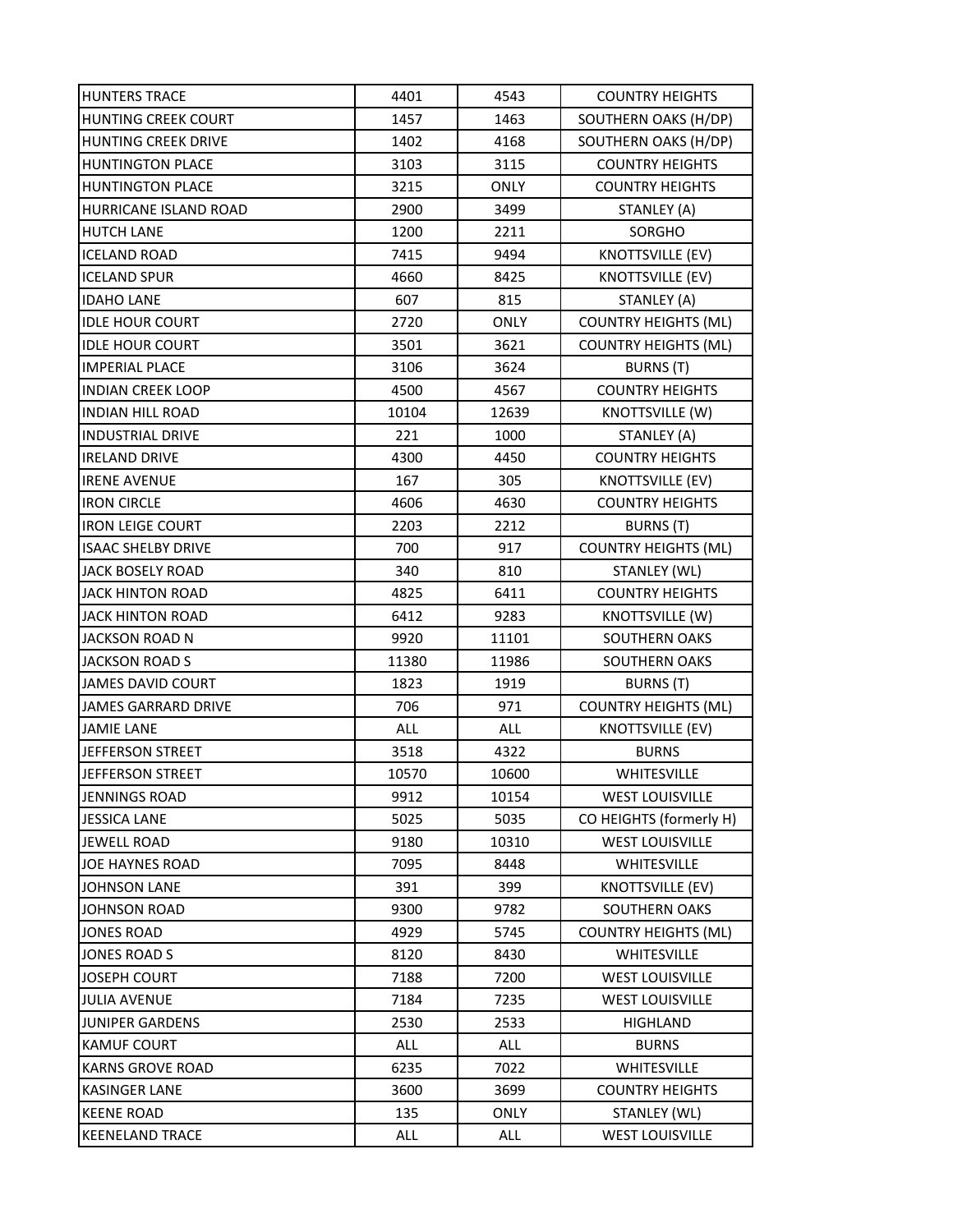| <b>KEENLAND PKWY</b>       | 1904  | 2468        | <b>COUNTRY HEIGHTS (ML)</b> |
|----------------------------|-------|-------------|-----------------------------|
| <b>KELLER ROAD</b>         | 2241  | 4133        | <b>WEST LOUISVILLE</b>      |
| <b>KELLY CEMETERY ROAD</b> | 370   | 11330       | <b>KNOTTSVILLE (EV)</b>     |
| <b>KENSINGTON PLACE</b>    | 3921  | 4053        | <b>BURNS (T)</b>            |
| <b>KENT ROAD</b>           | 5700  | 5799        | <b>WEST LOUISVILLE</b>      |
| <b>KENTRONICS DRIVE</b>    | 2700  | 3095        | STANLEY (A)                 |
| <b>KEYSTONE COURT</b>      | 200   | 250         | STANLEY (A)                 |
| KING CHRISTIAN COURT       | 4300  | 4350        | <b>COUNTRY HEIGHTS</b>      |
| KING CHRISTIAN COURT       | 5320  | <b>ONLY</b> | <b>COUNTRY HEIGHTS</b>      |
| <b>KING ROAD</b>           | 4010  | 5060        | <b>COUNTRY HEIGHTS</b>      |
| <b>KINGFISHER ROAD</b>     | 8608  | 8991        | <b>KNOTTSVILLE (EV)</b>     |
| KINGMAN LOOP N             | 2324  | 2737        | BURNS (T)                   |
| KINGMAN LOOP S             | 2608  | 2730        | BURNS (T)                   |
| <b>KINGS ARM</b>           | ALL   | ALL         | <b>BURNS</b>                |
| <b>KINGS MILL DRIVE</b>    | 4604  | 4756        | <b>COUNTRY HEIGHTS</b>      |
| KINGSBROOKE DRIVE          | 1400  | 1445        | <b>KNOTTSVILLE (EV)</b>     |
| <b>KINGSTON DRIVE</b>      | 6608  | 6797        | <b>KNOTTSVILLE (EV)</b>     |
| <b>KIPLING DRIVE</b>       | 3703  | 4209        | <b>BURNS</b>                |
| <b>KNOB COURT</b>          | 3109  | 3119        | <b>COUNTRY HEIGHTS</b>      |
| <b>KNOTT ROAD</b>          | 2851  | 3325        | <b>WEST LOUISVILLE</b>      |
| KNOTTS MT ZION ROAD        | 7141  | 9409        | <b>KNOTTSVILLE (EV)</b>     |
| <b>KRIS AVENUE</b>         | ALL   | ALL         | <b>KNOTTSVILLE (EV)</b>     |
| <b>KRYSTAL LANE</b>        | 3605  | 3955        | <b>COUNTRY HEIGHTS</b>      |
| <b>KUEGEL LANE</b>         | 4217  | 4600        | <b>SORGHO</b>               |
| <b>KY HWY 1207</b>         | 404   | 3050        | <b>SOUTHERN OAKS</b>        |
| <b>KY HWY 1389</b>         | 5820  | 12655       | <b>KNOTTSVILLE (EV)</b>     |
| <b>KY HWY 140 E</b>        | 123   | 3630        | <b>SOUTHERN OAKS</b>        |
| <b>KY HWY 140 W</b>        | 110   | 2154        | SOUTHERN OAKS               |
| <b>KY HWY 142</b>          | 2971  | 6400        | <b>COUNTRY HEIGHTS</b>      |
| <b>KY HWY 142</b>          | 1301  | 2945        | SOUTHERN OAKS (H/DP)        |
| <b>KY HWY 144</b>          | 1521  | 12200       | KNOTTSVILLE (EV/W)          |
| <b>KY HWY 1513</b>         | 11615 | 12868       | KNOTTSVILLE (W)             |
| <b>KY HWY 1514</b>         | 4500  | 5624        | <b>WEST LOUISVILLE</b>      |
| <b>KY HWY 1554</b>         | 136   | 1404        | STANLEY (WL)                |
| <b>KY HWY 1554</b>         | 1472  | 3134        | <b>WEST LOUISVILLE</b>      |
| <b>KY HWY 256</b>          | 4518  | <b>ONLY</b> | <b>WEST LOUISVILLE</b>      |
| <b>KY HWY 258</b>          | 7101  | 10576       | <b>WEST LOUISVILLE</b>      |
| <b>KY HWY 279 N</b>        | 10    | 1655        | STANLEY (WL)                |
| <b>KY HWY 279 S</b>        | 1400  | 5441        | SORGHO                      |
| <b>KY HWY 279 S</b>        | 10    | 1400        | <b>WEST LOUISVILLE</b>      |
| <b>KY HWY 279 S</b>        | 5442  | 7525        | <b>WEST LOUISVILLE</b>      |
| <b>KY HWY 2830</b>         | 5730  | 9853        | KNOTTSVILLE (EV)            |
| <b>KY HWY 334</b>          | 1597  | ONLY        | <b>KNOTTSVILLE</b>          |
| <b>KY HWY 334</b>          | 10200 | 10833       | <b>KNOTTSVILLE (EV)</b>     |
| <b>KY HWY 405</b>          | 5551  | 10141       | <b>KNOTTSVILLE (EV)</b>     |
| <b>KY HWY 456</b>          | 8119  | 10104       | <b>WEST LOUISVILLE</b>      |
| <b>KY HWY 500</b>          | 6130  | 7808        | <b>WEST LOUISVILLE</b>      |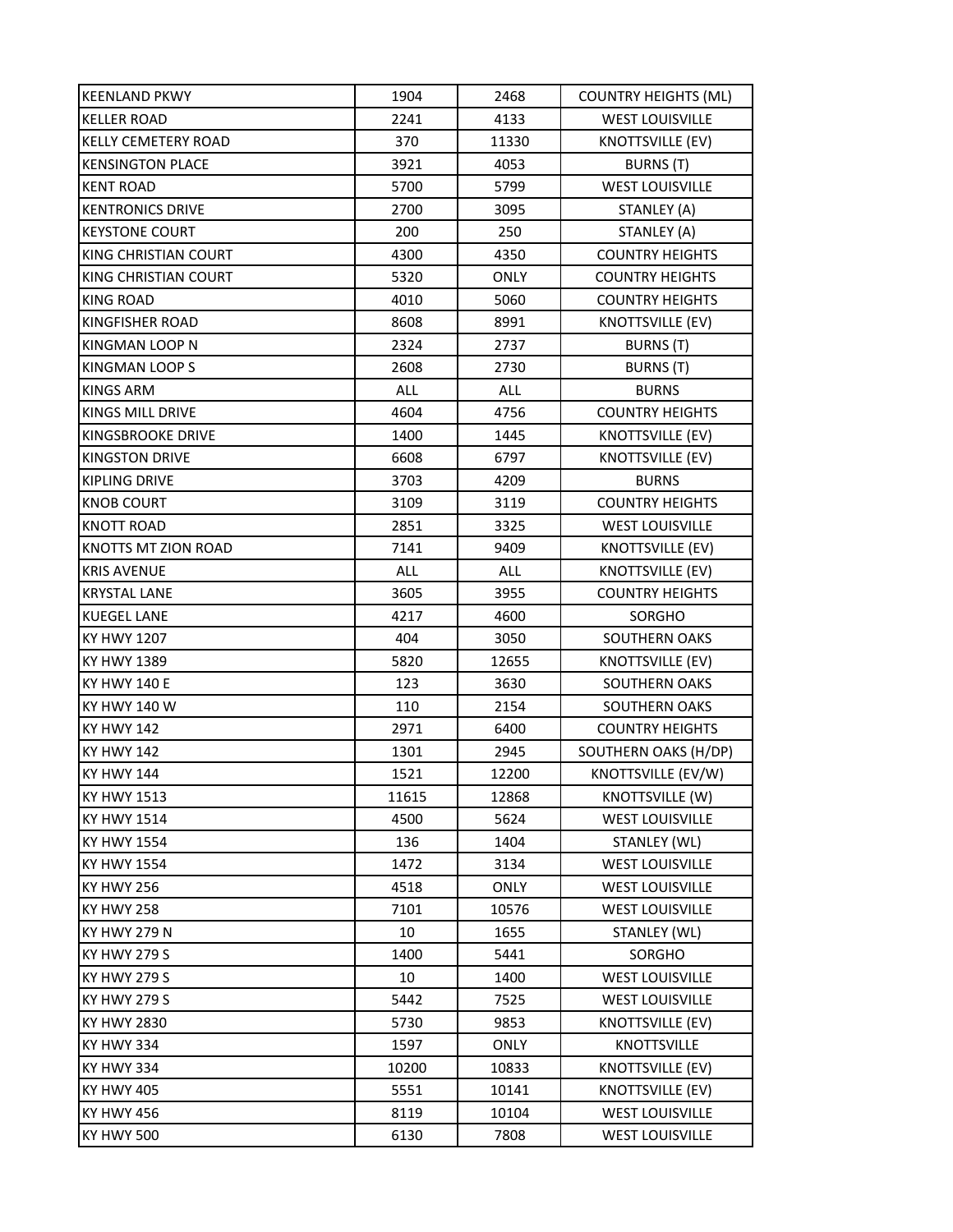| KY HWY 54                | 4510  | 5243        | <b>COUNTRY HEIGHTS</b>      |
|--------------------------|-------|-------------|-----------------------------|
| KY HWY 54                | 5270  | 7430        | <b>COUNTRY HEIGHTS</b>      |
| KY HWY 54                | 2909  | 4440        | <b>HIGHLAND</b>             |
| KY HWY 54                | 215   | 2853        | <b>WHITESVILLE</b>          |
| KY HWY 54                | 7755  | 11535       | <b>WHITESVILLE</b>          |
| <b>KY HWY 554</b>        | 1130  | <b>ONLY</b> | <b>SOUTHERN OAKS</b>        |
| <b>KY HWY 554</b>        | 1406  | <b>ONLY</b> | <b>SOUTHERN OAKS</b>        |
| <b>KY HWY 554</b>        | 1611  | <b>ONLY</b> | SOUTHERN OAKS               |
| <b>KY HWY 554</b>        | 1801  | <b>ONLY</b> | <b>SOUTHERN OAKS</b>        |
| <b>KY HWY 554</b>        | 1840  | <b>ONLY</b> | SOUTHERN OAKS               |
| KY HWY 554               | 1850  | <b>ONLY</b> | <b>SOUTHERN OAKS</b>        |
| <b>KY HWY 554</b>        | 1906  | <b>ONLY</b> | <b>SOUTHERN OAKS</b>        |
| <b>KY HWY 554</b>        | 1951  | <b>ONLY</b> | SOUTHERN OAKS               |
| <b>KY HWY 554</b>        | 2017  | 4500        | <b>SOUTHERN OAKS</b>        |
| <b>KY HWY 554</b>        | 4515  | 5675        | <b>WEST LOUISVILLE</b>      |
| KY HWY 56                | 4700  | 6736        | <b>SORGHO</b>               |
| KY HWY 56                | 6738  | 12667       | <b>WEST LOUISVILLE</b>      |
| <b>KY HWY 593</b>        | 3635  | <b>ONLY</b> | <b>WEST LOUISVILLE</b>      |
| <b>KY HWY 657</b>        | 10681 | 10915       | <b>KNOTTSVILLE (EV)</b>     |
| <b>KY HWY 661</b>        | 11306 | 12676       | <b>KNOTTSVILLE (EV)</b>     |
| <b>KY HWY 662</b>        | 9323  | 11990       | <b>KNOTTSVILLE (EV)</b>     |
| <b>KY HWY 762</b>        | 300   | <b>ONLY</b> | <b>COUNTRY HEIGHTS</b>      |
| <b>KY HWY 762</b>        | 2322  | <b>ONLY</b> | <b>COUNTRY HEIGHTS</b>      |
| KY HWY 762               | 2588  | <b>ONLY</b> | <b>COUMTRY HEIGHTS</b>      |
| <b>KY HWY 762</b>        | 6321  | 6550        | <b>COUNTRY HEIGHTS</b>      |
| <b>KY HWY 762</b>        | 6801  | 9065        | <b>WHITESVILLE</b>          |
| <b>KY HWY 764</b>        | 12501 | 13589       | KNOTTSVILLE (W)             |
| <b>KY HWY 764</b>        | 3737  | 4229        | SOUTHERN OAKS               |
| <b>KY HWY 764</b>        | 9295  | 12500       | WHITESVILLE                 |
| KY HWY 81                | 7901  | 10975       | SOUTHERN OAKS               |
| KY HWY 81                | 1820  | 4837        | <b>SORGHO</b>               |
| KY HWY 81                | 4850  | 7900        | <b>WEST LOUISVILLE</b>      |
| <b>KY HWY 815</b>        | 640   | 10337       | <b>WEST LOUISVILLE</b>      |
| <b>KY HWY 951</b>        | 12640 | 12761       | <b>KNOTTSVILLE (EV)</b>     |
| <b>KY HWY 951</b>        | 9230  | 12639       | <b>KNOTTSVILLE (W)</b>      |
| <b>LACEY LANE</b>        | ALL   | ALL         | <b>WEST LOUISVILLE</b>      |
| <b>LAFAYETTE DRIVE</b>   | 183   | 615         | <b>BURNS</b>                |
| <b>LAFAYETTE STREET</b>  | ALL   | ALL         | WHITESVILLE                 |
| <b>LAGOON LANE</b>       | 3861  | <b>ONLY</b> | <b>COUNTRY HEIGHTS (ML)</b> |
| <b>LAKE FOREST DRIVE</b> | 4201  | 4619        | <b>HIGHLAND</b>             |
| <b>LAKE POINTE DRIVE</b> | 2500  | 2549        | <b>BURNS</b>                |
| <b>LAKE SHORE POINTE</b> | 2505  | 2549        | <b>BURNS</b>                |
| <b>LAKESIDE GREEN</b>    | 912   | 1128        | KNOTTSVILLE (EV)            |
| LAKETOWN ROAD            | 7324  | 10276       | STANLEY (WL)                |
| <b>LAKEVIEW DRIVE</b>    | 3411  | 3506        | <b>COUNTRY HEIGHTS</b>      |
| LAKEWOOD DRIVE           | 40    | 284         | STANLEY (A)                 |
| <b>LAMPLITE CIRCLE</b>   | ALL   | <b>ALL</b>  | <b>KNOTTSVILLE (EV)</b>     |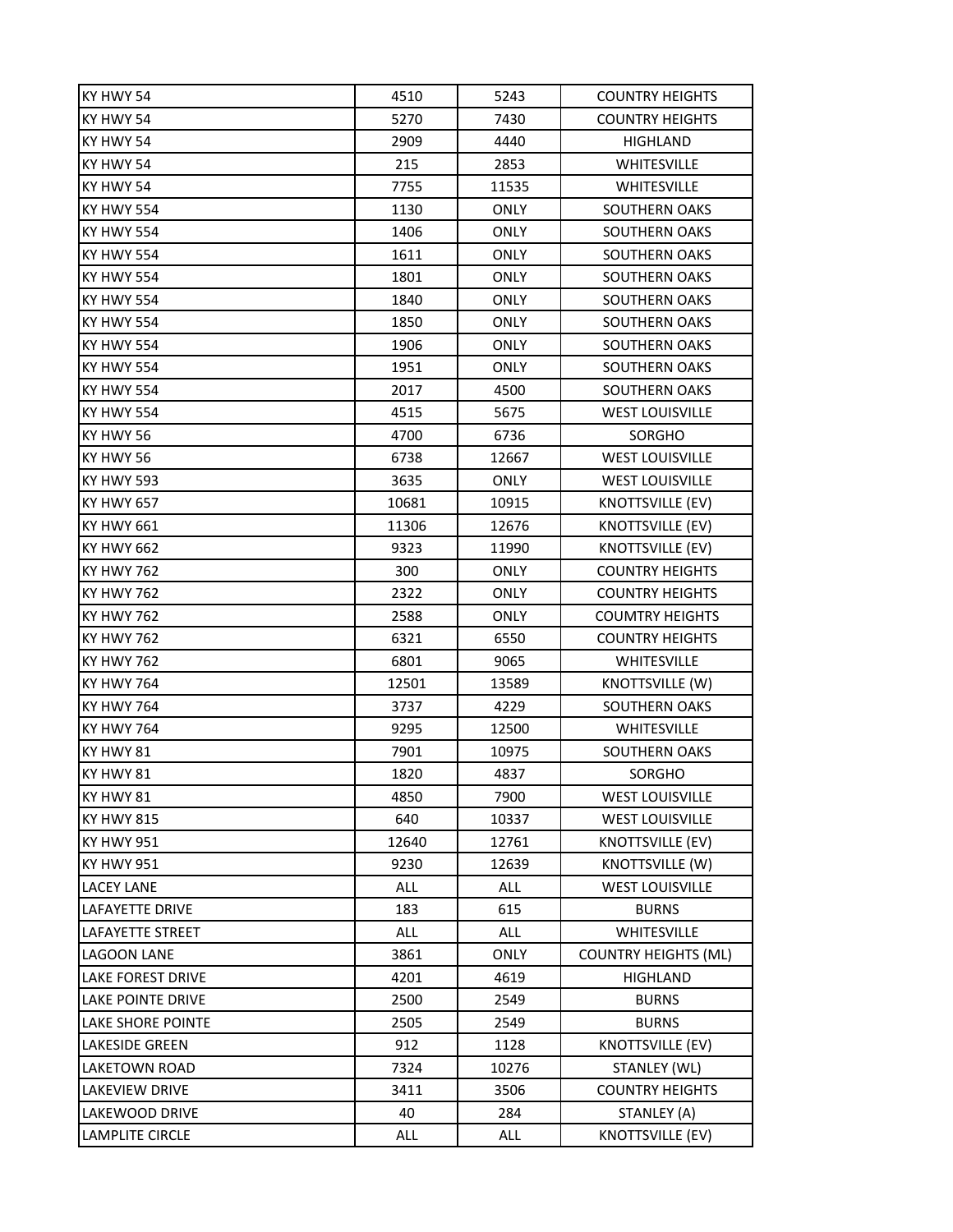| LANDING MEADOWS          | 2209 | 2221        | HIGHLAND                    |
|--------------------------|------|-------------|-----------------------------|
| <b>LANDING TERRACE</b>   | 2501 | 2699        | <b>HIGHLAND</b>             |
| LANDSDOWNE N             | 4300 | 4353        | <b>HIGHLAND</b>             |
| LANDSDOWNE S             | 2200 | 2332        | <b>HIGHLAND</b>             |
| LANE ROAD                | 5110 | 5760        | <b>COUNTRY HEIGHTS</b>      |
| LANEWOOD DRIVE           | 5180 | 5246        | <b>COUNTRY HEIGHTS</b>      |
| LANHAM ROAD              | 9925 | 10690       | <b>KNOTTSVILLE (EV)</b>     |
| <b>LASHBROOK ROAD</b>    | 7242 | 7754        | SOUTHERN OAKS (H/DP)        |
| <b>LATROBE AVENUE</b>    | 2427 | 2517        | <b>BURNS</b>                |
| <b>LAUREL DRIVE</b>      | 1209 | 1256        | SOUTHERN OAKS (H/DP)        |
| <b>LAWRIN COURT</b>      | 2503 | 2534        | BURNS (T)                   |
| <b>LEAH LANE</b>         | ALL  | ALL         | <b>KNOTTSVILLE (EV)</b>     |
| LEE RUDY ROAD            | 3880 | <b>ONLY</b> | STANLEY (A)                 |
| LEE RUDY ROAD            | 4100 | 6335        | STANLEY (A)                 |
| <b>LEGACY RUN</b>        | 3400 | 3816        | BURNS (T)                   |
| <b>LEGION PARK DRIVE</b> | 2639 | 3046        | SOUTHERN OAKS (H/DP)        |
| LEITCHFIELD ROAD         | 1301 | <b>ONLY</b> | <b>COUNTRY HEIGHTS (ML)</b> |
| LEITCHFIELD ROAD         | 1401 | <b>ONLY</b> | <b>COUNTRY HEIGHTS (ML)</b> |
| LEITCHFIELD ROAD         | 1429 | <b>ONLY</b> | <b>COUNTRY HEIGHTS (ML)</b> |
| LEITCHFIELD ROAD         | 1501 | <b>ONLY</b> | <b>COUNTRY HEIGHTS (ML)</b> |
| LEITCHFIELD ROAD         | 1503 | <b>ONLY</b> | <b>COUNTRY HEIGHTS (ML)</b> |
| LEITCHFIELD ROAD         | 1505 | <b>ONLY</b> | <b>COUNTRY HEIGHTS (ML)</b> |
| LEITCHFIELD ROAD         | 1509 | <b>ONLY</b> | <b>COUNTRY HEIGHTS (ML)</b> |
| LEITCHFIELD ROAD         | 1511 | <b>ONLY</b> | <b>COUNTRY HEIGHTS (ML)</b> |
| LEITCHFIELD ROAD         | 1513 | <b>ONLY</b> | <b>COUNTRY HEIGHTS (ML)</b> |
| LEITCHFIELD ROAD         | 1609 | <b>ONLY</b> | <b>COUNTRY HEIGHTS (ML)</b> |
| LEITCHFIELD ROAD         | 1701 | <b>ONLY</b> | <b>COUNTRY HEIGHTS (ML)</b> |
| LEITCHFIELD ROAD         | 1705 | <b>ONLY</b> | <b>COUNTRY HEIGHTS (ML)</b> |
| LEITCHFIELD ROAD         | 1709 | <b>ONLY</b> | <b>COUNTRY HEIGHTS (ML)</b> |
| LEITCHFIELD ROAD         | 1901 | <b>ONLY</b> | <b>COUNTRY HEIGHTS (ML)</b> |
| LEITCHFIELD ROAD         | 1921 | <b>ONLY</b> | <b>COUNTRY HEIGHTS (ML)</b> |
| LEITCHFIELD ROAD         | 1937 | <b>ONLY</b> | <b>COUNTRY HEIGHTS (ML)</b> |
| LEITCHFIELD ROAD         | 2010 | <b>ONLY</b> | <b>COUNTRY HEIGHTS (ML)</b> |
| LEITCHFIELD ROAD         | 3001 | <b>ONLY</b> | <b>COUNTRY HEIGHTS (ML)</b> |
| LEITCHFIELD ROAD         | 3003 | <b>ONLY</b> | <b>COUNTRY HEIGHTS (ML)</b> |
| LEITCHFIELD ROAD         | 3107 | <b>ONLY</b> | <b>COUNTRY HEIGHTS (ML)</b> |
| LEITCHFIELD ROAD         | 3301 | ONLY        | <b>COUNTRY HEIGHTS (ML)</b> |
| LEITCHFIELD ROAD         | 5331 | <b>ONLY</b> | <b>COUNTRY HEIGHTS (ML)</b> |
| LEITCHFIELD ROAD         | 5511 | <b>ONLY</b> | <b>COUNTRY HEIGHTS (ML)</b> |
| LEITCHFIELD ROAD         | 1709 | <b>ONLY</b> | HIGHLAND                    |
| LEITCHFIELD ROAD         | 1815 | 5510        | HIGHLAND                    |
| <b>LESLIE LANE</b>       | ALL  | ALL         | <b>KNOTTSVILLE (EV)</b>     |
| <b>LEWIS LANE</b>        | 1929 | 3879        | BURNS (T)                   |
| <b>LIBERTY POINTE</b>    | 4100 | 4173        | HIGHLAND                    |
| LILAC COURT              | 6504 | 6511        | SOUTHERN OAKS (H/DP)        |
| LILAC LANE               | 6460 | 6477        | SOUTHERN OAKS (H/DP)        |
| <b>LINDY LANE</b>        | 215  | 265         | <b>KNOTTSVILLE (EV)</b>     |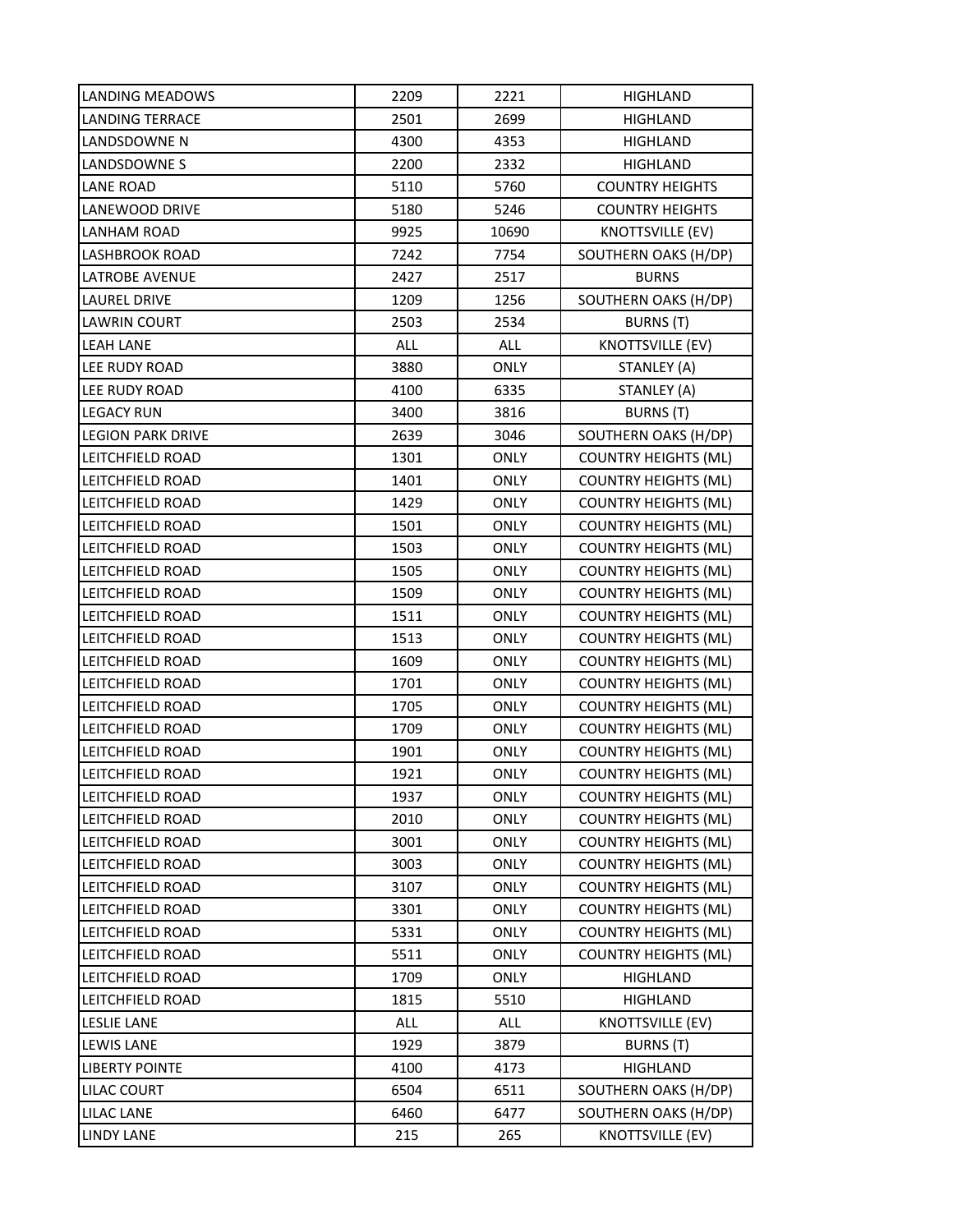| LINKS COVE                    | <b>ALL</b> | All         | <b>BURNS</b>                     |
|-------------------------------|------------|-------------|----------------------------------|
| LINWOOD COURT                 | 732        | 738         | SORGHO                           |
| <b>LISBON DRIVE</b>           | 405        | 522         | SOUTHERN OAKS (H/DP)             |
| LITTLE FLOCK ROAD             | 9500       | 9899        | <b>WEST LOUISVILLE</b>           |
| <b>LITTLE HICKORY ROAD</b>    | 4910       | 6676        | <b>WHITESVILLE</b>               |
| LITTLE STREAM RUN             | 2000       | 2078        | HIGHLAND                         |
| LITTLEBROOK TRAIL             | 2403       | 2525        | HIGHLAND                         |
| LIVE OAK PLACE                | 701        | 886         | SOUTHERN OAKS (H/DP)             |
| <b>LOCUST GROVE ROAD E</b>    | 107        | 1225        | <b>SOUTHERN OAKS</b>             |
| <b>LOCUST GROVE ROAD W</b>    | 106        | 280         | SOUTHERN OAKS                    |
| <b>LOCUST HILL DRIVE</b>      | 3808       | 3961        | <b>COUNTRY HEIGHTS</b>           |
| <b>LOCUST HILL DRIVE E</b>    | 3750       | 3775        | <b>COUNTRY HEIGHTS</b>           |
| LOCUST HILL DRIVE W           | 3715       | 3775        | <b>COUNTRY HEIGHTS</b>           |
| <b>LOCUST LANE</b>            | 5708       | 5804        | K-ville (former CH/ML) <ev></ev> |
| LOCUST STREET                 | 10010      | 10053       | <b>WHITESVILLE</b>               |
| LOFT COVE                     | 4300       | 4324        | <b>SOUTHERN OAKS</b>             |
| LOFTWOOD DRIVE                | 4506       | 4735        | CO HEIGHTS (formerly H)          |
| <b>LONDON PIKE</b>            | 2700       | 3622        | SOUTHERN OAKS (H/DP)             |
| LONDON PIKE SPUR              | 6375       | 6520        | SOUTHERN OAKS (H/DP)             |
| <b>LONDON PIKE W</b>          | 2922       | <b>ONLY</b> | SOUTHERN OAKS (H/DP)             |
| LONESOME PINE TRAIL           | 4145       | 5530        | <b>WEST LOUISVILLE</b>           |
| LONGFELLOW DRIVE              | 206        | 332         | <b>BURNS</b>                     |
| LONGFELLOW DRIVE              | 3633       | 3829        | <b>BURNS</b>                     |
| LONGSHOT                      | ALL        | ALL         | <b>WEST LOUISVILLE</b>           |
| <b>LOOKOUT DRIVE</b>          | <b>ALL</b> | ALL         | BURNS (T)                        |
| <b>LOST BRIDGE ROAD</b>       | 8025       | 8155        | SOUTHERN OAKS                    |
| <b>LOST LAKE COVE</b>         | ALL        | <b>ALL</b>  | <b>HIGHLAND</b>                  |
| <b>LOVELL DRIVE</b>           | 2100       | 3873        | <b>BURNS</b>                     |
| LOWER RIVER ROAD              | 2108       | 5180        | STANLEY (A)                      |
| <b>LOWER TRACE</b>            | 1000       | 4599        | SOUTHERN OAKS (H/DP)             |
| LUCKY DEBONAIR COURT          | 3700       | 3715        | <b>COUNTRY HEIGHTS (ML)</b>      |
| <b>LUCKY STRIKE LOOP</b>      | 4532       | 4598        | SOUTHERN OAKS                    |
| LUTHER TAYLOR ROAD            | 6150       | 7245        | WHITESVILLE                      |
| LYDDANE BRIDGE ROAD           | 900        | 7767        | SORGHO                           |
| LYDDANE BRIDGE ROAD           | 899 &      | <b>DOWN</b> | STANLEY                          |
| LYDDANE BRIDGE ROAD S         | 6705       | 8264        | <b>WEST LOUISVILLE</b>           |
| MACEDONIA ROAD                | 5140       | 7306        | <b>WEST LOUISVILLE</b>           |
| <b>MADISON AVENUE</b>         | 703        | 826         | STANLEY (A)                      |
| <b>MAHAN ROAD</b>             | 115        | 920         | <b>SOUTHERN OAKS</b>             |
| <b>MAIN CROSS STREET</b>      | 10036      | 10685       | WHITESVILLE                      |
| MAIN STREET (WEST LOUISVILLE) | 6032       | 6306        | <b>WEST LOUISVILLE</b>           |
| MAIN STREET (WHITESVILLE)     | 9777       | 10523       | WHITESVILLE                      |
| <b>MAJESTIC PRINCE DRIVE</b>  | 3200       | 3338        | <b>COUNTRY HEIGHTS (ML)</b>      |
| MALLARD CREEK DRIVE           | <b>ALL</b> | ALL         | <b>BURNS</b>                     |
| MALLARD PLACE                 | 1700       | 1752        | BURNS (T)                        |
| MAN O WAR LOOP N              | 3401       | 3491        | <b>COUNTRY HEIGHTS (ML)</b>      |
| MAN O WAR LOOP S              | 3400       | 3467        | <b>COUNTRY HEIGHTS (ML)</b>      |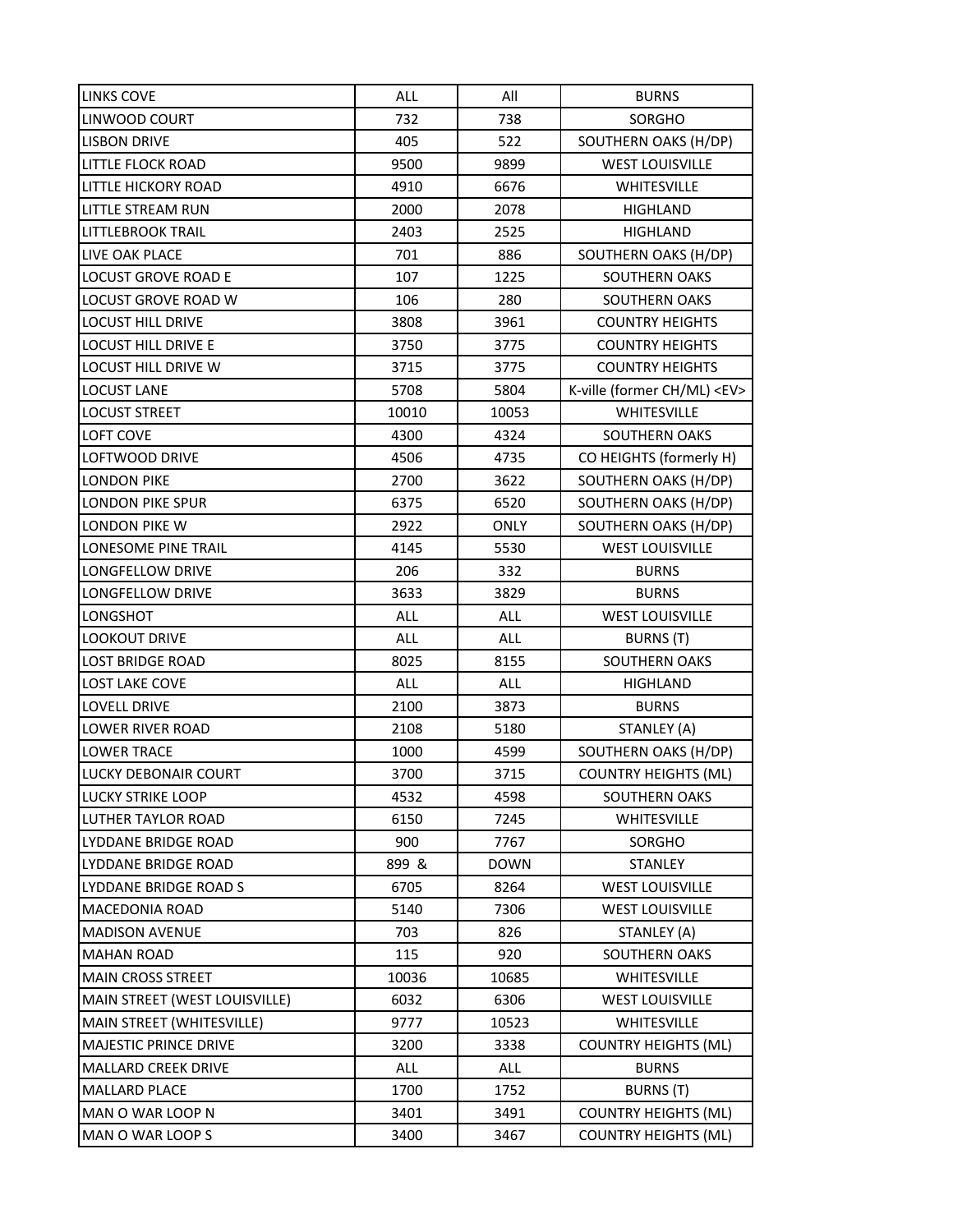| <b>MANCHESTER LOOP</b>       | 503        | 631        | STANLEY (A)                 |
|------------------------------|------------|------------|-----------------------------|
| <b>MAPLE HEIGHT AVENUE</b>   | 415        | 728        | <b>COUNTRY HEIGHTS (ML)</b> |
| <b>MAPLE HILL DRIVE</b>      | 2316       | 2324       | <b>COUNTRY HEIGHTS (ML)</b> |
| <b>MAPLE LEAF COURT</b>      | 1102       | 1115       | SORGHO                      |
| <b>MAPLE RIDGE COURT</b>     | 4600       | 4652       | <b>SORGHO</b>               |
| MAPLELANE DRIVE              | 5753       | 5805       | <b>COUNTRY HEIGHTS</b>      |
| <b>MARK TWAIN COURT</b>      | 3730       | 3816       | <b>BURNS</b>                |
| <b>MARKSBERRY ROAD E</b>     | 409        | 1956       | <b>SOUTHERN OAKS</b>        |
| MARKSBERRY ROAD W            | 527        | 2461       | <b>SOUTHERN OAKS</b>        |
| MARKSBERRY SPUR              | 1800       | 1925       | <b>SOUTHERN OAKS</b>        |
| <b>MARLBORO DRIVE</b>        | 4508       | 4636       | <b>SOUTHERN OAKS</b>        |
| <b>MARSEILLE DRIVE</b>       | 3611       | 3800       | <b>COUNTRY HEIGHTS (ML)</b> |
| <b>MARTIN WAY</b>            | 10         | 325        | STANLEY (A)                 |
| <b>MARY JO LANE</b>          | ALL        | ALL        | <b>COUNTRY HEIGHTS</b>      |
| MARY LOU COURT               | 814        | 851        | SOUTHERN OAKS (H/DP)        |
| <b>MASON COURT</b>           | 810        | 847        | SOUTHERN OAKS (H/DP)        |
| <b>MASON WOODS LANE</b>      | 4100       | 4123       | SOUTHERN OAKS (H/DP)        |
| <b>MASONVILLE HABIT ROAD</b> | 6131       | 7625       | SOUTHERN OAKS (H/DP)        |
| <b>MASSIE ROAD</b>           | 3600       | 4099       | SOUTHERN OAKS (H/DP)        |
| <b>MATTINGLY SPUR</b>        | <b>ALL</b> | <b>ALL</b> | <b>WEST LOUISVILLE</b>      |
| <b>MAXWELL PLACE</b>         | 4000       | 4025       | SOUTHERN OAKS (H/DP)        |
| <b>MAY ROAD</b>              | 5662       | 9631       | <b>WEST LOUISVILLE</b>      |
| <b>MAYBERT STREET</b>        | 2914       | 2925       | SOUTHERN OAKS (H/DP)        |
| <b>MAYFLOWER DRIVE</b>       | 4004       | 4235       | STANLEY (A)                 |
| <b>MCALISTER PLACE</b>       | 2925       | 3943       | SOUTHERN OAKS (H/DP)        |
| MCCAMISH ROAD                | 9421       | 10928      | <b>WHITESVILLE</b>          |
| <b>MCCARTY ROAD</b>          | 7832       | 8041       | <b>WEST LOUISVILLE</b>      |
| <b>MCCORMICK ROAD</b>        | 10345      | 10661      | SOUTHERN OAKS               |
| <b>MCCULLOCH AVENUE</b>      | 1703       | 2030       | <b>COUNTRY HEIGHTS (ML)</b> |
| MCFARLAND AVENUE             | 1902       | 2845       | SORGHO                      |
| MCFARLAND ROAD               | 142        | 1035       | <b>SOUTHERN OAKS</b>        |
| MCINTIRE CROSSING            | 3802       | 4761       | <b>BURNS</b>                |
| MCINTYRE ROAD E              | 3841       | 4000       | <b>KNOTTSVILLE (EV)</b>     |
| MCINTYRE ROAD W              | 10016      | 10580      | <b>WEST LOUISVILLE</b>      |
| <b>MCMAHAN ROAD</b>          | 2151       | 2806       | <b>SOUTHERN OAKS</b>        |
| <b>MCPHERSON ROAD</b>        | 6445       | 7101       | <b>KNOTTSVILLE (CH)</b>     |
| <b>MEADOW GRASS CREEK</b>    | 1900       | 2222       | HIGHLAND                    |
| <b>MEADOW GROVE DRIVE</b>    | 5400       | 5496       | SORGHO                      |
| <b>MEADOW HILL LANE</b>      | <b>ALL</b> | <b>ALL</b> | <b>SOUTHERN OAKS</b>        |
| <b>MEADOW LAND LANE</b>      | <b>ALL</b> | ALL        | SOUTHERN OAKS               |
| <b>MEADOW RUN DR</b>         | ALL        | ALL        | SORGHO                      |
| <b>MEADOWBROOK COURT</b>     | 3802       | 3844       | <b>COUNTRY HEIGHTS (ML)</b> |
| <b>MEADOWLAND DRIVE</b>      | 2910       | 3021       | SOUTHERN OAKS (H/DP)        |
| <b>MEADOWLAND DRIVE</b>      | 3135       | 3337       | SOUTHERN OAKS (H/DP)        |
| <b>MEADOWLARK DRIVE</b>      | 4820       | 5084       | SORGHO                      |
| <b>MEDLEY ROAD</b>           | 2911       | 5870       | STANLEY (A)                 |
| <b>MELBA LANE</b>            | 9440       | 9866       | WHITESVILLE                 |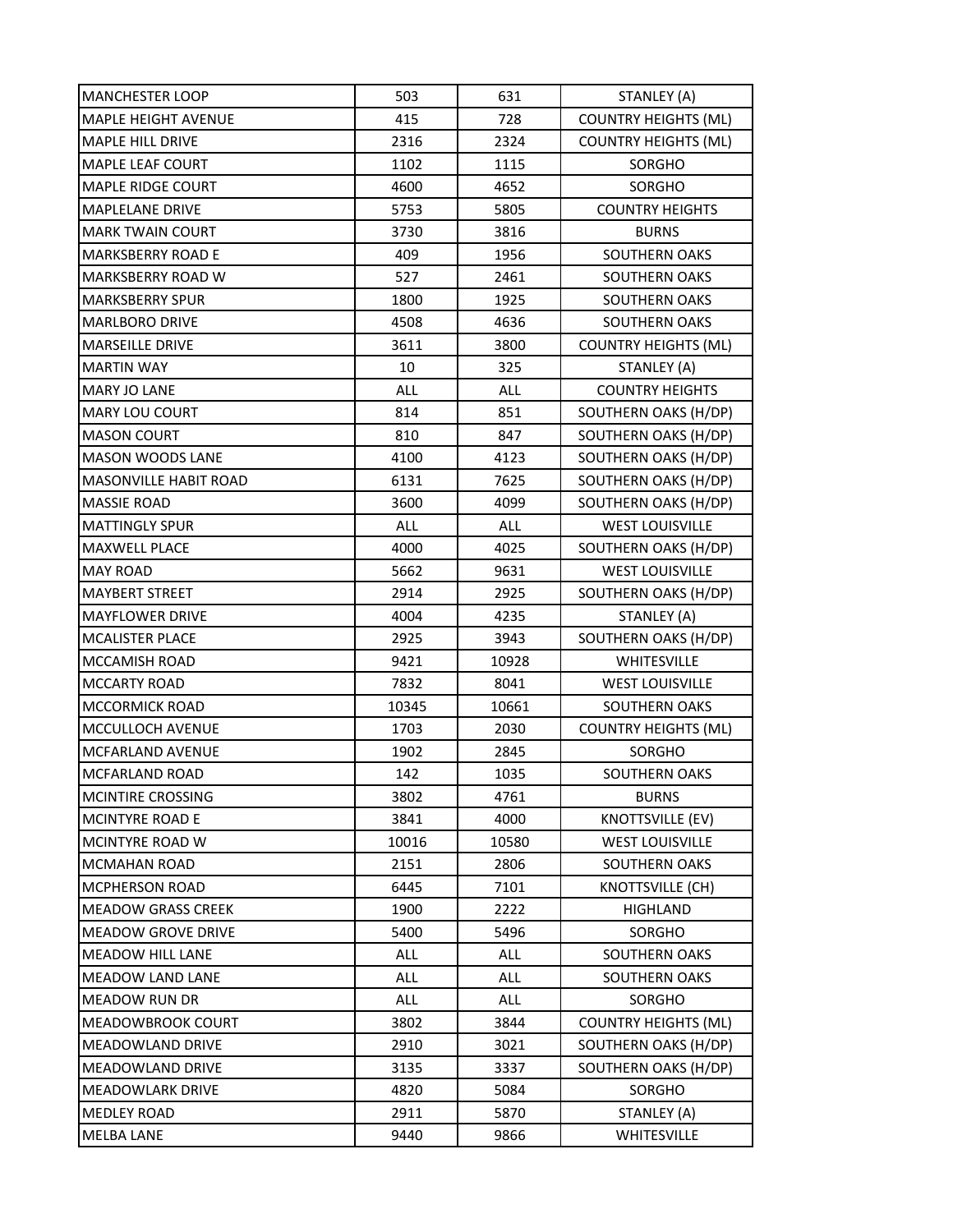| MERIDIAN COURT            | 2600  | 2616  | BURNS (T)                   |
|---------------------------|-------|-------|-----------------------------|
| MERRIEWOOD DRIVE          | 2201  | 2206  | <b>BURNS</b> (T)            |
| <b>MICHAELS COURT</b>     | 914   | 1027  | SOUTHERN OAKS (H/DP)        |
| <b>MIDDLEGROUND DRIVE</b> | 2200  | 2904  | BURNS (T)                   |
| MIDDLEGROUND DRIVE N      | 2200  | 2528  | BURNS (T)                   |
| MIDDLEGROUND DRIVE W      | 2601  | 2733  | <b>BURNS</b> (T)            |
| MILES ROAD                | 2100  | 5599  | <b>BURNS</b>                |
| <b>MILL RUN</b>           | 2200  | 2235  | HIGHLAND                    |
| MILL SPRING CIRCLE        | 4600  | 4637  | <b>COUNTRY HEIGHTS</b>      |
| <b>MILL STREET</b>        | 10720 | 11200 | <b>SOUTHERN OAKS</b>        |
| MILLER MURPHY ROAD        | 8542  | 9344  | <b>SOUTHERN OAKS</b>        |
| MILLERS FALL CIRCLE       | 3458  | 3498  | <b>COUNTRY HEIGHTS</b>      |
| MILLERS MILL ROAD         | 3014  | 4771  | <b>COUNTRY HEIGHTS</b>      |
| MILLERS MILL ROAD         | 4817  | 6297  | <b>COUNTRY HEIGHTS</b>      |
| <b>MILLSTONE CIRCLE</b>   | 3200  | 3333  | <b>COUNTRY HEIGHTS</b>      |
| <b>MILTON ROAD</b>        | 6510  | 7100  | WHITESVILLE                 |
| <b>MITCHELL COURT</b>     | 4403  | 4425  | SOUTHERN OAKS (H/DP)        |
| <b>MONARCH AVENUE</b>     | 1627  | 1930  | <b>COUNTRY HEIGHTS (ML)</b> |
| <b>MONARCH ROAD</b>       | 5700  | 9111  | <b>KNOTTSVILLE (W)</b>      |
| <b>MONTERREY DRIVE</b>    | 401   | 533   | SOUTHERN OAKS (H/DP)        |
| <b>MONTROSE COURT</b>     | 3500  | 3507  | <b>COUNTRY HEIGHTS (ML)</b> |
| <b>MORGAN COURT</b>       | 4205  | 4235  | SOUTHERN OAKS (H/DP)        |
| MORGANTOWN ROAD           | 826   | 2116  | <b>WHITESVILLE</b>          |
| <b>MORGANTOWN ROAD</b>    | 9433  | 9979  | <b>WHITESVILLE</b>          |
| <b>MOSELEY ROAD</b>       | 943   | 955   | <b>BURNS</b>                |
| MT MORIAH AVE             | 3230  | 3248  | <b>COUNTRY HEIGHTS (ML)</b> |
| <b>MT VERNON DRIVE</b>    | 1706  | 4030  | SOUTHERN OAKS (H/DP)        |
| MT ZION CHURCH ROAD       | 8023  | 8486  | <b>KNOTTSVILLE (EV)</b>     |
| MT ZION SCHOOL ROAD       | 5114  | 5569  | <b>WEST LOUISVILLE</b>      |
| <b>MULBERRY COURT</b>     | 100   | 199   | <b>BURNS</b>                |
| <b>MULBERRY PLACE</b>     | ALL   | ALL   | <b>SORGHO</b>               |
| MULLIGAN ROAD             | 6923  | 9810  | <b>WEST LOUISVILLE</b>      |
| <b>MURPHY ROAD</b>        | 142   | 338   | STANLEY (WL)                |
| <b>MYRON HOWARD LANE</b>  | 600   | 1037  | WHITESVILLE                 |
| <b>NALLEY ROAD</b>        | 10511 | 10963 | SOUTHERN OAKS               |
| <b>NAVE LANE ROAD</b>     | 6111  | 6141  | SOUTHERN OAKS (H/DP)        |
| NEEDLELEAF COURT          | 3800  | 3831  | STANLEY (A)                 |
| NEEDLES COURT             | 2504  | 2530  | BURNS (T)                   |
| NEUBAUER LANDING          | ALL   | ALL   | <b>COUNTRY HEIGHTS</b>      |
| NEW CUT ROAD E            | 9375  | 10505 | <b>KNOTTSVILLE (EV)</b>     |
| NEW CUT ROAD W            | 8520  | 10800 | <b>WEST LOUISVILLE</b>      |
| <b>NEW HARTFORD ROAD</b>  | 2200  | 6245  | SOUTHERN OAKS (H/DP)        |
| NEWBOLT ROAD              | 2600  | 5431  | SOUTHERN OAKS (H/DP)        |
| <b>NEWBURY COURT</b>      | 402   | 433   | STANLEY (A)                 |
| NEWMAN STILLHOUSE ROAD    | 263   | 484   | STANLEY (WL)                |
| NICHOLAS DRIVE            | ALL   | ALL   | <b>BURNS</b>                |
| <b>NINA DRIVE</b>         | 4001  | 4300  | STANLEY (A)                 |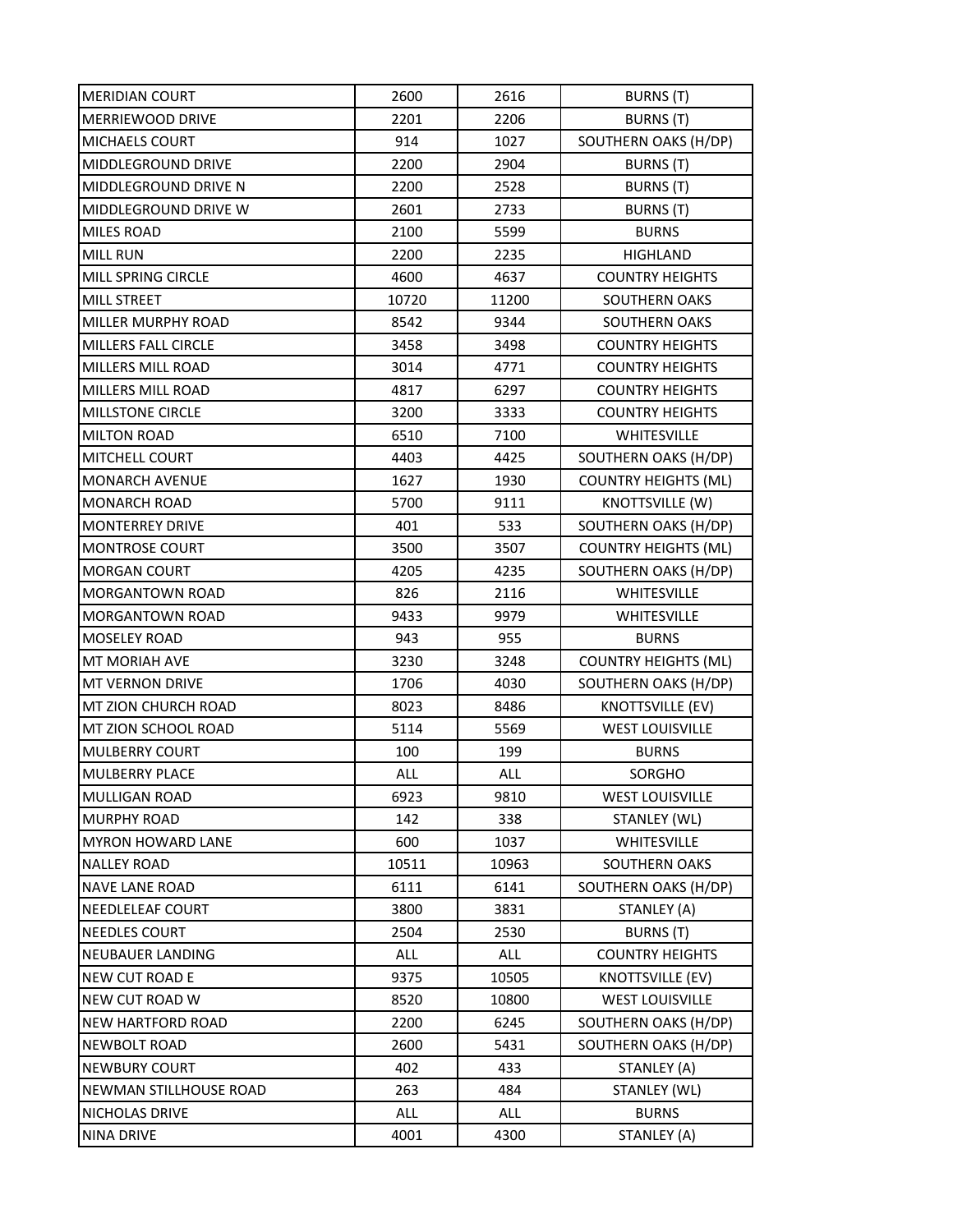| <b>NOEL PLACE</b>            | 4000  | 4025        | SOUTHERN OAKS (H/DP)        |
|------------------------------|-------|-------------|-----------------------------|
| <b>NORMANDY DRIVE</b>        | 3938  | 3960        | <b>COUNTRY HEIGHTS (ML)</b> |
| <b>NORTHERN DANCER COURT</b> | 1906  | 1930        | BURNS (T)                   |
| NORTHWOOD DR                 | 2000  | 2300        | SORGHO                      |
| <b>OAK AVENUE</b>            | 1815  | 2025        | <b>COUNTRY HEIGHTS (ML)</b> |
| <b>OAK DRIVE</b>             | 212   | 315         | <b>KNOTTSVILLE (EV)</b>     |
| OAK KNOLL COVE               | 3018  | 3048        | HIGHLAND                    |
| OAK MEADOW COURT             | 4811  | 4884        | <b>COUNTRY HEIGHTS</b>      |
| <b>OAK STREET</b>            | 9696  | 9999        | <b>WHITESVILLE</b>          |
| <b>OAKFORD ROAD</b>          | 6680  | 7224        | STANLEY (WL)                |
| <b>OAKHURST BEND</b>         | 4403  | 4581        | HIGHLAND                    |
| <b>OAKLANE DRIVE</b>         | 3313  | 4567        | <b>COUNTRY HEIGHTS</b>      |
| <b>OAKRIDGE COURT</b>        | 3101  | 3142        | <b>COUNTRY HEIGHTS (ML)</b> |
| OAKWOOD COURT                | 1408  | 1451        | SORGHO                      |
| <b>OBRYAN BOULEVARD</b>      | 2339  | 2593        | <b>BURNS</b>                |
| <b>OBRYAN LANE</b>           | 9400  | 9475        | <b>WEST LOUISVILLE</b>      |
| OKLAHOMA-LAFFOON ROAD        | 6216  | 7265        | WHITESVILLE                 |
| <b>OLD BEN FORD ROAD</b>     | 1445  | <b>ONLY</b> | <b>SOUTHERN OAKS</b>        |
| OLD CALHOUN ROAD             | 1855  | 4430        | SORGHO                      |
| <b>OLD FOORS LANE</b>        | 4800  | 4999        | SOUTHERN OAKS (H/DP)        |
| OLD HARTFORD ROAD            | 4500  | 5700        | CO HEIGHTS (formerly H)     |
| OLD HARTFORD ROAD            | 4211  | <b>ONLY</b> | <b>HIGHLAND</b>             |
| OLD HARTFORD ROAD            | 4225  | <b>ONLY</b> | <b>HIGHLAND</b>             |
| OLD HARTFORD ROAD            | 4301  | 4345        | <b>HIGHLAND</b>             |
| OLD HARTFORD ROAD            | 4347  | 4451        | <b>HIGHLAND</b>             |
| OLD HARTFORD ROAD            | 8600  | 9745        | SOUTHERN OAKS               |
| OLD HARTFORD ROAD            | 2418  | 2516        | SOUTHERN OAKS (H/DP)        |
| OLD HARTFORD ROAD            | 2914  | 2916        | SOUTHERN OAKS (H/DP)        |
| OLD HARTFORD ROAD            | 3021  | 3242        | SOUTHERN OAKS (H/DP)        |
| OLD HARTFORD ROAD            | 3400  | 3434        | SOUTHERN OAKS (H/DP)        |
| OLD HARTFORD ROAD            | 3904  | 4204        | SOUTHERN OAKS (H/DP)        |
| OLD HARTFORD ROAD            | 4212  | <b>ONLY</b> | SOUTHERN OAKS (H/DP)        |
| OLD HARTFORD ROAD            | 4220  | <b>ONLY</b> | SOUTHERN OAKS (H/DP)        |
| OLD HARTFORD ROAD            | 4228  | ONLY        | SOUTHERN OAKS (H/DP)        |
| OLD HARTFORD ROAD            | 4236  | ONLY        | SOUTHERN OAKS (H/DP)        |
| OLD HARTFORD ROAD            | 4346  | ONLY        | SOUTHERN OAKS (H/DP)        |
| OLD HARTFORD ROAD            | 5701  | 8600        | SOUTHERN OAKS (H/DP)        |
| OLD HENDERSON ROAD           | 1902  | 2747        | BURNS (T)                   |
| <b>OLD KY 144</b>            | 2205  | 2584        | <b>KNOTTSVILLE (EV)</b>     |
| OLD KY 54                    | 5560  | 7499        | <b>COUNTRY HEIGHTS</b>      |
| OLD KY 54                    | 7500  | 8770        | WHITESVILLE                 |
| OLD KY 81                    | 6816  | 7800        | <b>WEST LOUISVILLE</b>      |
| OLD KY 81 N                  | 6728  | <b>ONLY</b> | <b>WEST LOUISVILLE</b>      |
| OLD LEITCHFIELD ROAD         | 10550 | 11743       | WHITESVILLE                 |
| OLD LIVERMORE ROAD N         | 125   | 179         | SOUTHERN OAKS               |
| OLD LIVERMORE ROAD S         | 12300 | 12422       | SOUTHERN OAKS               |
| OLD LYDDANE ROAD             | 4530  | 6295        | SORGHO                      |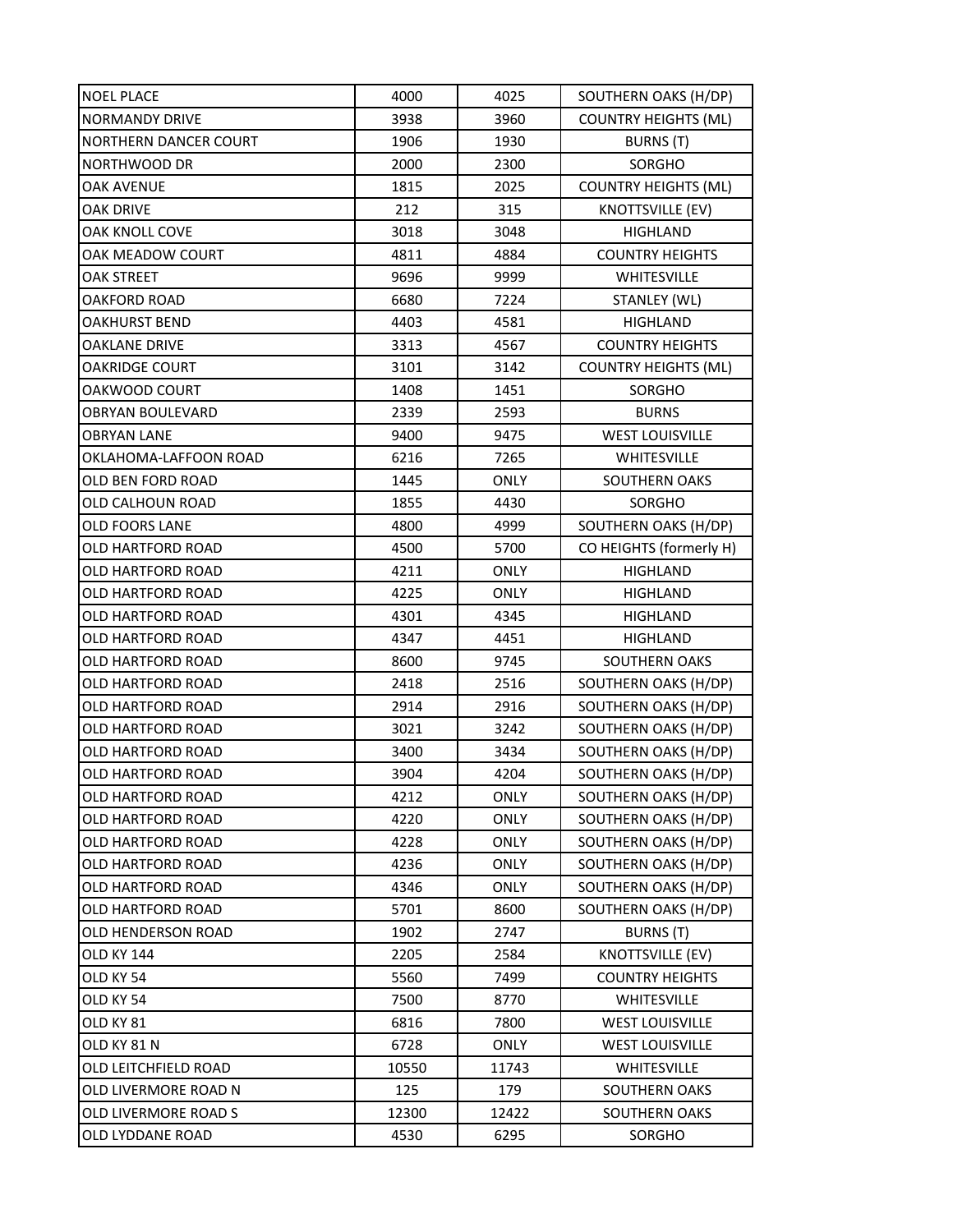| OLD MASONVILLE LOOP        | 2810           | 2850        | SOUTHERN OAKS (H/DP)        |
|----------------------------|----------------|-------------|-----------------------------|
| OLD MASONVILLE ROAD        | 7141           | 7390        | SOUTHERN OAKS (H/DP)        |
| OLD MILL LANE              | 3300           | 3490        | <b>COUNTRY HEIGHTS</b>      |
| OLD STATE ROAD             | 5617           | 6631        | <b>COUNTRY HEIGHTS</b>      |
| OMAHA COURT                | 2313           | 2331        | <b>BURNS</b> (T)            |
| OMEGA STREET               | 618            | 1296        | SORGHO                      |
| OOST ROAD                  | 9819           | 10442       | <b>WEST LOUISVILLE</b>      |
| OPAL COURT                 | 5102           | 5133        | <b>COUNTRY HEIGHTS (ML)</b> |
| <b>ORICK ROAD</b>          | $\overline{2}$ | 265         | SOUTHERN OAKS               |
| ORIOLE COURT               | 3301           | 3324        | STANLEY (A)                 |
| <b>OVERLOOK PARK</b>       | 2314           | 2362        | HIGHLAND                    |
| <b>OVERSTREET ROAD</b>     | 100            | 11399       | STANLEY (A)                 |
| OWENSBORO-REED ROAD        | 10608          | 10734       | STANLEY (WL)                |
| PADDOCK PLACE              | ALL            | ALL         | <b>BURNS</b> (T)            |
| <b>PADDOCK POINTE COVE</b> | 1900           | 1950        | <b>BURNS (T)</b>            |
| PALATINE WAY               | 4315           | 4435        | SORGHO                      |
| PALLADIO AVENUE            | 2301           | 2356        | <b>BURNS</b>                |
| PALOMINO PLACE             | 2333           | 2585        | <b>WEST LOUISVILLE</b>      |
| PANTHER CREEK DRIVE        | ALL            | <b>ALL</b>  | SORGHO                      |
| <b>PANTLE PT</b>           | ALL            | ALL         | <b>COUNTRY HEIGHTS (ML)</b> |
| <b>PARK DRIVE</b>          | 3910           | 4040        | <b>WEST LOUISVILLE</b>      |
| <b>PARKS ROAD</b>          | 9001           | 10531       | <b>SOUTHERN OAKS</b>        |
| <b>PARKWAY DRIVE</b>       | 700            | 948         | SOUTHERN OAKS (H/DP)        |
| PARKWAY DRIVE S            | 801            | 937         | SOUTHERN OAKS (H/DP)        |
| PARRISH AVENUE E           | 1648           | <b>ONLY</b> | <b>COUNTRY HEIGHTS (ML)</b> |
| PARRISH AVENUE E           | 1664           | 2412        | <b>COUNTRY HEIGHTS (ML)</b> |
| PARRISH AVENUE W           | 1730           | <b>ONLY</b> | BURNS (T)                   |
| PARRISH AVENUE W           | 1800           | 1804        | BURNS (T)                   |
| <b>PARRISH AVENUE W</b>    | 1806           | <b>ONLY</b> | BURNS (T)                   |
| PARRISH AVENUE W           | 1810           | ONLY        | BURNS (T)                   |
| <b>PARRISH AVENUE W</b>    | 1816           | <b>ONLY</b> | <b>BURNS (T)</b>            |
| PARRISH AVENUE W           | 1818           | 3600        | BURNS (T)                   |
| PARRISH AVENUE W           | 3600           | 4320        | SORGHO                      |
| PARRISH PLAZA DRIVE        | 1650           | 1830        | BURNS (T)                   |
| PARTRIDGE LOOP             | 95             | 185         | STANLEY (A)                 |
| PASSWAY DRIVE              | 1700           | 1799        | SORGHO                      |
| PATRIOT RUN                | 2400           | 2407        | <b>HIGHLAND</b>             |
| PEBBLE STONE WALK          | ALL            | ALL         | <b>HIGHLAND</b>             |
| PECAN AVENUE               | 820            | 840         | <b>SORGHO</b>               |
| PECAN RIDGE COURT          | 4700           | 4780        | SORGHO                      |
| <b>PECKS PLACE</b>         | ALL            | ALL         | HIGHLAND                    |
| PENCE ROAD                 | 9700           | 9899        | KNOTTSVILLE (W)             |
| PENDLEY COURT              | 4205           | 4235        | SOUTHERN OAKS (H/DP)        |
| PENINSULA COURT            | 1001           | 1078        | KNOTTSVILLE (EV)            |
| PENSIVE COURT              | 2234           | 2263        | BURNS (T)                   |
| PEPPERMILL COURT           | 4306           | 4320        | <b>BURNS</b>                |
| PEPPERTREE LANE            | 900            | 930         | SOUTHERN OAKS (H/DP)        |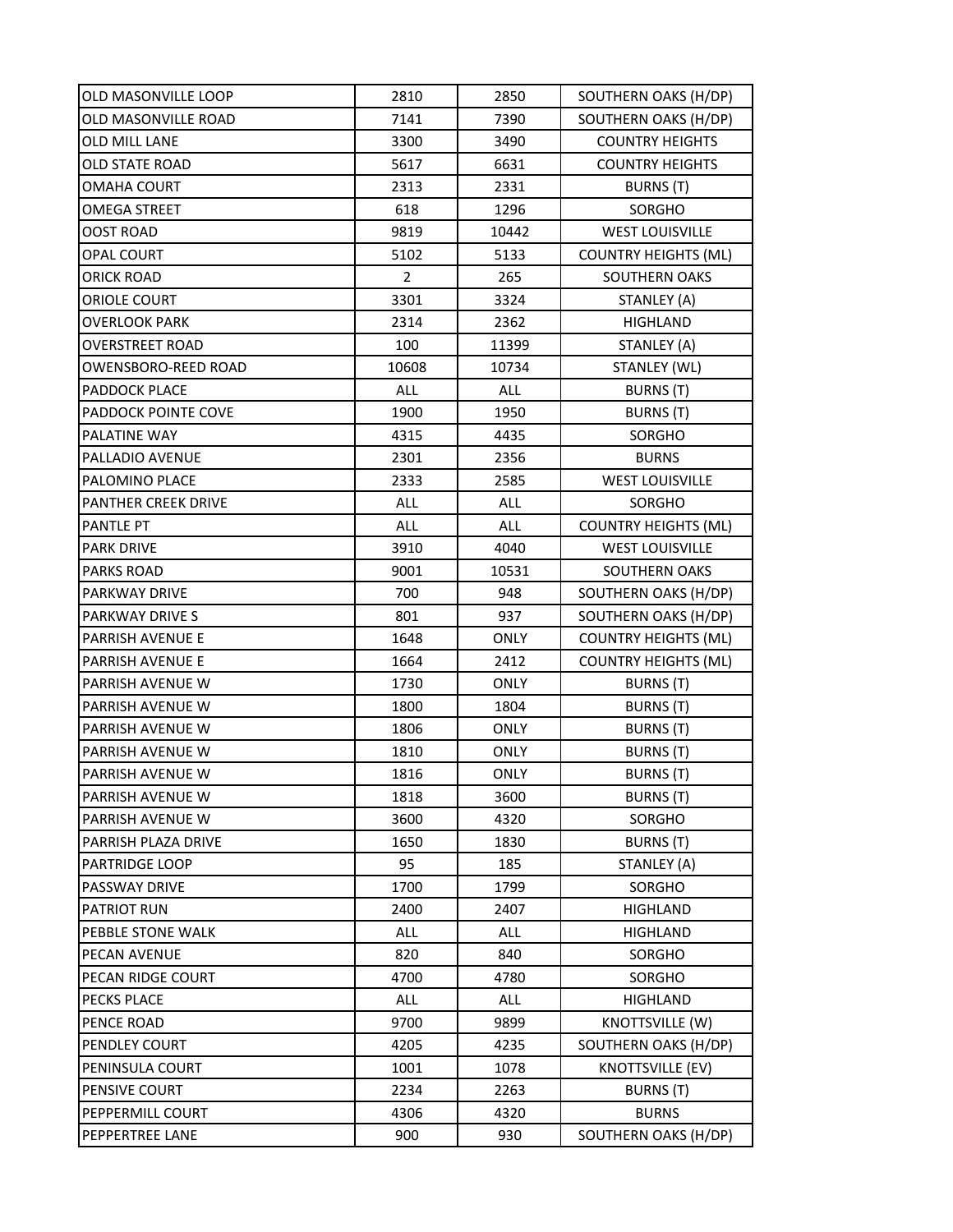| PERKINS LANE          | 100          | 199         | <b>KNOTTSVILLE (EV)</b>     |
|-----------------------|--------------|-------------|-----------------------------|
| PETTIT ROAD W         | 380          | 6610        | SOUTHERN OAKS               |
| PHELPS ROAD           | 6024         | <b>ONLY</b> | KNOTTSVILLE (W)             |
| PHILPOT HGTS          | 4624         | 4645        | <b>COUNTRY HEIGHTS</b>      |
| PIMLICO COURT         | 5432         | 5448        | <b>COUNTRY HEIGHTS (ML)</b> |
| PIN OAK DRIVE         | 2157         | 2331        | <b>COUNTRY HEIGHTS (ML)</b> |
| PINE LAKE COURT       | 3701         | 4090        | <b>HIGHLAND</b>             |
| PINTA DRIVE           | 4012         | 4183        | STANLEY (A)                 |
| PLACID PLACE W        | 3201         | 3936        | <b>BURNS</b>                |
| PLANEVIEW DRIVE       | 2000         | 2070        | SORGHO                      |
| PLANTATION POINTE     | ALL          | ALL         | <b>HIGHLAND</b>             |
| PLATINUM PLACE        | 2300         | 2400        | <b>COUNTRY HEIGHTS (ML)</b> |
| PLAUDIT PLACE         | 3500         | 3512        | <b>COUNTRY HEIGHTS (ML)</b> |
| PLEASANT GROVE ROAD   | 4629         | 4891        | <b>COUNTRY HEIGHTS</b>      |
| PLEASANT HEIGHTS LANE | 2908         | 2967        | HIGHLAND                    |
| PLEASANT POINT ROAD   | 5116         | 5860        | <b>COUNTRY HEIGHTS</b>      |
| PLEASANT RIDGE LANE   | 3710         | 3784        | SOUTHERN OAKS               |
| PLEASANT RIDGE ROAD   | 11129        | 11743       | SOUTHERN OAKS               |
| PLEASANT VALLEY ROAD  | 4216         | 5955        | <b>COUNTRY HEIGHTS</b>      |
| PLEASANT VALLEY ROAD  | 717          | 4215        | <b>COUNTRY HEIGHTS (ML)</b> |
| PLEASANT VALLEY ROAD  | 5956         | 6631        | KNOTTSVILLE (CH)            |
| PLEASURE POINT        | 9051         | 9255        | <b>KNOTTSVILLE (EV)</b>     |
| PLEASURE POINT E      | 1004         | 1096        | <b>KNOTTSVILLE (EV)</b>     |
| PLEASURE POINT W      | 700          | 931         | <b>KNOTTSVILLE (EV)</b>     |
| PLYMOUTH PLACE        | 2909         | 2955        | SOUTHERN OAKS (H/DP)        |
| POND RIVER ROAD       | 6851         | 8223        | <b>WEST LOUISVILLE</b>      |
| POND RIVER SPUR       | 6700         | 6949        | <b>WEST LOUISVILLE</b>      |
| PONDER PLACE          | 2234         | 2326        | BURNS (T)                   |
| POPLAR LOG ROAD       | 3786         | 5000        | <b>SOUTHERN OAKS</b>        |
| POPLAR LOG ROAD       | 5000         | 5099        | WHITESVILLE                 |
| POPLAR SPUR ROAD      | 9201         | 9261        | <b>SOUTHERN OAKS</b>        |
| POSSUM TROT ROAD      | 8420         | 10756       | <b>WEST LOUISVILLE</b>      |
| POTOMAC COURT         | 1100         | 1131        | SOUTHERN OAKS (H/DP)        |
| POTTS ROAD            | 245          | 347         | KNOTTSVILLE (EV)            |
| POWERS LANE           | 10701        | 10940       | <b>WEST LOUISVILLE</b>      |
| PRESCOTT COURT        | 2925         | 3183        | <b>COUNTRY HEIGHTS (ML)</b> |
| PRINCE AVENUE         | 1706         | 2108        | <b>COUNTRY HEIGHTS (ML)</b> |
| PROUD CLARION DRIVE   | 3409         | 3430        | <b>COUNTRY HEIGHTS (ML)</b> |
| <b>PRUDEN LANE</b>    | 6013         | 6500        | SORGHO                      |
| PUP CREEK LANE        | 10657        | 10721       | KNOTTSVILLE (W)             |
| PUP CREEK ROAD        | 4300         | 4325        | KNOTTSVILLE (W)             |
| <b>QUAIL RIDGE</b>    | $\mathbf{1}$ | 22          | SOUTHERN OAKS (H/DP)        |
| <b>QUAILS RUN</b>     | 4100         | 4110        | <b>HIGHLAND</b>             |
| QUARY POINT           | 2410         | 2426        | HIGHLAND                    |
| <b>QUEENS WAY</b>     | 3103         | 3536        | BURNS (T)                   |
| QUEENS WAY COURT      | 1727         | 1746        | BURNS (T)                   |
| <b>RABBIT RUN</b>     | 801          | 859         | STANLEY (A)                 |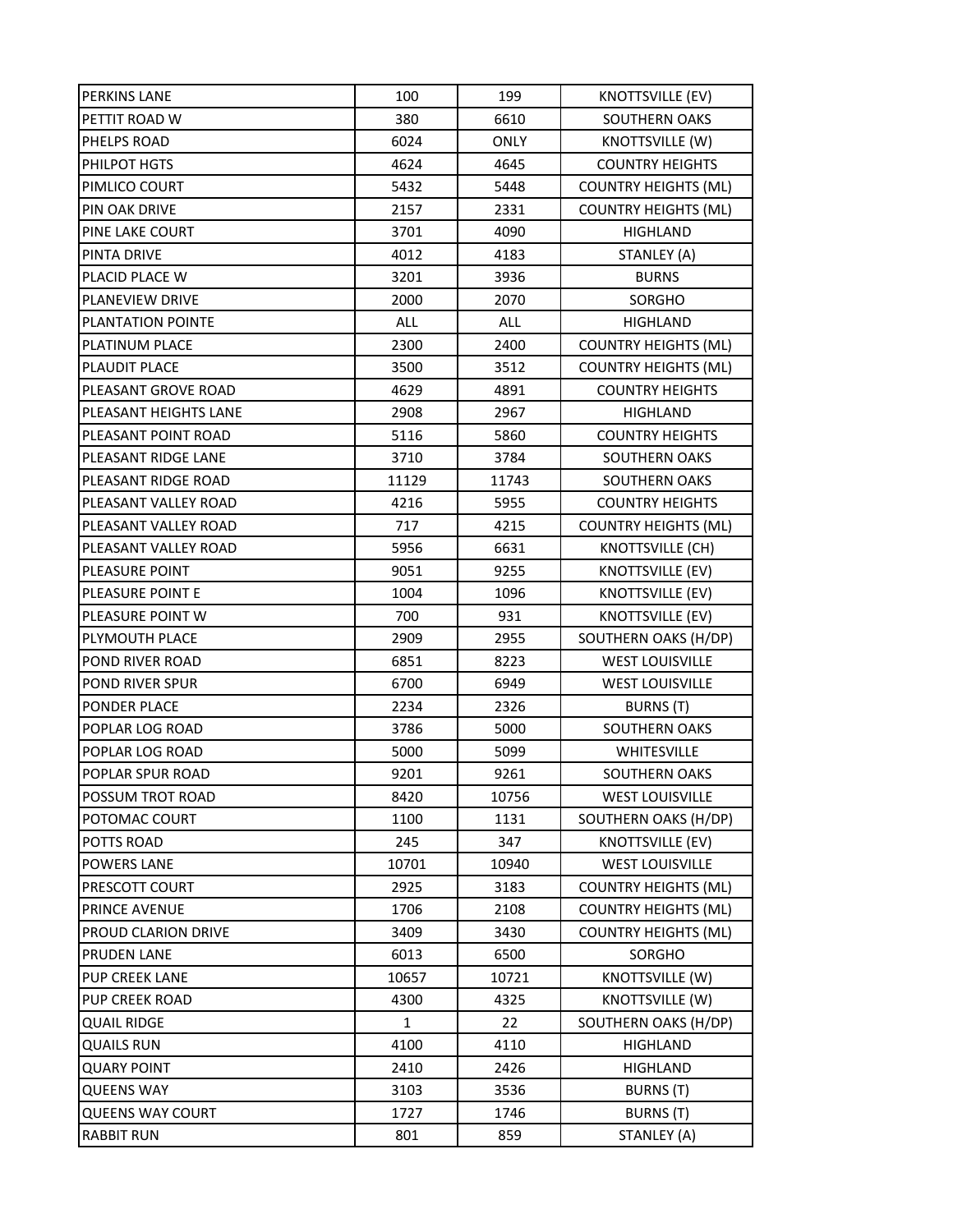| <b>RAGU DRIVE</b>                    | 1445  | 2245        | <b>COUNTRY HEIGHTS (ML)</b> |
|--------------------------------------|-------|-------------|-----------------------------|
| RAILROAD STREET                      | 9322  | 9538        | <b>KNOTTSVILLE (EV)</b>     |
| RAINTREE DRIVE                       | 200   | 3896        | STANLEY (A)                 |
| RALPH AVENUE (except Chandler Apts.) | 3621  | 3750        | <b>HIGHLAND</b>             |
| RALPH AVENUE-CHANDLER APTS.          | 3750  | <b>ONLY</b> | <b>COUNTRY HEIGHTS</b>      |
| RALPH PLACE                          | 1100  | <b>ONLY</b> | STANLEY (A)                 |
| <b>RAND ROAD</b>                     | 647   | 794         | SORGHO                      |
| RATCLIFF ROAD                        | 10331 | 10871       | <b>SOUTHERN OAKS</b>        |
| <b>RAVEN DRIVE</b>                   | 3299  | 3305        | STANLEY (A)                 |
| <b>RAY ROAD</b>                      | 1144  | 1751        | KNOTTSVILLE (EV)            |
| RED HILL MAXWELL ROAD                | 8351  | 9005        | <b>SOUTHERN OAKS</b>        |
| RED HILL MAXWELL ROAD                | 9220  | 13024       | <b>SOUTHERN OAKS</b>        |
| RED MILE LOOP                        | 5200  | 5495        | <b>COUNTRY HEIGHTS (ML)</b> |
| <b>RED OAK RUN</b>                   | 2331  | 2380        | <b>COUNTRY HEIGHTS (ML)</b> |
| <b>REDBUD ROAD</b>                   | 213   | 317         | <b>COUNTRY HEIGHTS (ML)</b> |
| <b>REEDER ROAD</b>                   | 9900  | 9999        | <b>WEST LOUISVILLE</b>      |
| <b>REID ROAD</b>                     | 2411  | 3372        | <b>COUNTRY HEIGHTS</b>      |
| <b>REID ROAD</b>                     | 3472  | <b>ONLY</b> | <b>COUNTRY HEIGHTS</b>      |
| <b>REID ROAD</b>                     | 400   | 2410        | <b>COUNTRY HEIGHTS (ML)</b> |
| <b>REIGH COUNT DRIVE</b>             | 2219  | 2424        | BURNS (T)                   |
| RELIANT CIRCLE                       | 3901  | 4091        | STANLEY (A)                 |
| <b>REMINGTON WAY</b>                 | 2515  | <b>ONLY</b> | STANLEY (A)                 |
| <b>REMINGTON WAY</b>                 | 4502  | 4526        | STANLEY (A)                 |
| <b>RESERVE WAY</b>                   | 4503  | 4512        | <b>HIGHLAND</b>             |
| <b>RESOLUTION WAY</b>                | 216   | 334         | STANLEY (A)                 |
| <b>RHOADS DRIVE</b>                  | 9118  | 9146        | <b>KNOTTSVILLE (EV)</b>     |
| RICHARDSON ROAD                      | 4060  | <b>ONLY</b> | KNOTTSVILLE (EV)            |
| <b>RICHBROOK TRACE</b>               | ALL   | <b>ALL</b>  | <b>BURNS (T)</b>            |
| RICHMOND AVENUE                      | 6109  | 6401        | <b>KNOTTSVILLE (EV)</b>     |
| <b>RIDERS ROW</b>                    | 3236  | 3251        | <b>COUNTRY HEIGHTS</b>      |
| RIDGE BROOK COVE                     | 6300  | 6500        | <b>SORGHO</b>               |
| RIDGE CREEK ROAD                     | 4600  | 4970        | CO HEIGHTS (formerly H)     |
| RIDGE POINTE COURT                   | 5447  | 5488        | STANLEY (A)                 |
| <b>RIDGE ROAD</b>                    | 534   | <b>ONLY</b> | <b>KNOTTSVILLE (EV)</b>     |
| <b>RIDGE ROAD</b>                    | 1125  | <b>ONLY</b> | <b>KNOTTSVILLE (EV)</b>     |
| <b>RIDGE ROAD</b>                    | 1998  | ONLY        | KNOTTSVILLE (EV)            |
| <b>RIDGE ROAD</b>                    | 4150  | 4653        | <b>KNOTTSVILLE (EV)</b>     |
| RIDGECREST PLACE                     | 219   | 284         | STANLEY (A)                 |
| RIDGEVIEW TRACE                      | 5400  | 5460        | STANLEY (A)                 |
| RIDGEWAY DRIVE                       | 802   | 842         | SOUTHERN OAKS (H/DP)        |
| <b>RILEY AVE</b>                     | 815   | ONLY        | <b>COUNTRY HEIGHTS (ML)</b> |
| RINALDO ROAD                         | 2700  | 3111        | STANLEY (A)                 |
| <b>RINEY ROAD</b>                    | 8100  | 8350        | <b>WEST LOUISVILLE</b>      |
| RIVA RIDGE COURT                     | 3500  | 3517        | <b>COUNTRY HEIGHTS (ML)</b> |
| <b>RIVER ROAD</b>                    | 6     | ONLY        | STANLEY (A)                 |
| <b>RIVER ROAD</b>                    | 12    | ONLY        | STANLEY (A)                 |
| <b>RIVER ROAD</b>                    | 1311  | 1996        | STANLEY (A)                 |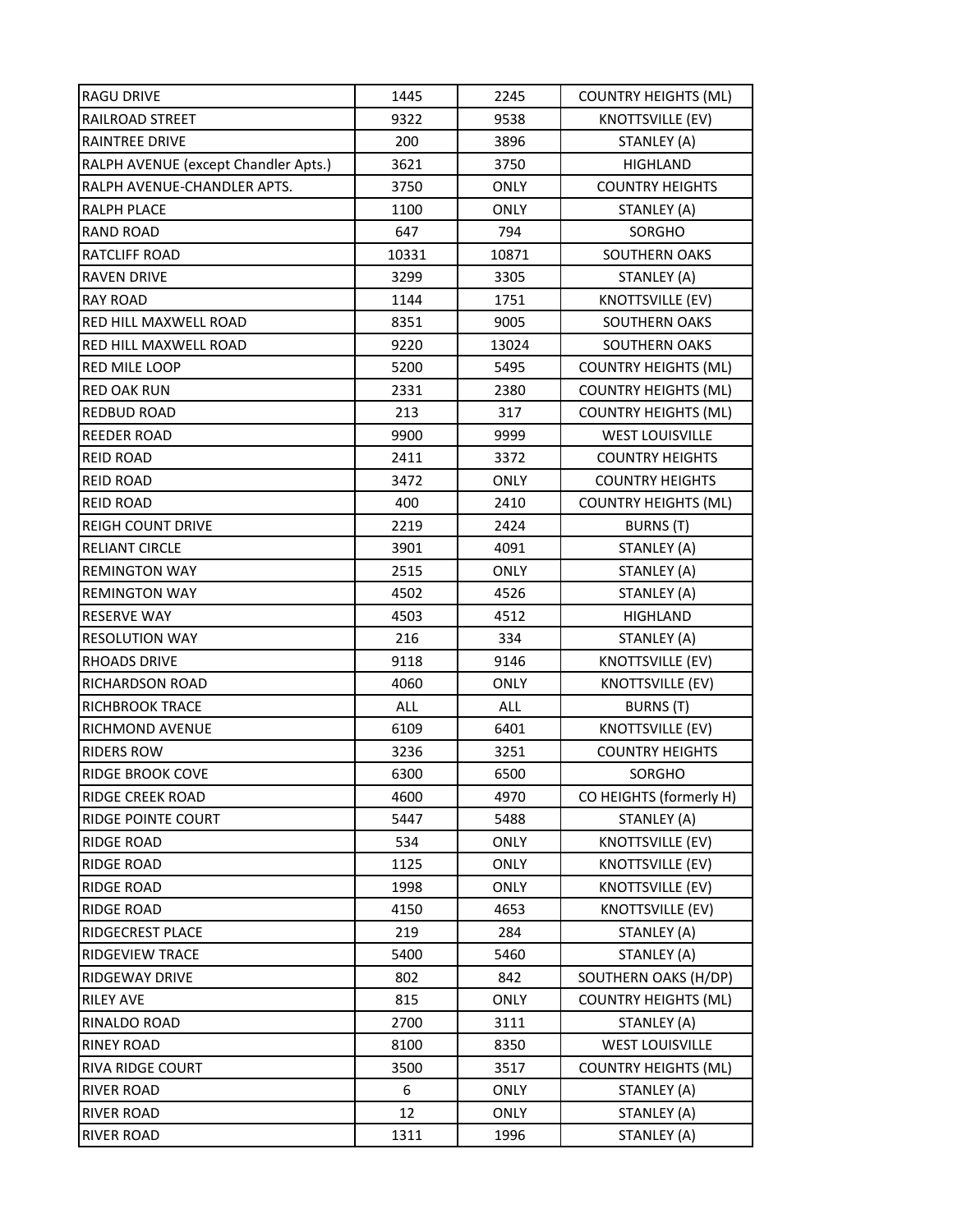| RIVER ROAD               | 9533       | <b>ONLY</b> | STANLEY (A)                 |
|--------------------------|------------|-------------|-----------------------------|
| RIVERBEND COVE           | 3600       | 3628        | <b>COUNTRY HEIGHTS (ML)</b> |
| RIVERRUN COVE            | <b>ALL</b> | ALL         | <b>COUNTRY HEIGHTS (ML)</b> |
| <b>RIVERSIDE DRIVE</b>   | 202        | 4841        | <b>COUNTRY HEIGHTS (ML)</b> |
| ROBY LEASE ROAD          | 7600       | 7999        | <b>WHITESVILLE</b>          |
| <b>ROBY ROAD</b>         | 4539       | 5873        | KNOTTSVILLE (CH)            |
| <b>ROBY ROAD</b>         | 5874       | 5898        | <b>WHITESVILLE</b>          |
| ROCKINGHAM COURT         | 2960       | 2980        | BURNS (T)                   |
| ROCKPORT FERRY ROAD      | 100        | 149         | <b>KNOTTSVILLE (EV)</b>     |
| <b>ROGERS COURT</b>      | 919        | 1031        | SOUTHERN OAKS (H/DP)        |
| <b>ROMAN PARK</b>        | 4600       | 4700        | SORGHO                      |
| <b>ROME PKWY</b>         | 4420       | 4660        | SORGHO                      |
| RONNIE LAKE ROAD         | 3830       | 4243        | SOUTHERN OAKS               |
| ROSE AVENUE              | 1401       | 1417        | BURNS (T)                   |
| <b>ROSE HILL DRIVE</b>   | 1200       | 1331        | SOUTHERN OAKS (H/DP)        |
| ROSEBUD LANE             | 120        | 126         | <b>KNOTTSVILLE (EV)</b>     |
| ROUNDTABLE LOOP          | 3514       | 3557        | <b>COUNTRY HEIGHTS (ML)</b> |
| ROY CLARK ROAD           | 2600       | 2685        | KNOTTSVILLE (EV)            |
| ROY WELLS ROAD           | 6509       | 7250        | <b>KNOTTSVILLE (EV)</b>     |
| <b>ROYAL DRIVE</b>       | 2807       | 3617        | <b>BURNS</b> (T)            |
| <b>RUBY COURT</b>        | 2201       | 2231        | <b>COUNTRY HEIGHTS (ML)</b> |
| <b>RUDY MARTIN DRIVE</b> | 3714       | 4148        | <b>BURNS</b>                |
| <b>RUDY ROAD</b>         | 212        | 380         | STANLEY (A)                 |
| RUIDOSO LOOP             | 5401       | 5495        | <b>COUNTRY HEIGHTS (ML)</b> |
| <b>RUMMAGE ROAD</b>      | 9025       | 9209        | WHITESVILLE                 |
| <b>RUMMAGE ROAD</b>      | 9478       | 9989        | WHITESVILLE                 |
| RUNNYMEDE COURT          | 3600       | 3613        | <b>COUNTRY HEIGHTS (ML)</b> |
| <b>RUSH TRAIL</b>        | 2600       | 2685        | <b>HIGHLAND</b>             |
| <b>RUSSELL ROAD</b>      | 2441       | 3300        | SOUTHERN OAKS               |
| RUSSELL ROAD             | 3347       | 3641        | SOUTHERN OAKS               |
| <b>RYELAND POINT</b>     | 4100       | 4260        | HIGHLAND                    |
| <b>SACRA COURT</b>       | 225        | 246         | <b>KNOTTSVILLE (EV)</b>     |
| <b>SACRA DRIVE</b>       | 230        | 9154        | KNOTTSVILLE (EV)            |
| SADDLEBROOK TRAIL        | 4104       | 4374        | HIGHLAND                    |
| SAINT ANN STREET         | 505        | 609         | <b>BURNS</b>                |
| SAINT ANN STREET         | 1200       | 1329        | <b>BURNS</b>                |
| SAINT ANN STREET         | 2426       | 3590        | <b>BURNS</b>                |
| SALEM DRIVE              | 68         | 800         | SOUTHERN OAKS               |
| <b>SAN ANITA CIRCLE</b>  | 1906       | 1944        | <b>COUNTRY HEIGHTS (ML)</b> |
| SAN JUAN DRIVE           | 3011       | 3036        | SOUTHERN OAKS (H/DP)        |
| <b>SANCTUARY DRIVE</b>   | 1700       | 1784        | <b>KNOTTSVILLE (EV)</b>     |
| <b>SAND ROCK TRAIL</b>   | 3700       | 3741        | <b>COUNTRY HEIGHTS</b>      |
| SANDRA LANE              | 734        | 775         | SORGHO                      |
| <b>SANDS ROAD</b>        | 3105       | 9039        | SOUTHERN OAKS               |
| SANDWEDGE COURT          | 3801       | 3811        | SOUTHERN OAKS (H/DP)        |
| SANTA MARIA DRIVE        | 100        | 221         | STANLEY (A)                 |
| SARAH DRIVE              | 5625       | <b>ONLY</b> | SORGHO                      |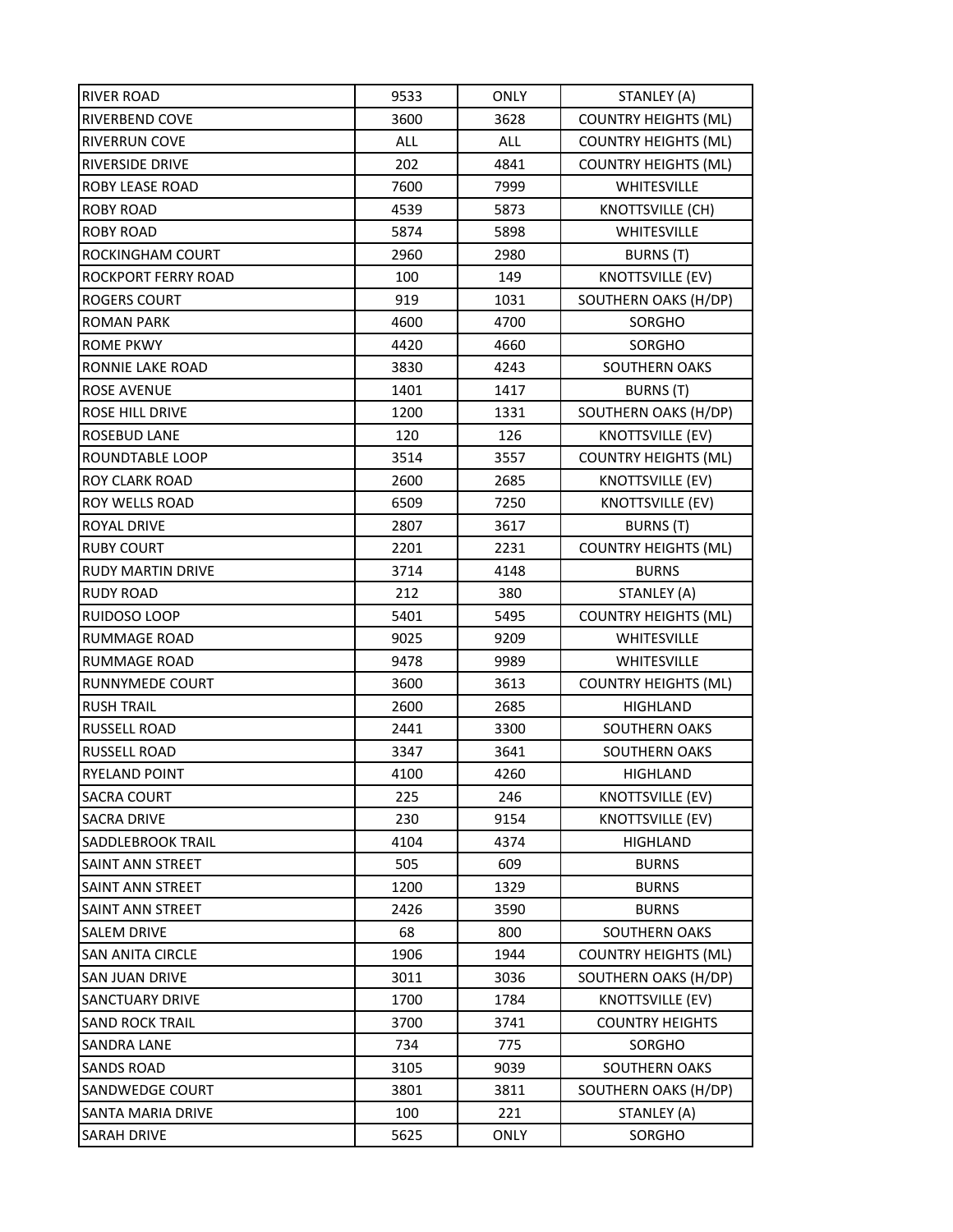| SARATOGA COURT            | 2900  | 3084        | <b>COUNTRY HEIGHTS (ML)</b> |
|---------------------------|-------|-------------|-----------------------------|
| SARGENT DRIVE             | 710   | 5538        | SORGHO                      |
| <b>SAUER LANE</b>         | 7965  | 10946       | STANLEY (WL)                |
| <b>SAUR ROAD</b>          | 7110  | 8355        | <b>KNOTTSVILLE (EV)</b>     |
| SAWMILL ROAD              | 8585  | 8796        | <b>WHITESVILLE</b>          |
| <b>SAXONY DRIVE</b>       | 1793  | 1807        | SORGHO                      |
| <b>SCHAFER CAMP ROAD</b>  | 749   | 985         | WHITESVILLE                 |
| <b>SCHERECKER COURT</b>   | 4311  | 4320        | <b>BURNS</b>                |
| <b>SCHERM ROAD</b>        | 703   | 725         | BURNS (T)                   |
| <b>SCHERM ROAD</b>        | 1830  | <b>ONLY</b> | BURNS (T)                   |
| <b>SCHERM ROAD</b>        | 1910  | 2234        | <b>BURNS (T)</b>            |
| <b>SCOTLAND DRIVE</b>     | 4313  | 4428        | <b>COUNTRY HEIGHTS (ML)</b> |
| <b>SCOTT COURT</b>        | 1515  | <b>ONLY</b> | KNOTTSVILLE (EV)            |
| <b>SCOTT COURT</b>        | 6114  | 6148        | <b>KNOTTSVILLE (EV)</b>     |
| <b>SCOTT STREET</b>       | 10075 | 10106       | <b>WEST LOUISVILLE</b>      |
| <b>SCOTTY LANE</b>        | 4200  | 4486        | HIGHLAND                    |
| <b>SCYTHIA ROAD</b>       | 9171  | 10399       | <b>KNOTTSVILLE (EV)</b>     |
| SEABISCUIT LOOP           | 5150  | 5176        | <b>WEST LOUISVILLE</b>      |
| <b>SEASONS POINT</b>      | 2610  | 2615        | <b>BURNS</b>                |
| <b>SECRETARIAT DRIVE</b>  | 2213  | 2629        | BURNS (T)                   |
| SETTLERS POINT            | 4100  | 4236        | HIGHLAND                    |
| <b>SETTLES ROAD</b>       | 2710  | 3258        | <b>COUNTRY HEIGHTS</b>      |
| SHADEWOOD TERRACE         | 3200  | 3360        | SOUTHERN OAKS (H/DP)        |
| SHADOW WOOD COVE          | ALL   | ALL         | <b>HIGHLAND</b>             |
| <b>SHADY CREEK COVE</b>   | 4500  | 4525        | HIGHLAND                    |
| <b>SHADY GREEN</b>        | 6120  | 6130        | <b>WEST LOUISVILLE</b>      |
| <b>SHARP ROAD</b>         | 701   | 1211        | SOUTHERN OAKS               |
| SHEFFIELD COURT           | 2201  | 2221        | SORGHO                      |
| <b>SHEFFIELD DRIVE</b>    | 5205  | 5336        | SORGHO                      |
| SHELBORN DRIVE            | 616   | 721         | <b>BURNS</b>                |
| <b>SHELDON ROAD</b>       | 4235  | 4340        | <b>KNOTTSVILLE (EV)</b>     |
| <b>SHELL DRIVE</b>        | 4704  | 4775        | <b>COUNTRY HEIGHTS</b>      |
| <b>SHELLY DRIVE</b>       | 159   | 3857        | <b>BURNS</b>                |
| <b>SHORT STATION ROAD</b> | 7647  | 9187        | <b>KNOTTSVILLE (W)</b>      |
| <b>SHORT STATION ROAD</b> | 5898  | 7646        | <b>WHITESVILLE</b>          |
| <b>SHORT STREET</b>       | 7314  | 7433        | STANLEY (WL)                |
| <b>SHUCK LANE</b>         | 3900  | 4099        | <b>BURNS</b>                |
| SHUT OUT COURT            | 3500  | 3545        | <b>COUNTRY HEIGHTS (ML)</b> |
| <b>SHYROCK AVENUE</b>     | 3905  | 3933        | <b>BURNS</b>                |
| SILENT DOE CROSSING       | 4050  | 4109        | STANLEY (A)                 |
| SILKS COVE                | 3003  | 3023        | <b>COUNTRY HEIGHTS (ML)</b> |
| SILVER CHARM COVE         | ALL   | ALL         | BURNS (T)                   |
| SILVER CREEK LOOP         | 2800  | 2900        | HIGHLAND                    |
| <b>SIMS AVENUE</b>        | 828   | <b>ONLY</b> | SORGHO                      |
| <b>SIR BARTON COURT</b>   | 2600  | 2616        | BURNS (T)                   |
| <b>SIR WREN COURT</b>     | 2305  | 2346        | <b>BURNS</b>                |
| <b>SKINNER LANE</b>       | 366   | 426         | SOUTHERN OAKS               |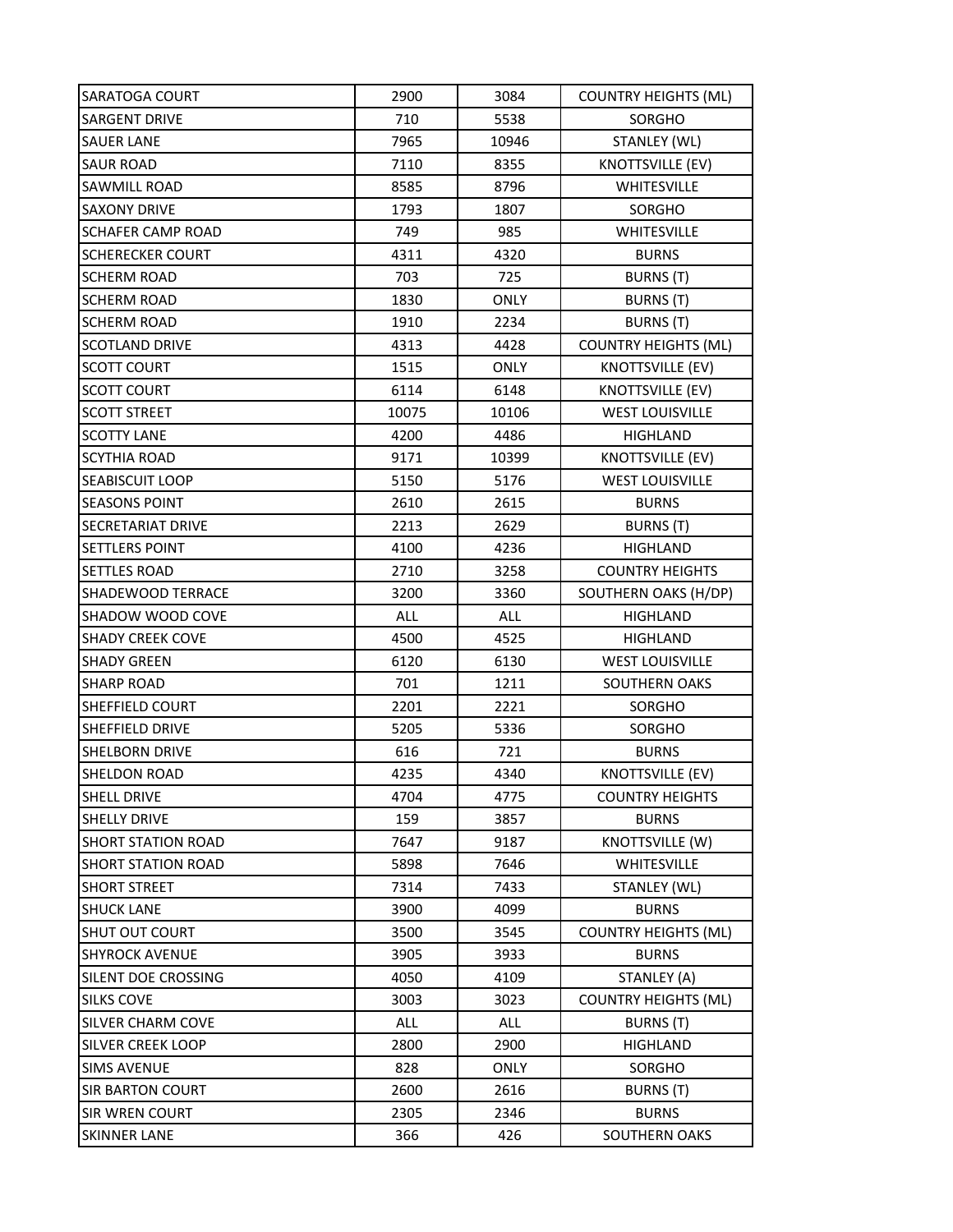| <b>SKYLINE DRIVE</b>      | ALL   | <b>ALL</b>  | SORGHO                      |
|---------------------------|-------|-------------|-----------------------------|
| <b>SKYVIEW DRIVE</b>      | 805   | ONLY        | SORGHO                      |
| <b>SMITH AVENUE</b>       | 1404  | 1420        | BURNS (T)                   |
| <b>SMITH DRIVE</b>        | 1309  | 1341        | <b>SORGHO</b>               |
| <b>SMOCK ROAD</b>         | 10721 | 11557       | <b>WEST LOUISVILLE</b>      |
| SOMERSET COURT            | 404   | 435         | STANLEY (A)                 |
| SONOMA CT                 | 6149  | 6177        | <b>COUNTRY HEIGHTS (ML)</b> |
| SOUTH GRIFFITH AVENUE     | 1924  | <b>ONLY</b> | BURNS (T)                   |
| SOUTH GRIFFITH AVENUE     | 3808  | 4045        | <b>BURNS (T)</b>            |
| <b>SOUTH HAMPTON ROAD</b> | 2400  | 4131        | <b>COUNTRY HEIGHTS</b>      |
| SOUTHEASTERN PKWY         | 2101  | 2464        | <b>HIGHLAND</b>             |
| SOUTHEASTERN PKWY         | 4205  | 4235        | SOUTHERN OAKS (H/DP)        |
| SOUTHGATE DRIVE           | 1000  | 1122        | <b>KNOTTSVILLE (EV)</b>     |
| SOUTHLAND ROAD            | 2918  | 2935        | SOUTHERN OAKS (H/DP)        |
| SOUTHTOWN BLVD            | 300   | 2566        | <b>BURNS</b>                |
| <b>SPENDTHRIFT COVE</b>   | 2600  | 2630        | <b>COUNTRY HEIGHTS (ML)</b> |
| <b>SPOKANE COURT</b>      | 3500  | 3525        | <b>COUNTRY HEIGHTS (ML)</b> |
| SPRING BANK DRIVE         | 1206  | 4319        | SOUTHERN OAKS (H/DP)        |
| <b>SPRING CREEK TRACE</b> | 2040  | 2081        | SORGHO                      |
| <b>SPRING HAVEN TRACE</b> | 6400  | 6660        | SORGHO                      |
| SPRING MEADOW COURT       | 3700  | 3849        | <b>COUNTRY HEIGHTS (ML)</b> |
| <b>SPRING POINT</b>       | 3100  | 3200        | CO HEIGHTS (formerly H)     |
| SPRING RIDGE PARKWAY      | 3111  | 3350        | <b>HIGHLAND</b>             |
| <b>SPRING RUN</b>         | 3100  | 3168        | <b>HIGHLAND</b>             |
| SPRINGDALE DRIVE          | 1501  | 4030        | BURNS (T)                   |
| <b>SPRINGHILL DRIVE</b>   | ALL   | <b>ALL</b>  | <b>HIGHLAND</b>             |
| SPRINGHURST LANE          | 4335  | 4560        | CO HEIGHTS (formerly H)     |
| <b>SPRINGHURST LANE</b>   | 4100  | 4334        | HIGHLAND                    |
| SPRINGLANE DRIVE          | 4505  | 4744        | <b>COUNTRY HEIGHTS</b>      |
| SPRINGTREE DRIVE          | 3800  | 3894        | STANLEY (A)                 |
| SPRINGWOOD DRIVE          | 6363  | 6560        | <b>SORGHO</b>               |
| <b>ST ANTHONY ROAD</b>    | 140   | 270         | SOUTHERN OAKS               |
| ST JOSEPH LANE            | 11027 | 11072       | <b>WEST LOUISVILLE</b>      |
| <b>ST LAWRENCE ROAD</b>   | 5500  | 6273        | KNOTTSVILLE (W)             |
| <b>ST LAWRENCE SPUR</b>   | 9600  | 10005       | KNOTTSVILLE (W)             |
| STABLEFORD CIRCLE         | 400   | 460         | <b>BURNS</b>                |
| <b>STABLEFORD COURT</b>   | 430   | 691         | <b>BURNS</b>                |
| <b>STAFFORD COURT</b>     | 1450  | 4159        | SOUTHERN OAKS (H/DP)        |
| STANDISH PLACE            | 1005  | 1917        | BURNS (T)                   |
| <b>STANFORD COURT</b>     | 6105  | 6155        | <b>COUNTRY HEIGHTS (ML)</b> |
| STANLEY BIRK CITY ROAD    | 7734  | 9375        | STANLEY (WL)                |
| STARLITE DRIVE            | 1650  | 1710        | <b>WEST LOUISVILLE</b>      |
| STEAMBOAT ROAD            | 110   | 608         | STANLEY (WL)                |
| STEAMBOAT ROAD            | 8887  | <b>ONLY</b> | STANLEY (WL)                |
| STEAMBOAT-KEENE ROAD      | 9365  | 9554        | <b>WEST LOUISVILLE</b>      |
| <b>STEELE DRIVE</b>       | 3703  | 3939        | <b>BURNS</b>                |
| STEEPLECHASE DRIVE        | 2358  | ONLY        | <b>COUMTRY HEIGHTS</b>      |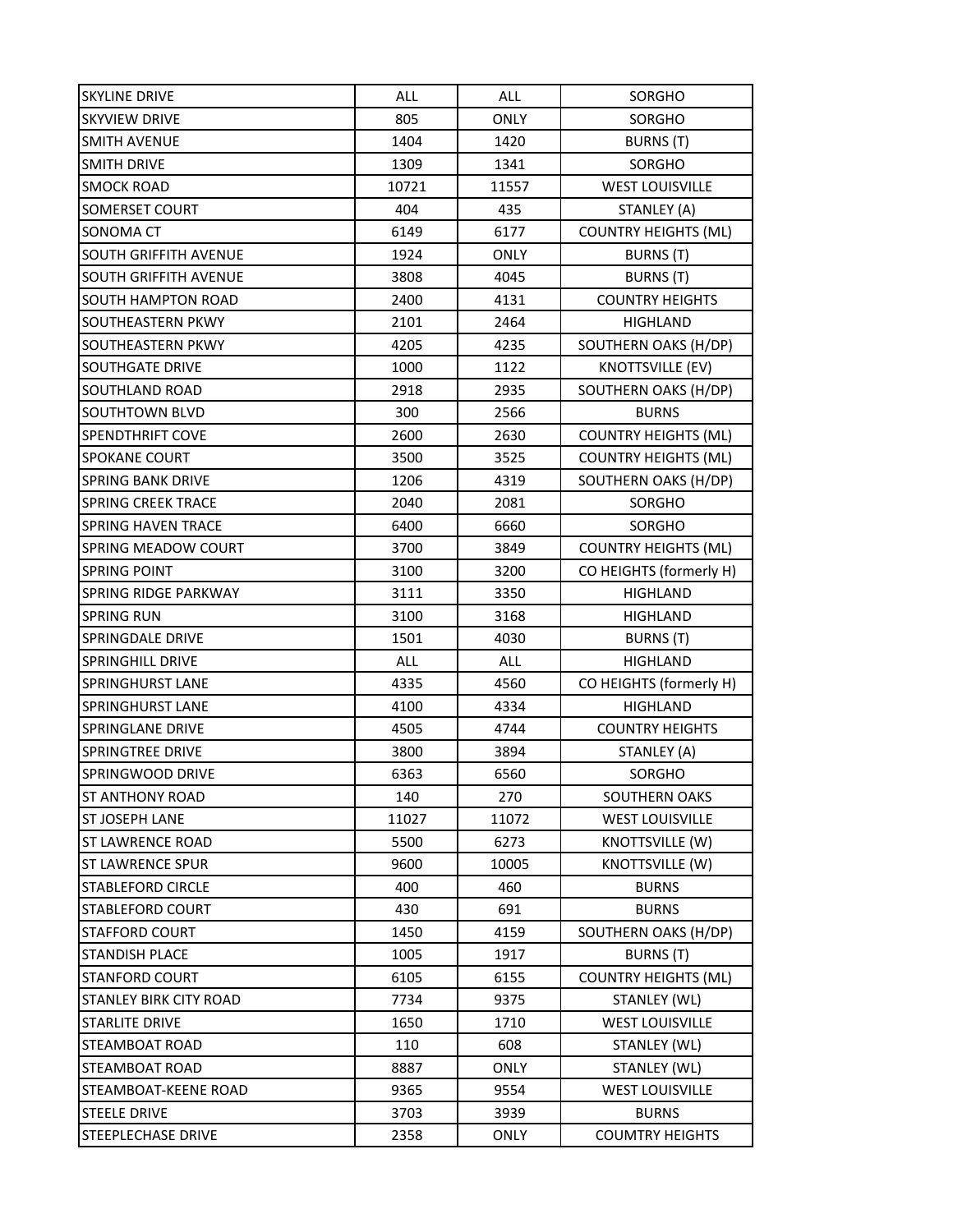| STEEPLECHASE DRIVE        | 3000         | 3275        | <b>COUNTRY HEIGHTS</b>           |
|---------------------------|--------------|-------------|----------------------------------|
| <b>STEPHENS ROAD</b>      | 5905         | 6414        | <b>WEST LOUISVILLE</b>           |
| STERING VALLEY DRIVE      | 1702         | 1779        | <b>KNOTTSVILLE (EV)</b>          |
| STEVENS SCHOOL ROAD       | 5859         | 8774        | WHITESVILLE                      |
| <b>STEWART COURT</b>      | 200          | 310         | <b>COUNTRY HEIGHTS (ML)</b>      |
| <b>STILLHOUSE ROAD</b>    | 8457         | 9051        | WHITESVILLE                      |
| STINNETT ROAD             | 1374         | 2235        | <b>KNOTTSVILLE (EV)</b>          |
| <b>STIRRUP LOOP</b>       | 3001         | 3072        | <b>COUNTRY HEIGHTS (ML)</b>      |
| <b>STOCKTON DRIVE</b>     | 100          | 705         | <b>BURNS</b>                     |
| <b>STONE CREEK PARK</b>   | $\mathbf{1}$ | 38          | SOUTHERN OAKS (H/DP)             |
| STONEGATE DRIVE           | 4442         | 4618        | <b>COUNTRY HEIGHTS</b>           |
| <b>STONEHENGE COURT</b>   | $\mathbf{1}$ | 5           | BURNS (T)                        |
| <b>STONY RIVER COVE</b>   | 4500         | 4515        | <b>HIGHLAND</b>                  |
| <b>STRATFORD DRIVE N</b>  | 1833         | 2435        | BURNS (T)                        |
| <b>STRATFORD DRIVE S</b>  | 2201         | 2426        | BURNS (T)                        |
| STRAWBRIDGE PLACE         | 2400         | 3010        | <b>HIGHLAND</b>                  |
| <b>STRICKLAND DRIVE</b>   | 2400         | 4664        | <b>BURNS</b>                     |
| STRIKE THE GOLD COURT     | 3707         | 3747        | <b>COUNTRY HEIGHTS (ML)</b>      |
| STURBRIDGE PLACE          | 1855         | 5125        | K-ville (former CH/ML) <ev></ev> |
| <b>STURGEON AVENUE</b>    | 730          | 5461        | SORGHO                           |
| <b>SUBLETT ROAD</b>       | 7601         | 7775        | <b>KNOTTSVILLE (CH)</b>          |
| <b>SUGAR GROVE ROAD</b>   | 8110         | 8265        | SOUTHERN OAKS                    |
| SULLIVAN COURT            | 2411         | 2447        | <b>BURNS</b>                     |
| SULLIVAN LOOP             | 1490         | 6225        | KNOTTSVILLE (EV)                 |
| SUMMER POINTE COURT       | 2700         | 2987        | <b>HIGHLAND</b>                  |
| <b>SUMMER VALLEY LANE</b> | ALL          | <b>ALL</b>  | CO HEIGHTS (formerly H)          |
| <b>SUMMER WALK</b>        | 2100         | 2444        | <b>HIGHLAND</b>                  |
| SUMMERCREST DR            | 5300         | 5352        | SORGHO                           |
| <b>SUMMIT DRIVE</b>       | 6361         | 6501        | <b>KNOTTSVILLE (EV)</b>          |
| <b>SUNRISE DRIVE</b>      | 2606         | 2729        | SOUTHERN OAKS (H/DP)             |
| <b>SURREY DRIVE E</b>     | 3306         | 3613        | BURNS (T)                        |
| <b>SURREY DRIVE W</b>     | 2079         | 2302        | BURNS (T)                        |
| <b>SUTHERLAND ROAD</b>    | 4500         | 7434        | SOUTHERN OAKS                    |
| SUTHERLIN LANE            | 6040         | 6785        | SOUTHERN OAKS (H/DP)             |
| <b>SUTTER LOOP E</b>      | 6118         | 6189        | <b>KNOTTSVILLE (EV)</b>          |
| <b>SUTTER LOOP S</b>      | 1428         | 1472        | KNOTTSVILLE (EV)                 |
| <b>SUTTER LOOP W</b>      | 6118         | 6189        | KNOTTSVILLE (EV)                 |
| <b>SWORDFISH DRIVE</b>    | 304          | 323         | STANLEY (A)                      |
| <b>SYDNEY LANE</b>        | ALL          | ALL         | <b>BURNS</b>                     |
| <b>TAMARACK ROAD</b>      | 145          | 722         | <b>BURNS</b>                     |
| <b>TAMARACK ROAD</b>      | 2400         | 3301        | <b>BURNS</b>                     |
| <b>TAMARACK ROAD</b>      | 1200         | ONLY        | BURNS (T)                        |
| <b>TAMARACK ROAD</b>      | 1336         | <b>ONLY</b> | BURNS (T)                        |
| <b>TAMARACK ROAD</b>      | 1406         | <b>ONLY</b> | BURNS (T)                        |
| <b>TAMARACK ROAD</b>      | 1412         | <b>ONLY</b> | BURNS (T)                        |
| TAMARACK ROAD             | 1418         | <b>ONLY</b> | BURNS (T)                        |
| <b>TAMARACK ROAD</b>      | 1424         | ONLY        | <b>BURNS (T)</b>                 |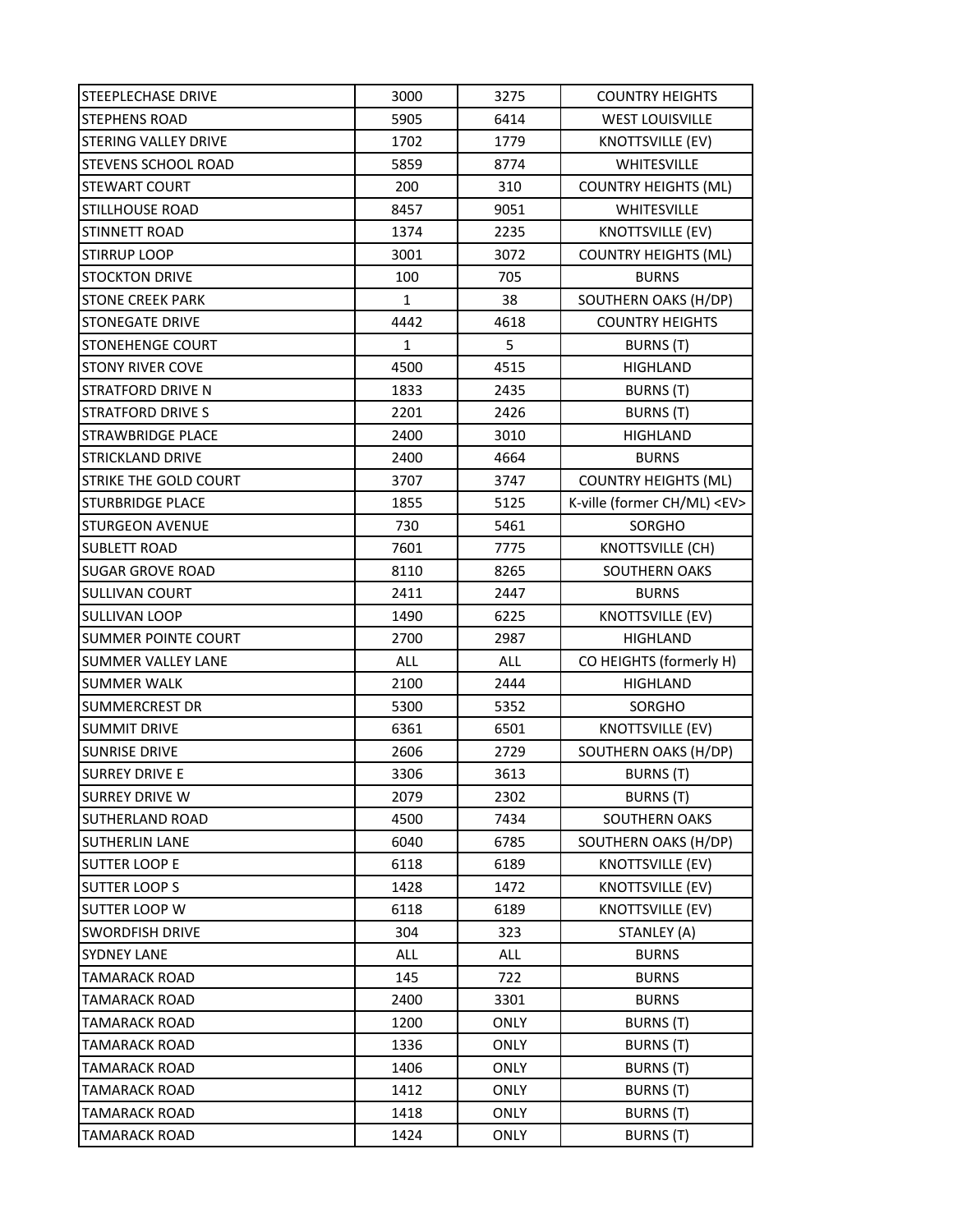| <b>TAMARACK ROAD</b>        | 1430  | 2242        | BURNS (T)                   |
|-----------------------------|-------|-------------|-----------------------------|
| <b>TAMARACK ROAD</b>        | 3827  | <b>ONLY</b> | <b>BURNS</b> (T)            |
| <b>TAMPA DRIVE</b>          | 400   | 612         | SOUTHERN OAKS (H/DP)        |
| <b>TANBARK PLACE</b>        | 4016  | 4171        | <b>HIGHLAND</b>             |
| <b>TANGLEWOOD PARK COVE</b> | ALL   | ALL         | <b>COUNTRY HEIGHTS</b>      |
| <b>TAYLOR DRIVE</b>         | 4403  | 4531        | SOUTHERN OAKS (H/DP)        |
| <b>TAYLOR ROAD E</b>        | 3301  | 3421        | SOUTHERN OAKS (H/DP)        |
| <b>TAYLOR ROAD W</b>        | 2992  | 3099        | SOUTHERN OAKS (H/DP)        |
| <b>TEN OAKS LANE</b>        | 6735  | 6909        | KNOTTSVILLE (CH)            |
| <b>TENNYSON DRIVE</b>       | 134   | 338         | <b>BURNS</b>                |
| <b>TERRACE POINTE</b>       | 1900  | 1918        | HIGHLAND                    |
| <b>TERRY ROAD</b>           | 4945  | 5063        | <b>WEST LOUISVILLE</b>      |
| <b>TEXAS GAS ROAD</b>       | 7676  | 8744        | <b>WHITESVILLE</b>          |
| THISTLE COURT               | 1701  | 1803        | BURNS (T)                   |
| THOMA DRIVE                 | 6772  | 6871        | KNOTTSVILLE (EV)            |
| <b>THOMPSON DRIVE</b>       | 1622  | 1728        | BURNS (T)                   |
| <b>THOREAU VILLAGE</b>      | 6601  | 6691        | SOUTHERN OAKS (H/DP)        |
| THORN RIDGE CROSSING        | 6400  | 6460        | SORGHO                      |
| <b>THORNTON AVENUE</b>      | 2407  | 2448        | <b>BURNS</b>                |
| THRESHER STREET             | 3835  | 3884        | BURNS (T)                   |
| THRUSH COURT                | 182   | 189         | STANLEY (A)                 |
| THRUSTON DERMONT ROAD       | 3351  | 4759        | <b>COUNTRY HEIGHTS</b>      |
| THRUSTON DERMONT ROAD       | 6631  | <b>ONLY</b> | <b>COUNTRY HEIGHTS</b>      |
| TIM TAM COURT               | 1905  | 1929        | BURNS (T)                   |
| TIMBER RIDGE DRIVE          | 4831  | 4861        | <b>COUNTRY HEIGHTS</b>      |
| <b>TIMBER TRAIL</b>         | 3100  | 3160        | SOUTHERN OAKS (H/DP)        |
| TIMBERLAKE DR               | 5784  | <b>ONLY</b> | <b>COUNTRY HEIGHTS</b>      |
| <b>TIMBERLANE DRIVE</b>     | 5731  | 5815        | <b>COUNTRY HEIGHTS</b>      |
| <b>TIMBERLINE DRIVE</b>     | 2701  | 2835        | <b>COUNTRY HEIGHTS</b>      |
| <b>TIME DRIVE</b>           | 608   | 801         | SOUTHERN OAKS               |
| <b>TODD BELL LANE</b>       | 400   | 499         | <b>COUNTRY HEIGHTS (ML)</b> |
| TODD BOTTOMS ROAD           | 7541  | 7720        | <b>BURNS</b>                |
| <b>TODD BRIDGE ROAD</b>     | 5140  | 9248        | SOUTHERN OAKS               |
| <b>TODD COURT</b>           | 1700  | 1716        | <b>BURNS</b>                |
| <b>TOLER BRIDGE ROAD</b>    | 10310 | 11555       | KNOTTSVILLE (EV)            |
| <b>TOMY LEE COURT</b>       | 1907  | 1929        | BURNS (T)                   |
| <b>TOPAZ COURT</b>          | 2205  | 2235        | <b>COUNTRY HEIGHTS (ML)</b> |
| <b>TOURS COURT</b>          | 3500  | 3511        | <b>COUNTRY HEIGHTS (ML)</b> |
| <b>TOWNE SQ COURT</b>       | 4600  | 4830        | <b>BURNS</b>                |
| <b>TRADITION AVE</b>        | ALL   | <b>ALL</b>  | BURNS (T)                   |
| TRAILS LAKE GARDEN          | ALL   | ALL         | HIGHLAND                    |
| TRAILS RUN POINTE           | ALL   | ALL         | HIGHLAND                    |
| <b>TRAILS WAY</b>           | 2700  | 3250        | <b>HIGHLAND</b>             |
| TREEHAVEN BEND              | 3614  | 3678        | SOUTHERN OAKS (H/DP)        |
| <b>TRELL ROAD</b>           | 1490  | 1491        | STANLEY (A)                 |
| TRIAD DRIVE                 | 2301  | 2501        | STANLEY (A)                 |
| <b>TRIFECTA</b>             | ALL   | ALL         | <b>WEST LOUISVILLE</b>      |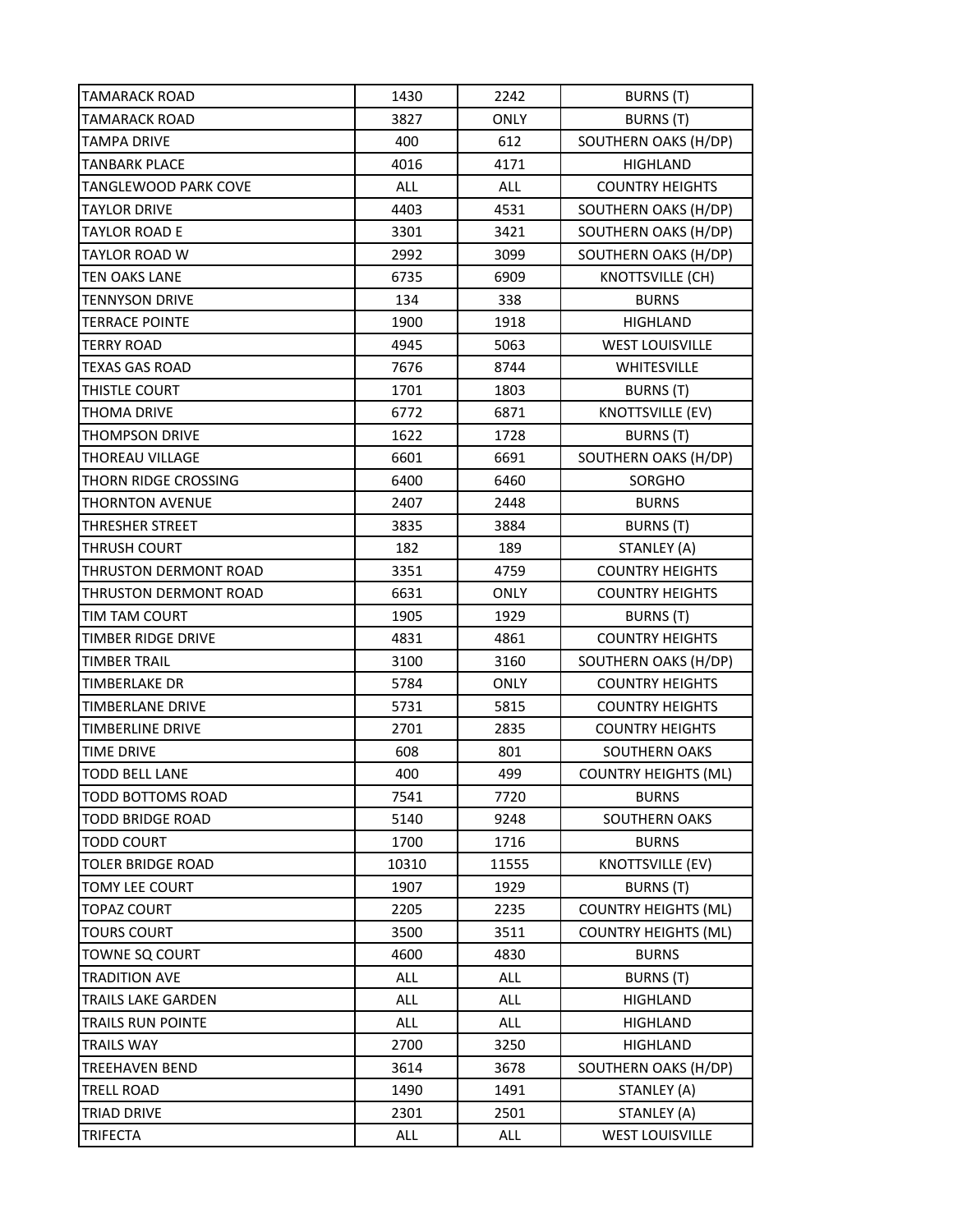| TRILLIUM GARDENS           | 2000  | 2069        | HIGHLAND                    |
|----------------------------|-------|-------------|-----------------------------|
| TRIPLE CROWN WAY           | ALL   | ALL         | BURNS (T)                   |
| <b>TROTTERS LANE</b>       | 2700  | 2733        | <b>HIGHLAND</b>             |
| <b>TURFWAY DR</b>          | 2800  | 2978        | <b>COUNTRY HEIGHTS (ML)</b> |
| <b>TURNBURY COVE</b>       | 2133  | 2234        | BURNS (T)                   |
| <b>TURTLE CREEK DRIVE</b>  | 700   | 959         | STANLEY (A)                 |
| <b>TWENTY GRAND AVENUE</b> | 2212  | 2416        | BURNS (T)                   |
| TWINTREE COURT             | 200   | 251         | STANLEY (A)                 |
| UNSEL ROAD                 | 709   | 910         | <b>KNOTTSVILLE (EV)</b>     |
| UPLAND POINT               | 2412  | 2431        | HIGHLAND                    |
| UPPER RIVER ROAD           | 9000  | 12498       | <b>KNOTTSVILLE (EV)</b>     |
| <b>UPPER SPRING COURT</b>  | 4200  | 4213        | SOUTHERN OAKS (H/DP)        |
| <b>UPPER TRACE</b>         | 1100  | 1321        | SOUTHERN OAKS (H/DP)        |
| <b>US HWY 231</b>          | 8000  | 13662       | <b>SOUTHERN OAKS</b>        |
| <b>US HWY 231</b>          | 3224  | 8000        | SOUTHERN OAKS (H/DP)        |
| <b>US HWY 431</b>          | 3274  | 12541       | SOUTHERN OAKS               |
| US HWY 60 E                | 1812  | 4550        | <b>COUNTRY HEIGHTS (ML)</b> |
| US HWY 60 E                | 1714  | 12429       | KNOTTSVILLE (EV/ML)         |
| US HWY 60 W                | 4401  | 6271        | STANLEY (A)                 |
| US HWY 60 W                | 6300  | 10501       | STANLEY (WL)                |
| UTOPIA ROAD                | 11500 | 11696       | <b>WEST LOUISVILLE</b>      |
| VALLEY BROOK TRACE         | 6310  | 6360        | <b>SOUTHERN OAKS</b>        |
| VALLEY HILL DRIVE          | 209   | <b>ONLY</b> | STANLEY (A)                 |
| VALLYVIEW COURT            | 4309  | 4329        | <b>COUNTRY HEIGHTS</b>      |
| VALORE COVE                | 2603  | 2610        | <b>HIGHLAND</b>             |
| VANOVER ROAD               | 3271  | 3714        | SOUTHERN OAKS               |
| VEACH ROAD                 | 2321  | <b>ONLY</b> | SOUTHERN OAKS (H/DP)        |
| <b>VEACH ROAD</b>          | 2401  | <b>ONLY</b> | SOUTHERN OAKS (H/DP)        |
| VEACH ROAD                 | 2405  | <b>ONLY</b> | SOUTHERN OAKS (H/DP)        |
| <b>VEACH ROAD</b>          | 2415  | <b>ONLY</b> | SOUTHERN OAKS (H/DP)        |
| <b>VEACH ROAD</b>          | 2417  | <b>ONLY</b> | SOUTHERN OAKS (H/DP)        |
| VEACH ROAD                 | 2425  | <b>ONLY</b> | SOUTHERN OAKS (H/DP)        |
| VEACH ROAD                 | 2501  | ONLY        | SOUTHERN OAKS (H/DP)        |
| VEACH ROAD                 | 2503  | ONLY        | SOUTHERN OAKS (H/DP)        |
| <b>VEACH ROAD</b>          | 2505  | ONLY        | SOUTHERN OAKS (H/DP)        |
| VEACH ROAD                 | 2506  | <b>ONLY</b> | SOUTHERN OAKS (H/DP)        |
| VEACH ROAD                 | 2507  | <b>ONLY</b> | SOUTHERN OAKS (H/DP)        |
| VEACH ROAD                 | 2529  | ONLY        | SOUTHERN OAKS (H/DP)        |
| VEACH ROAD                 | 2601  | <b>ONLY</b> | SOUTHERN OAKS (H/DP)        |
| VEACH ROAD                 | 2607  | ONLY        | SOUTHERN OAKS (H/DP)        |
| VEACH ROAD                 | 2613  | 2641        | SOUTHERN OAKS (H/DP)        |
| <b>VEACH ROAD</b>          | 2701  | 2711        | SOUTHERN OAKS (H/DP)        |
| VEACH ROAD                 | 2721  | <b>ONLY</b> | SOUTHERN OAKS (H/DP)        |
| VEACH ROAD                 | 2727  | 5323        | SOUTHERN OAKS (H/DP)        |
| <b>VEGETABLE LANE</b>      | 214   | ONLY        | <b>COUNTRY HEIGHTS (ML)</b> |
| VENETIAN WAY               | 1902  | 2530        | BURNS (T)                   |
| <b>VERTREES ROAD</b>       | 12100 | 12485       | SOUTHERN OAKS               |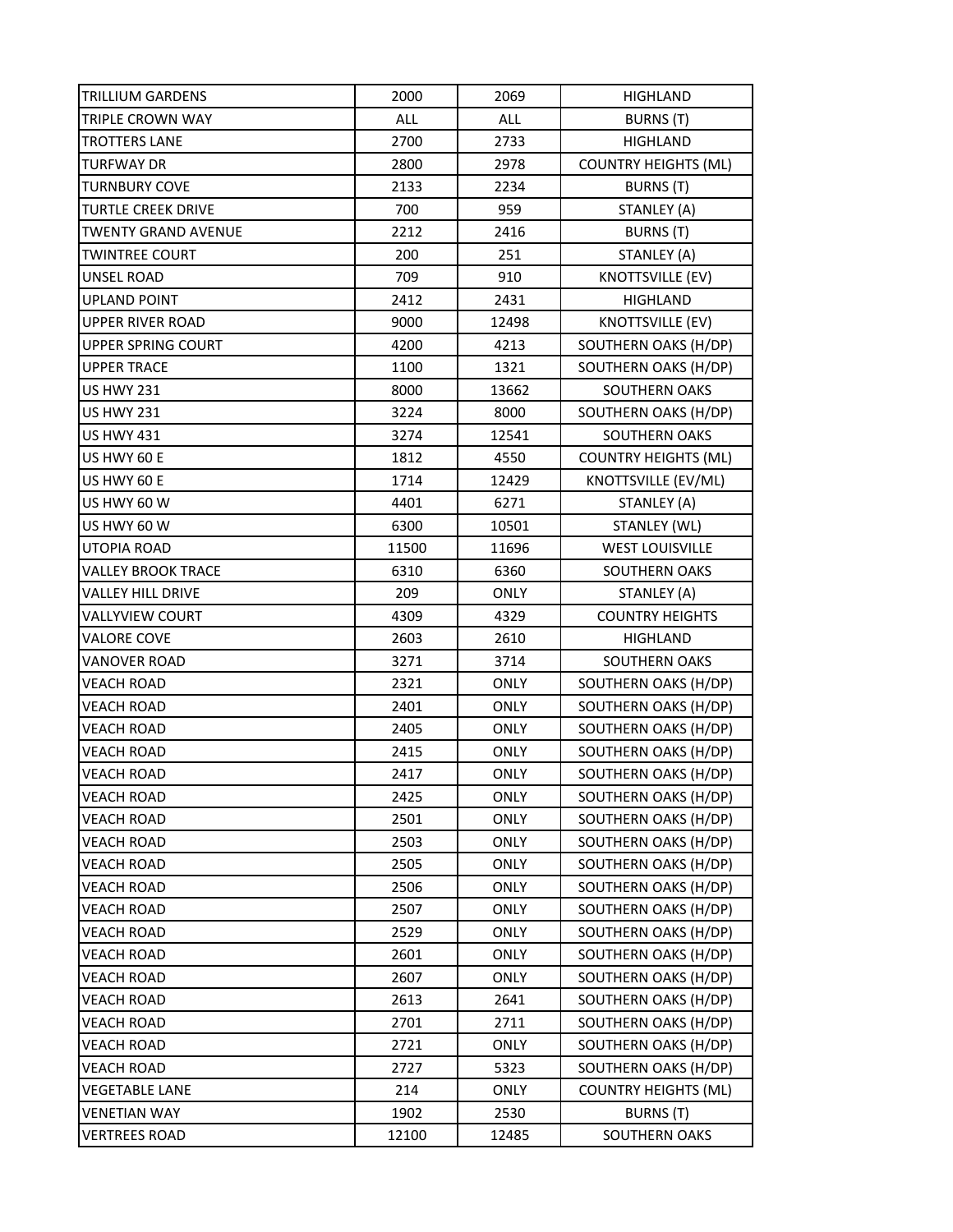| VILLA POINT                  | 3100  | 3232        | HIGHLAND                         |
|------------------------------|-------|-------------|----------------------------------|
| <b>VILLAGE GATE COVE</b>     | 3101  | 3129        | HIGHLAND                         |
| VILLAGE POINTE COURT         | 2100  | 2145        | HIGHLAND                         |
| VILLAGE RUN                  | 1901  | 2259        | HIGHLAND                         |
| <b>VINCENT STATION DRIVE</b> | 3801  | 4171        | <b>COUNTRY HEIGHTS (ML)</b>      |
| VIOLA GARDENS                | ALL   | ALL         | HIGHLAND                         |
| VISTA POINT                  | 2800  | 2899        | HIGHLAND                         |
| WAKEFIELD COURT              | 3100  | 3129        | HIGHLAND                         |
| <b>WALL ROAD</b>             | 9007  | 9259        | SOUTHERN OAKS                    |
| WALNUT COURT                 | 6400  | 6429        | SOUTHERN OAKS (H/DP)             |
| <b>WALNUT LANE</b>           | 2605  | 2721        | SOUTHERN OAKS (H/DP)             |
| WALNUT STREET                | 10021 | 10347       | WHITESVILLE                      |
| WANDERING LANE               | 700   | 3449        | STANLEY (A)                      |
| <b>WANDERING LANE COURT</b>  | 702   | 709         | STANLEY (A)                      |
| WAR ADMIRAL DRIVE            | 3601  | 3746        | <b>COUNTRY HEIGHTS (ML)</b>      |
| <b>WARBLER CIRCLE</b>        | 3700  | 3707        | STANLEY (A)                      |
| WARD ROAD                    | 5883  | <b>ONLY</b> | <b>WHITESVILLE</b>               |
| <b>WARD ROAD</b>             | 7929  | 9178        | <b>WHITESVILLE</b>               |
| WARE ROAD                    | 5683  | 6281        | <b>COUNTRY HEIGHTS</b>           |
| WAREHOUSE ROAD               | 2600  | 3225        | STANLEY (A)                      |
| WARFIELD DRIVE               | 1700  | 1799        | SORGHO                           |
| WASHINGTON AVENUE            | 1301  | 1419        | BURNS (T)                        |
| WATERFIELD DRIVE             | 1477  | 6312        | <b>KNOTTSVILLE (EV)</b>          |
| WATERFORD PLACE              | 6510  | 6681        | KNOTTSVILLE (EV)                 |
| WATERSIDE WAY                | 2900  | 3086        | HIGHLAND                         |
| WATERWHEEL WAY               | ALL   | ALL         | <b>COUNTRY HEIGHTS</b>           |
| WATHENS CROSSING             | 3311  | 3656        | BURNS (T)                        |
| WAYNE BRIDGE ROAD            | 4170  | 7681        | <b>WEST LOUISVILLE</b>           |
| WAYSIDE DRIVE E              | 1203  | 2778        | SORGHO                           |
| WAYSIDE DRIVE W              | 1130  | 2845        | SORGHO                           |
| WEBSTER COURT                | 2200  | 2228        | BURNS (T)                        |
| <b>WEBSTER LANE</b>          | 1711  | 5532        | K-ville (former CH/ML) <ev></ev> |
| WEDGEWOOD PLACE              | ALL   | <b>ALL</b>  | <b>BURNS</b>                     |
| WEIKEL DRIVE                 | 161   | 345         | <b>BURNS</b>                     |
| <b>WELLINGTON COURT</b>      | 3800  | 3915        | <b>COUNTRY HEIGHTS (ML)</b>      |
| WELLSHURST DR                | 1751  | 1931        | SORGHO                           |
| WEMBLEY WAY                  | 4705  | 4833        | STANLEY (A)                      |
| WEST 5TH ST RD               | 3613  | 3900        | SORGHO                           |
| WEST 5TH ST RD               | 3901  | 5799        | SORGHO                           |
| WEST 5TH ST RD               | 5800  | 10501       | STANLEY (WL)                     |
| WEST LOUISVILLE LANE         | 6918  | 6980        | <b>WEST LOUISVILLE</b>           |
| <b>WEST STREET</b>           | 9800  | 9999        | WHITESVILLE                      |
| WESTERFIELD DRIVE            | 2145  | 2300        | <b>COUNTRY HEIGHTS (ML)</b>      |
| <b>WESTERFIELD LANE</b>      | 2040  | 2170        | SOUTHERN OAKS (H/DP)             |
| WESTERN COURT                | 1021  | 1332        | SORGHO                           |
| WESTMINSTER COURT            | 3700  | 3831        | <b>COUNTRY HEIGHTS (ML)</b>      |
| WESTVIEW DRIVE               | 1906  | 2211        | <b>BURNS (T)</b>                 |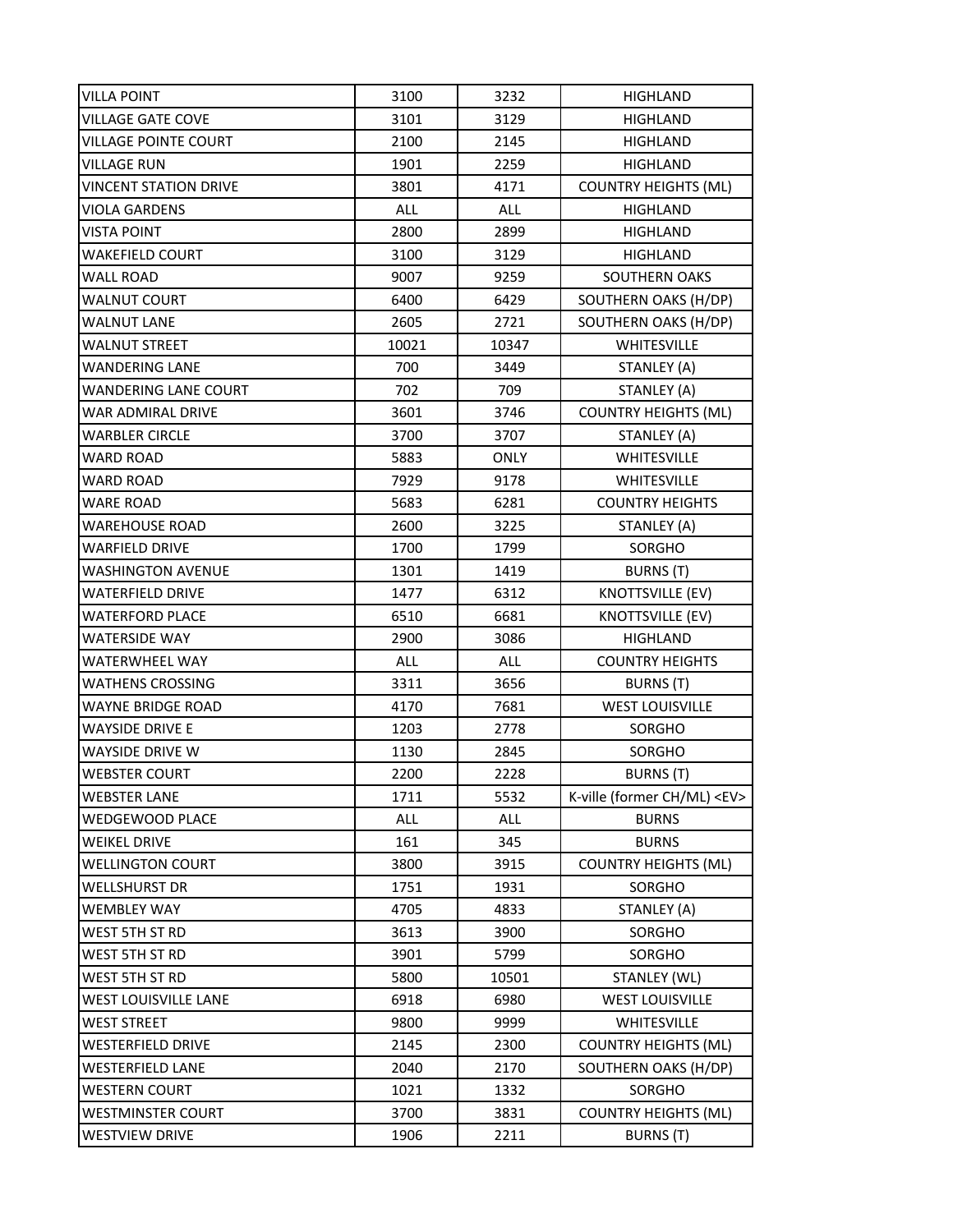| WESTWOOD AVENUE          | 2512       | 2620        | SORGHO                      |
|--------------------------|------------|-------------|-----------------------------|
| <b>WEXFORD CROSSING</b>  | 4400       | 4577        | <b>HIGHLAND</b>             |
| WHIRLAWAY DRIVE          | 2300       | 2524        | BURNS (T)                   |
| WHISPERING MEADOWS DRIVE | 1731       | 2045        | SORGHO                      |
| WHITE HOLLLOW LANE       | 166        | 175         | <b>WHITESVILLE</b>          |
| WHITETAIL COURT          | 4100       | 4121        | STANLEY (A)                 |
| WHITTIER DRIVE           | 157        | 4125        | <b>BURNS</b>                |
| WICKLAND COURT           | 1700       | 1727        | <b>BURNS</b>                |
| WILDER DRIVE             | 136        | 344         | <b>BURNS</b>                |
| WILDERNESS TRACE         | 4404       | 4440        | HIGHLAND                    |
| WILLETT ROAD             | 811        | 1109        | STANLEY (A)                 |
| WILLIAMS ROAD            | 9536       | 9630        | WHITESVILLE                 |
| WILLIAMSBURG WAY         | <b>ALL</b> | <b>ALL</b>  | <b>BURNS</b>                |
| WILLIS AVENUE            | 1833       | 1848        | BURNS (T)                   |
| WILLOW BROOK LOOP        | ALL        | ALL         | SORGHO                      |
| WILLOW WAY               | 3807       | 3859        | <b>COUNTRY HEIGHTS (ML)</b> |
| WILLOWCREST POINTE       | 6300       | 6349        | SORGHO                      |
| <b>WILSON LANE</b>       | 2220       | 2357        | SOUTHERN OAKS (H/DP)        |
| <b>WILSON LANE</b>       | 3300       | 6330        | SOUTHERN OAKS (H/DP)        |
| WIMSATT COURT            | 2501       | 2945        | HIGHLAND                    |
| WIMSATT ROAD             | 35         | 934         | STANLEY (WL)                |
| WINCHESTER DRIVE         | 3139       | <b>ONLY</b> | BURNS (T)                   |
| WINCHESTER DRIVE         | 3401       | 3725        | BURNS (T)                   |
| WINDHAVEN DRIVE          | 2301       | 2306        | <b>COUNTRY HEIGHTS (ML)</b> |
| WINDY HILL ROAD          | 6910       | 8135        | WHITESVILLE                 |
| WINDY HOLLOW ROAD        | 4032       | 5670        | <b>WEST LOUISVILLE</b>      |
| WING AVENUE              | 608        | 1510        | <b>COUNTRY HEIGHTS (ML)</b> |
| WINKLER MT ZION ROAD     | 8341       | 9020        | <b>KNOTTSVILLE (EV)</b>     |
| WINKLER ROAD             | 4704       | 4840        | <b>COUNTRY HEIGHTS</b>      |
| WINNERS CIRCLE           | 3206       | 3230        | <b>COUNTRY HEIGHTS</b>      |
| WINNING COLORS WAY       | 2400       | 2530        | <b>WEST LOUISVILLE</b>      |
| WINTERGREEN LOOP N       | 2229       | 2333        | BURNS (T)                   |
| WINTERGREEN LOOP S       | 2230       | 2334        | <b>BURNS (T)</b>            |
| WISTERIA GARDENS         | 2601       | 2699        | <b>HIGHLAND</b>             |
| WOOD BROOK TRAIL         | 3315       | 3325        | <b>COUNTRY HEIGHTS (ML)</b> |
| WOOD HAVEN DRIVE         | 2608       | 2639        | CO HEIGHTS (formerly H)     |
| WOOD SPRING COURT        | 3316       | 3327        | <b>COUNTRY HEIGHTS (ML)</b> |
| WOOD TRACE               | 3600       | 4358        | <b>HIGHLAND</b>             |
| WOOD VALLEY POINT        | 3105       | 3153        | HIGHLAND                    |
| WOODBRIDGE TRAIL         | 1204       | 1444        | SOUTHERN OAKS (H/DP)        |
| WOODCREST LANE           | 5501       | 5683        | <b>COUNTRY HEIGHTS (ML)</b> |
| WOODLAKE RUN             | 4502       | 4567        | <b>HIGHLAND</b>             |
| WOODLAND DRIVE           | 2036       | 2570        | SORGHO                      |
| WOODLANE DRIVE           | 3310       | 3585        | <b>COUNTRY HEIGHTS</b>      |
| WOODMERE LANE            | 1100       | 1353        | SOUTHERN OAKS (H/DP)        |
| WOODPOINTE COURT         | 5219       | 5220        | <b>COUNTRY HEIGHTS</b>      |
| <b>WOODS ROAD</b>        | 306        | 349         | STANLEY (WL)                |